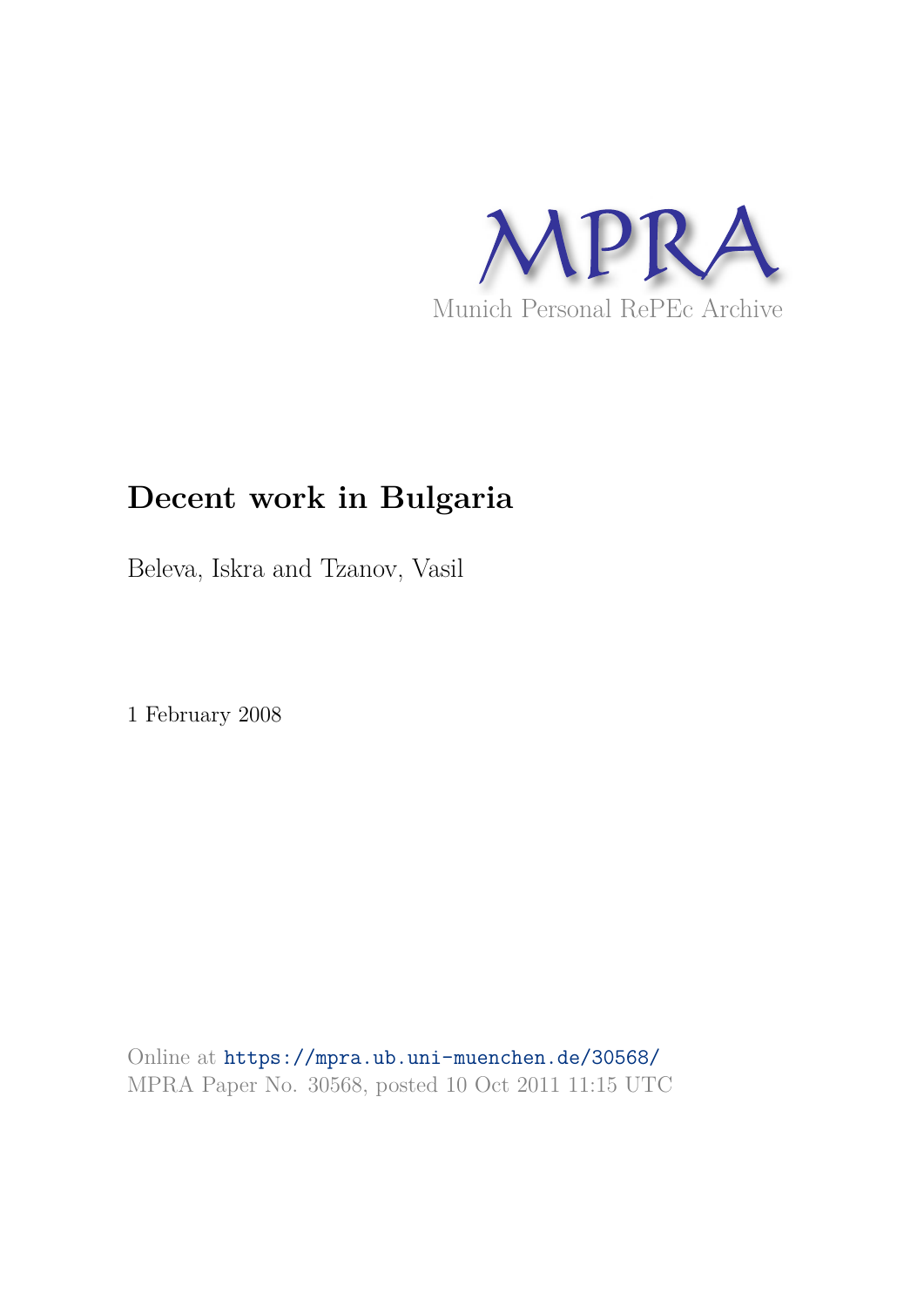## **NATIONAL REPORT ON DECENT WORK IN BULGARIA**

Authors: Iskra Beleva, Senior Research Fellow, PH.D. in Economics Vasil Tzanov, Senior Research Fellow, PH.D. in Economics

February 2008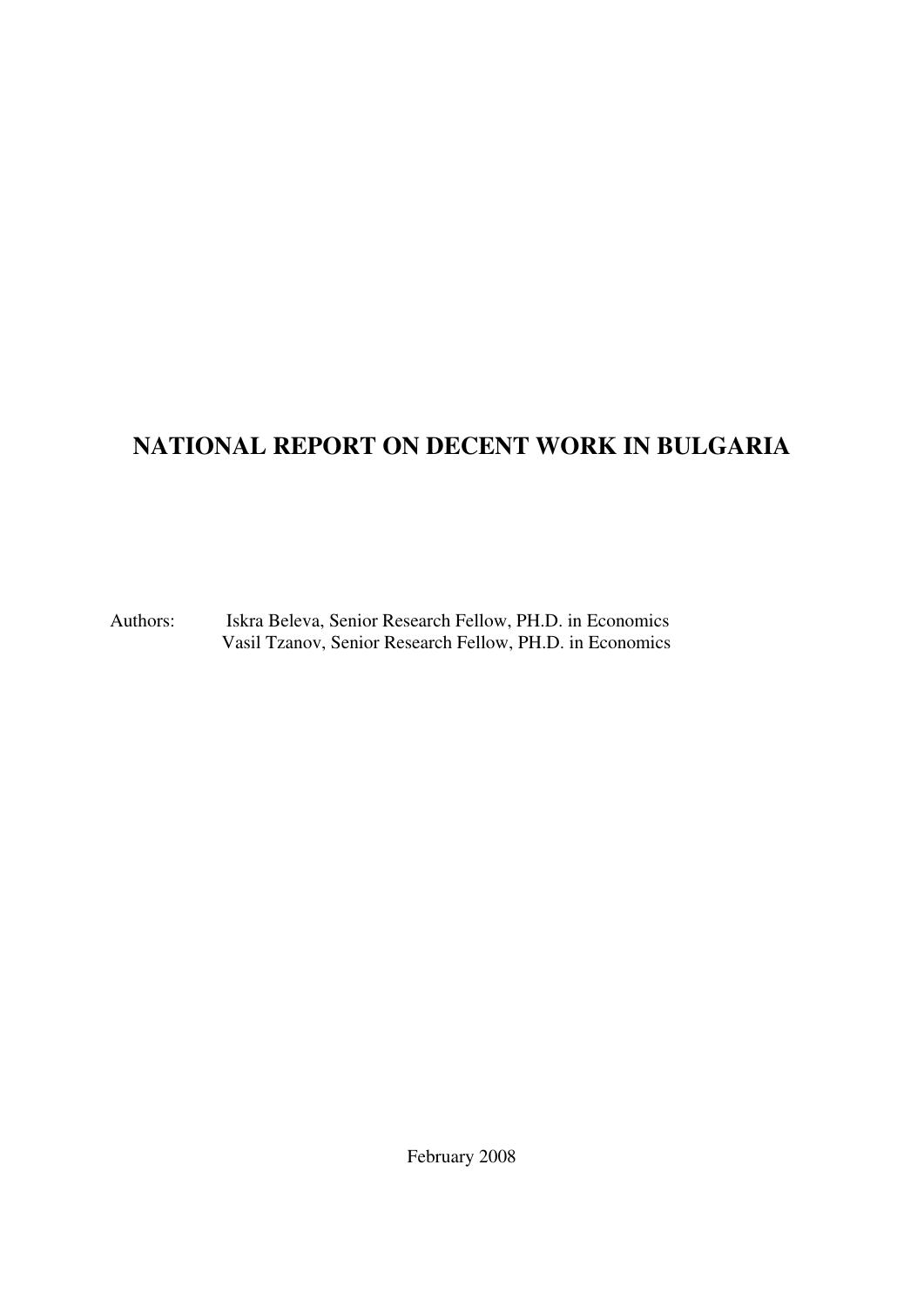### **Contents**

| 4. Linkages, trade-ins and trade-offs between different elements of working and employment |  |
|--------------------------------------------------------------------------------------------|--|
|                                                                                            |  |
| 4.1. Linkages between the elements from the point of view of their direct or indirect      |  |
|                                                                                            |  |
| 4.3. Identification of vulnerable groups affected by existing interrelations 62            |  |
|                                                                                            |  |
|                                                                                            |  |
|                                                                                            |  |
|                                                                                            |  |
|                                                                                            |  |
|                                                                                            |  |
|                                                                                            |  |
| Table 3 – Population below, in and over working age in Bulgaria by sex(1990-2006) 71       |  |
|                                                                                            |  |

The author's contribution to the paper is as follows: Iskra Beleva (part 1, part 2, part 3.1; 3.3; 3.5; 3.6; 3.9 and 3.10, part 4.4 and part 5) and Vasil Tzanov (part 3.2; 3.4; 3.7; 3.8 and 4.2)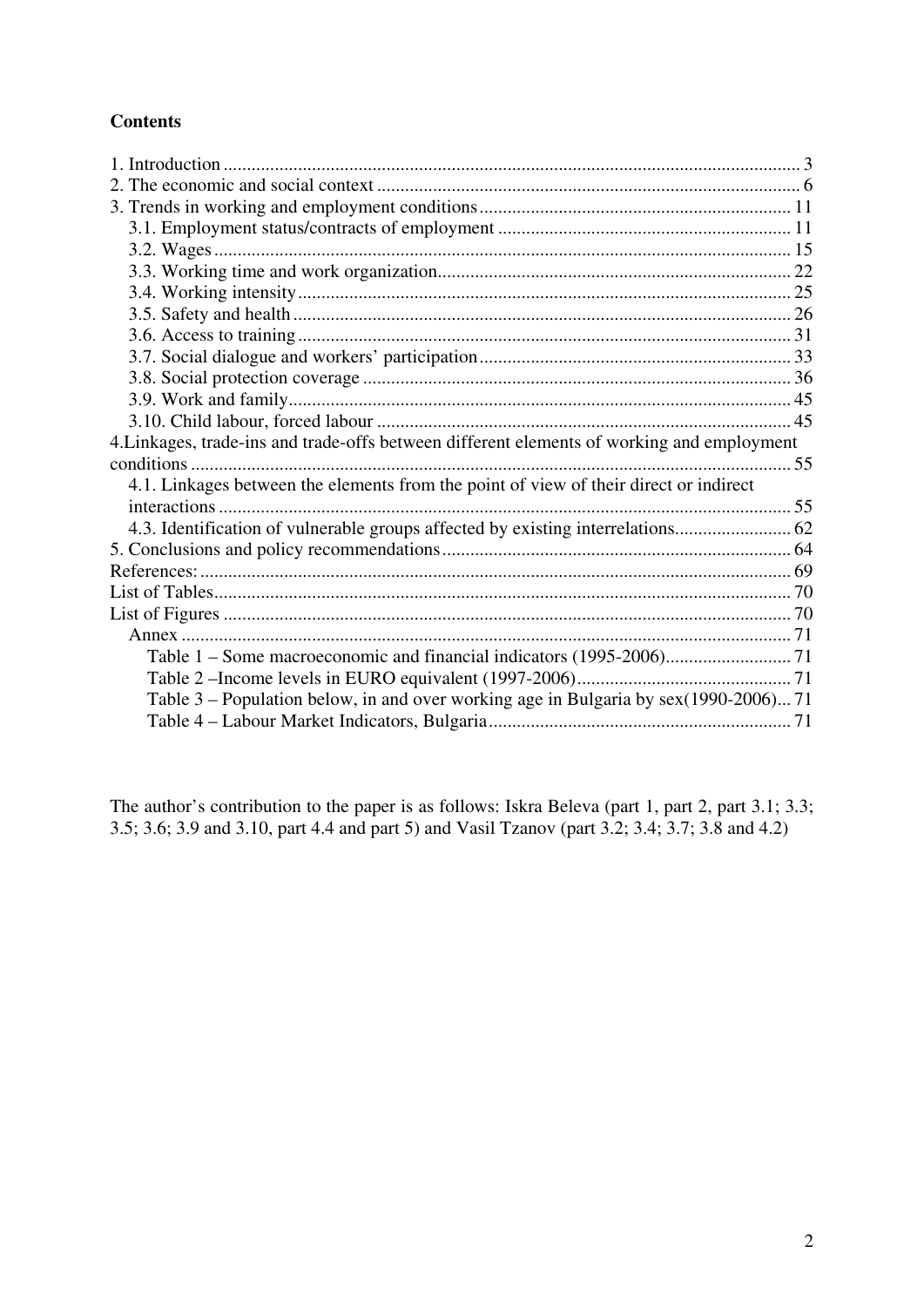#### **1. Introduction**

This Report develops the issue of Decent work in Bulgaria focusing on employment conditions e.g. employment contracts, working time, wages, health and safety at work place, access to training, conciliation of work and family, as well as some specific issues like child labour, in particular.  $1$ 

When studying the effects of structural and technological transformations in Bulgaria on decent work environment the authors have paid special attention on the analysis of the interrelations and linkages between the different elements of decent work. Important aspect of the analysis is that of the relevance between some economic and social policies and the achieved progress.

The development of socio-economic and political environment in Bulgaria in the period 1995- 2006 outlines stable upward trend of improvement in work conditions. In some segments the improvement had been more visible, while in others – not. Irrespective of this, the ongoing debates on the issues and the more attention, paid by policy-makers on it, should be considered as a first step of the progress. As a second step we have to consider the more consistent and relevant character of the applied policies that were introduced since 2000.

The study includes two parts. In the first it analyses the trends in the development of the elements of decent work in Bulgaria, numbered above. This analysis is based on the available statistics and in some cases it covers the period 1995-2006, but in others – it does not because of lack of regular statistical observations.

The second part of the study deals with some interactions between the elements of decent work. They are analysed taking into consideration their multi-dimensional character and available statistical information. Some of the linkages and trade-offs are metrically assessed (where it is possible), while the others are based on qualitative assumptions and evaluations. As a result the study identifies the main vulnerable groups.

The study ended with some conclusions and recommendations, which followed from the analysis.

The main outcomes of the study are numbered below:

<u>.</u>

1. The study outlines sequences between the macroeconomic stabilization and the improvement of working conditions. After 2000 the political, social and economic environment became more favourable for developing decent employment conditions. The period of deep transformation of economic rules and actors and significant deterioration in working conditions has been overcome. Since 2000 the country has been facing trends towards improvement and more positive interactions between the studied domains of working conditions. This improvement has been influenced to a high extent by the stable macroeconomic environment, accompanied by the implementation of new legal framework and improvement of the institutional capacity and efficiency. The international experience and assistance in the process of preparing Bulgaria's EU membership is the second important feature that had positive and

<sup>&</sup>lt;sup>1</sup> Some of these issues were object of an earlier study and its' outcomes had been published in a book named "The evolving world of work in the enlarged EU, Progress and vulnerability" edited by Francois Eyraud and Daniel Vaughan-Whitehead, ILO, Geneva, 2007.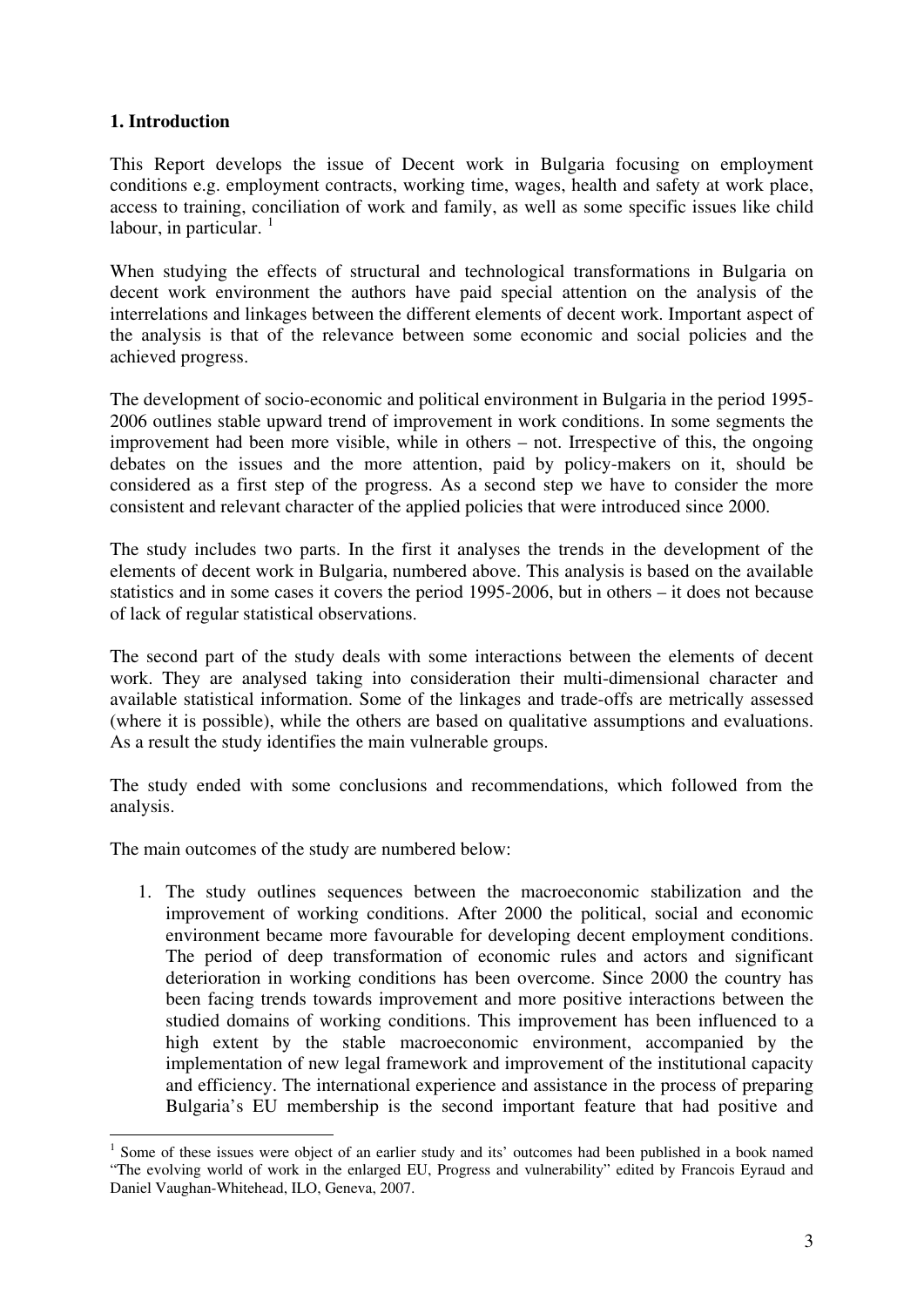creative impact on the rules and conditions of work. Nevertheless, there are still areas where imbalances exist and further efforts are needed.

- 2. The analysis found out positive trends in working conditions considering labour contracts. More employed people work on labour contracts, which means higher social insurance level, guaranteed labour remuneration and health insurance. These positive trends are results from the improvement of the labour legislation and the better control on its implementation. Meanwhile the dynamic growth in the number of people hired at temporary labour contracts indicates greater flexibility of labour relations; more opportunities for combining several jobs and more opportunities for choosing between working time and time for the family.
- 3. The caching up process of nominal and real wages has been observed but the real wages do not reached the pre-transition level. This is due to the low relationship with economic development and productivity. The share of employees' compensations in GDP is relatively low and the real wage is growing at a lower rate than labour productivity. This imbalance between the dynamics of wages and labour productivity indicates the insufficiently effective bargaining at firm level. The relatively weaker positions of the trade union organisations in the social dialogue process are expressed in the low labour remuneration level, the deterioration of labour environment parameters and the increase of professional disease among the employed. The growing labour intensity is an additional factor contributing to the deterioration of the employed people's health status. The practical changes in the labour environment towards healthier and better labour conditions are slowly implemented although the legislation is in place and institutional network has been established. The preventive measures are an insufficiently developed instrument for protection of the employed.
- 4. Positive trends in the working time and labour organisation are also monitored. The provision of more legal opportunities for working time flexibility enables the employed people to better balance their personal needs for time and work. At the same time however the low labour remuneration forces most of the people to substitute personal leisure time with more work and this has negative reflection on the health status of the employed people. The employed people often voluntarily ignore the working time limits and labour protection by committing extra work. The labour intensification in a number of cases happens in a hidden form and is not remunerated by the employers.
- 5. The training of the employed people as a component of labour conditions is underdeveloped. This is no doubt a negative feature and it indicates the still low degree of technological innovation and the insufficient attitude of the employers to invest in human potential. Most of the employed people should invest themselves in their own professional development particularly in the private sector and in the small and medium enterprises. Some groups of the employed people are considerably isolated from the training processes and these are mainly the self-employed people in the agriculture and in the sphere of traditional services.
- 6. Positive development has been observed in social protection. It concerns changes in legislation, coverage and financing. Legal basis is in process of harmonization with EU recommendations and conventions. The pension system has been reformed through implementation of a 3 pillar model. The changes in social assistance and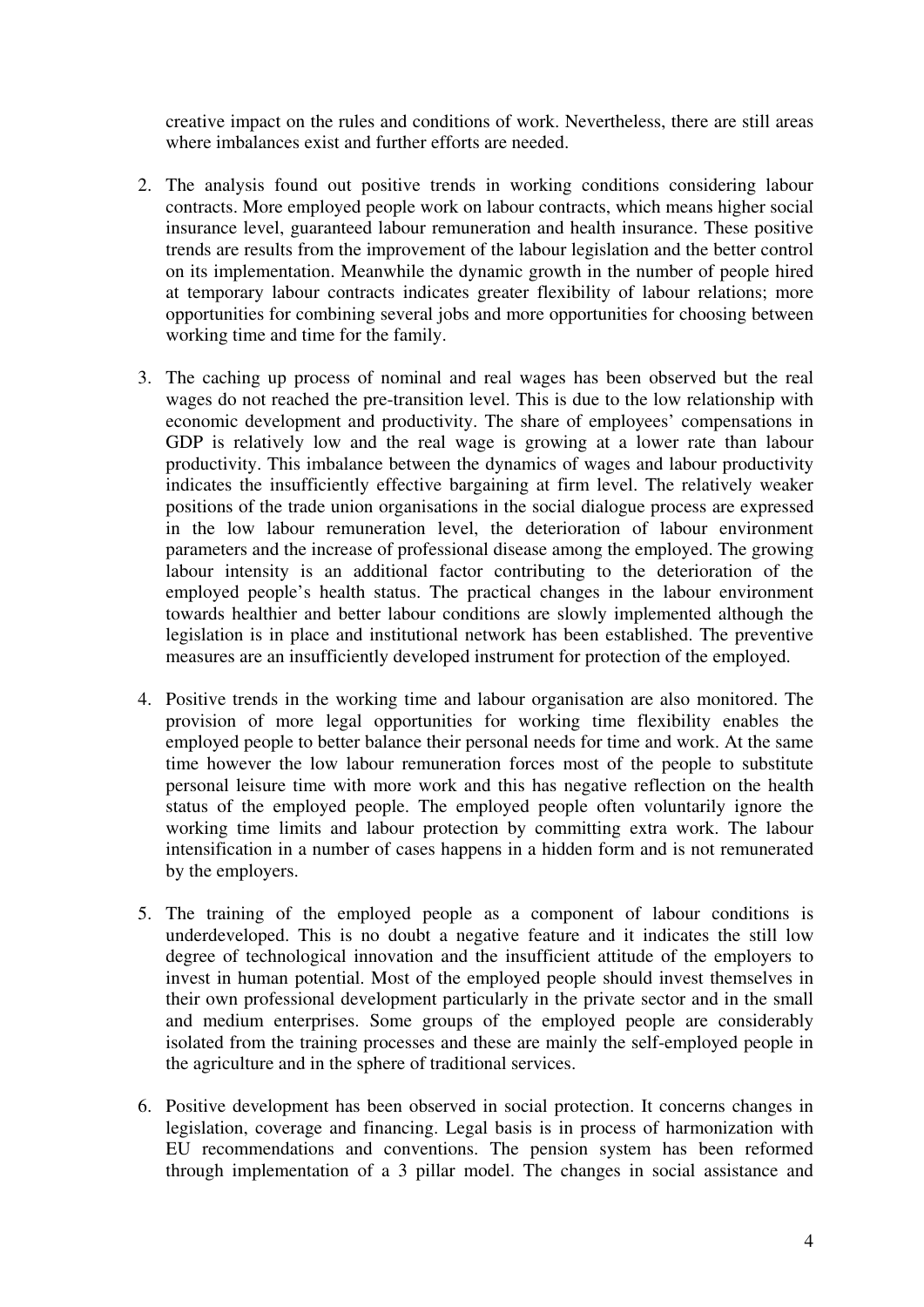social services legislation are focus on the improvement of the eligibility criteria aiming for a more adequate coverage of vulnerable groups. Social protection covers the main risk groups of population and shows different tendency of development. More people are covered by the social insurance and employment services, while the coverage of some social assistance programs and unemployment benefits decline. Financial support of the social protection programs has increased. The social expenditures share in GDP and in the State Budget increases. Particularly this concerns expenditures on health care. Despite the positive trends in social protection coverage there is still a need for improvements e.g. the further development and coverage of social services (employment and health services) and social assistance programs.

- 7. The dynamics of labour conditions indicates the contradictory development of its components. Some of them are characterised with more balanced and steadily increasing development, while others demonstrate less progress as a result of the general economic environment and the deep structural reforms that still cannot be overcome.
- 8. Differences among the employed people are monitored in terms of labour conditions. These differences are formed based on different principles, however the branch specific is a determinant factor. The age and the sex of the employed people also affect the evaluation of labour conditions.
- 9. The study outlines some interrelations between the elements of decent work. However, it stated, that such interrelations could be studied in details only on micro level and on the basis of regular long-term database or regular case studies. It points that such studies and database are quite limited and irregular for Bulgaria and this fact limited the opportunities of comprehensive analysis.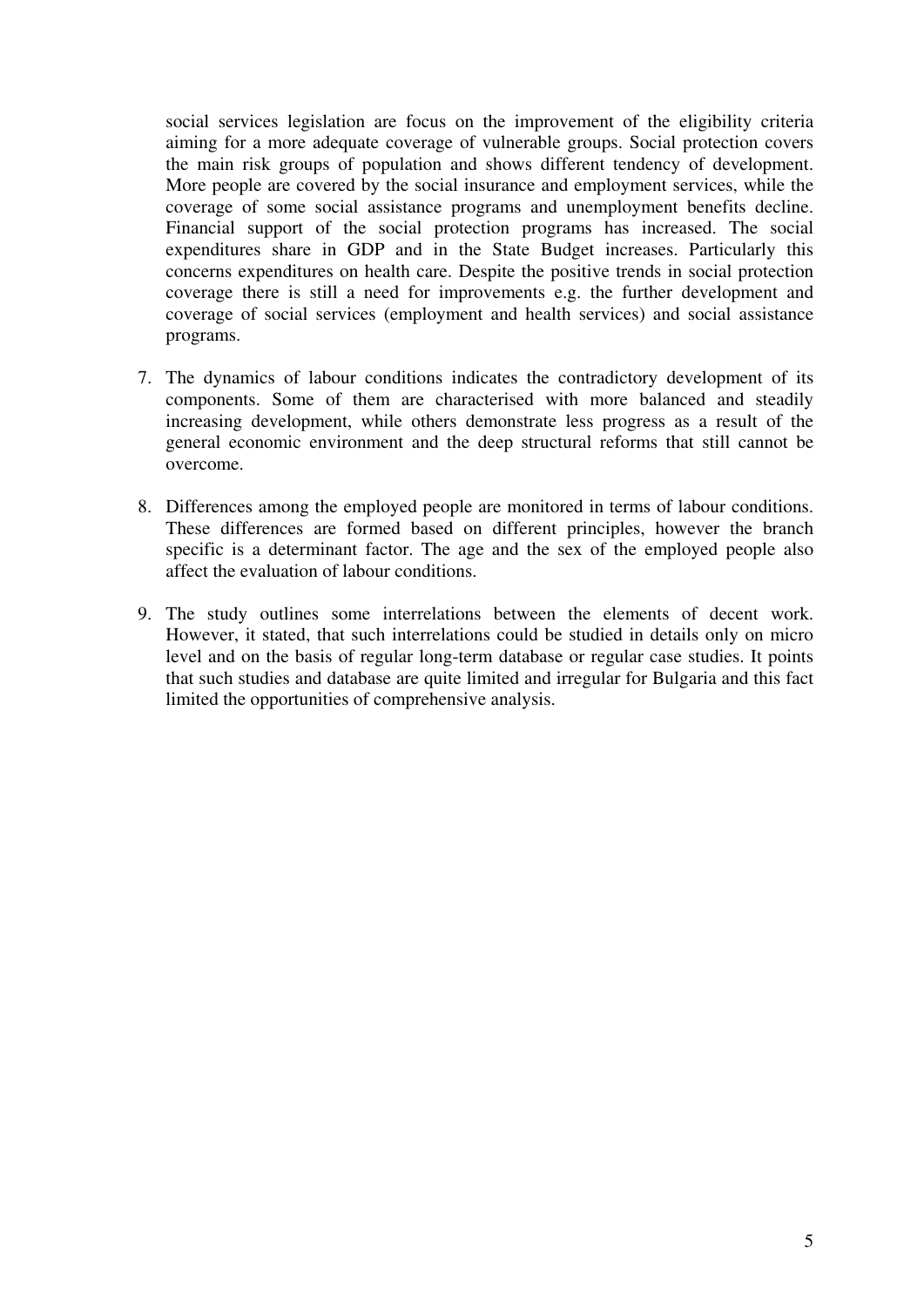#### **2. The economic and social context**

Quite contradictive economic and social processes occurred in Bulgaria in the period 1995- 2006. Beginning the transition with radical changes of the economic environment, e.g. liberalization of prices and trade conditions; privatisation of big state enterprises and liquidation of existing cooperatives in agricultural sector, after 1994 the reform speed slowed down significantly. As a consequence a constructive process did not follow the economic destruction. Thus new job creation had not followed the mass job closure due to privatisation of big state enterprises. Foreign investments by that time were incidental, the development of small and medium-sized business was in its dawn, and the land restoration has just started in agricultural sector. The latter is still an ongoing process, which limits its capacity to create employment. All this caused incredibly high unemployment, which affected more than half a million people and stayed stable at this level up to 2003. Unemployment rate in the period 1995-2000 was over 13%, and employment decrease continued, going down by 300 thousand people for the period.

In the late 1996 the country experienced crisis in the bank system and hyperinflation. The latter erased the savings of the population and contributed to the further impoverishment of the population. In the mid 1997 the country introduced a Currency Board regime. The effects of the financial restraints were positive and the economy was stabilized. After 1998 the GDP growth upturned. Employment growth followed that of GDP with a lag of two-three years, however, the great collapse of all incomes (wages, pensions, benefits, etc.), as well as the exhausted households and state financial resources, influenced the social development. The polarization of the society has increased.

|       |            |           |         |         |           |                    | Twore it main economic multinors in Durgaria 1990 4000 (growth rate $\pi$ |
|-------|------------|-----------|---------|---------|-----------|--------------------|---------------------------------------------------------------------------|
| Years | <b>GDP</b> | Inflation | Real    | Employm | Unemploym | Direct foreign     | Trade balance                                                             |
|       |            |           | wage    | ent     | $ent *$   | investment         | deficit (export-                                                          |
|       |            |           |         |         |           | $(million euro)**$ | import) % of GDP                                                          |
| 1995  | 2.9        |           |         | 1.0     | 11.4      |                    | $-0.2$                                                                    |
| 1996  | $-10.1$    | 121.5     | $-18.7$ | $-0.2$  | 11.1      | 137.3              | $-1,7$                                                                    |
| 1997  | $-6.9$     | 1058.9    | $-17.2$ | $-3.8$  | 14.0      | 570.2              | 5.5                                                                       |
| 1998  | 4.0        | 18.7      | 23.4    | $-0.1$  | 12.2      | 605.1              | $-2.9$                                                                    |
| 1999  | 2.3        | 2.6       | 6.9     | $-2.9$  | 13.8      | 866.0              | $-7.7$                                                                    |
| 2000  | 5.4        | 10.3      | 1.0     | $-3.5$  | 18.2      | 1103.3             | $-5.5$                                                                    |
| 2001  | 4.1        | 7.4       | $-0.2$  | $-0.4$  | 17.5      | 903.4              | $-7.5$                                                                    |
| 2002  | 4.9        | 5.8       | 1.6     | 0.4     | 17.3      | 980.0              | $-6.6$                                                                    |
| 2003  | 4.5        | 2.3       | 3.4     | 6.3     | 14.3      | 1850.5             | $-10.8$                                                                   |
| 2004  | 5.6        | 6.1       | 0.9     | 1.9     | 12.7      | 2735.9             | $-11.5$                                                                   |
| 2005  | 6.2        | 5.0       | 5.4     | 1.5     | 11.4      | 3103.3             | $-16.2$                                                                   |
| 2006  | 6.0        | 7.3       | 2.1     | 3.9     | 9.6       | 4364.0             | $-19.0$                                                                   |

**Table 1. Main economic indicators in Bulgaria 1995-2006 (growth rate -%)** 

Source: Statistical Yearbook for the respective years.

\*Registered unemployment

\*\*www/bnb.bg

The improved macroeconomic environment after 1998 was more favourable for social and labour market development. The upward economic growth after 2000 (by average 5%) contributed for increase of the employment by nearly 3% average per year after 2002. The economic growth and the more job opportunities absorbed unemployment, which decreased double to a level of 9.6% in 2006. Moreover, nowadays the country faces labour shortage in many branches and skills.

Macroeconomic stability created favourable climate for foreign investments and their value increased about 4 times after 2000. The newly opened jobs contributed to the employment increase, as well as to introduction of new management practices. Another positive aspect was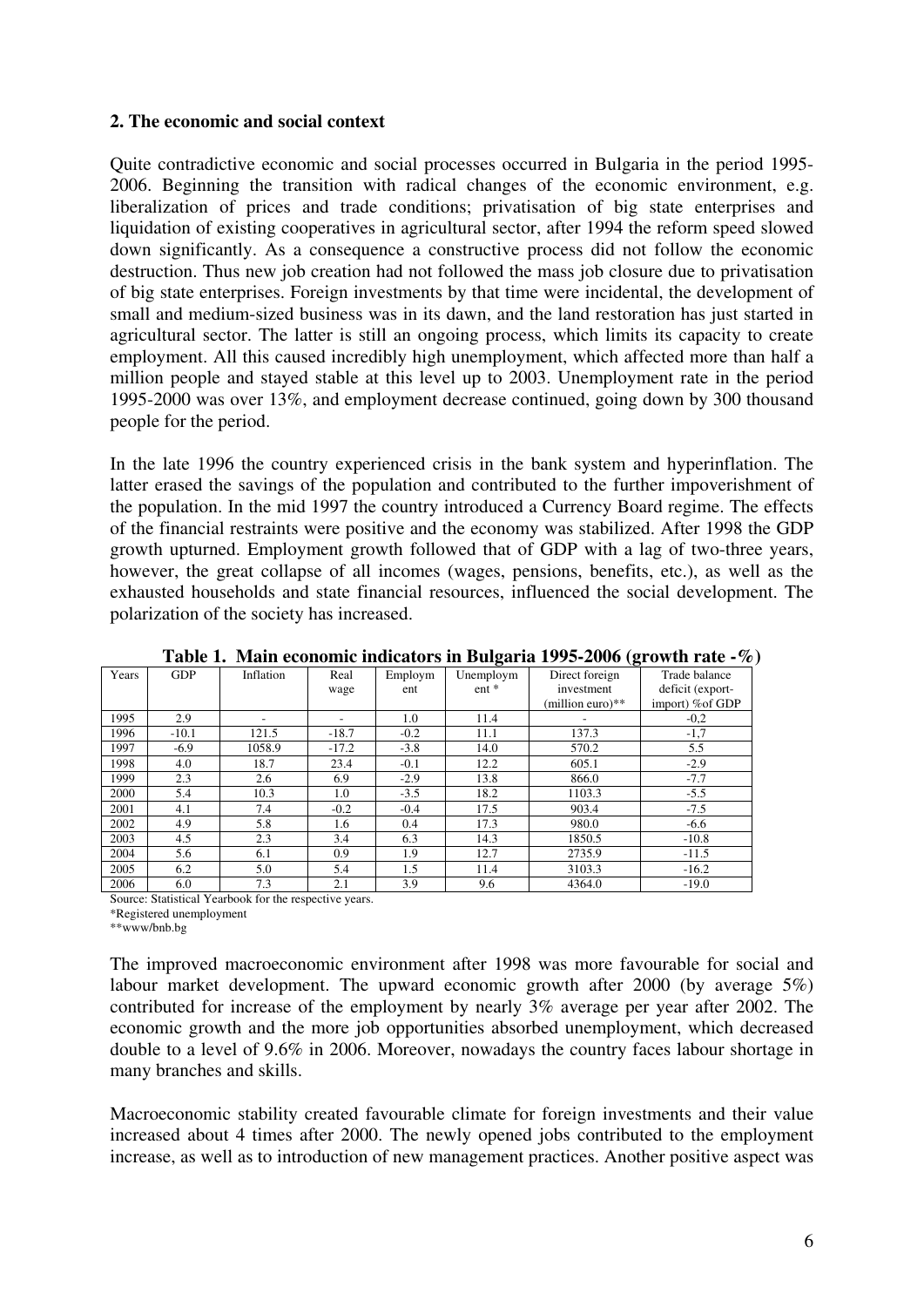that the stability of the economic development made it more predictable, so as employers could have more strategic views of the business development and respective needs of labour.

Despite the progression in macroeconomic development the worrying tendency is the growing deficit in trade balance. The percentage of trade deficit in GDP increased over three times in comparison to 2000 and reached almost one fifth of the GDP in 2006. This circumstance creates unfavourable environment for improvement of working conditions and social protection policy.

The economic turbulences in the period 1995-2000 were not a favourable environment for focusing the tax policy on improving labour market and work conditions. After 2000 tax policy became more consistent and better targeted in this respect. Several measures should be mentioned: (a) decreasing tax burden on labour was one of the important tax measures in the efforts of the policy-makers to encourage the employers to open more jobs and to increase employment; (b) significant decrease of corporation tax after 2000 from 19% to 15% and then to 10%; (c) introduction of specific regional preferences for employers who invest in regions with unemployment level higher the average for the country.

Another form of tax relief referred to income taxation, where the scale and income burden were restructured, so as to increase the disposable income. Family income taxation was also introduced as stimuli for childbirth and relief of family incomes depending on the number of children. The social insurance taxation (social insurance, health insurance and unemployment fund) continues to follow the undertaken policy of sharing taxation between employers and employees towards gradual equalization of these payments. Tax relieves were also introduced for self-employed people.

After 1997 radical changes occurred in the social insurance system. The introduced threepillar system aimed at increasing the social protection of employed people by mixing the mandatory social insurance (I pillar) with supplementary insurance funds (II pillar – for people born after 1959) and voluntary form (III pillar).

The introduction of policy measures, which encourage the beneficiaries to participate on the labour market and to be active in employment reintegration, was an important aspect of labour market policy concerning flexibility and decent work. Thus, unemployment and social benefits were linked more closely to participation in active measures, and especially in training and education. Family social allowances were also more closely linked to beneficiaries' behaviour regarding employment and adjustment to market demand.

The improved economic environment and introduced policies stimulated labour force participation. The level of economic activity of both men and women has increased, reaching 51.8% in 2006 (57.4% for men and 46.8% for women) although still below the level of 1993.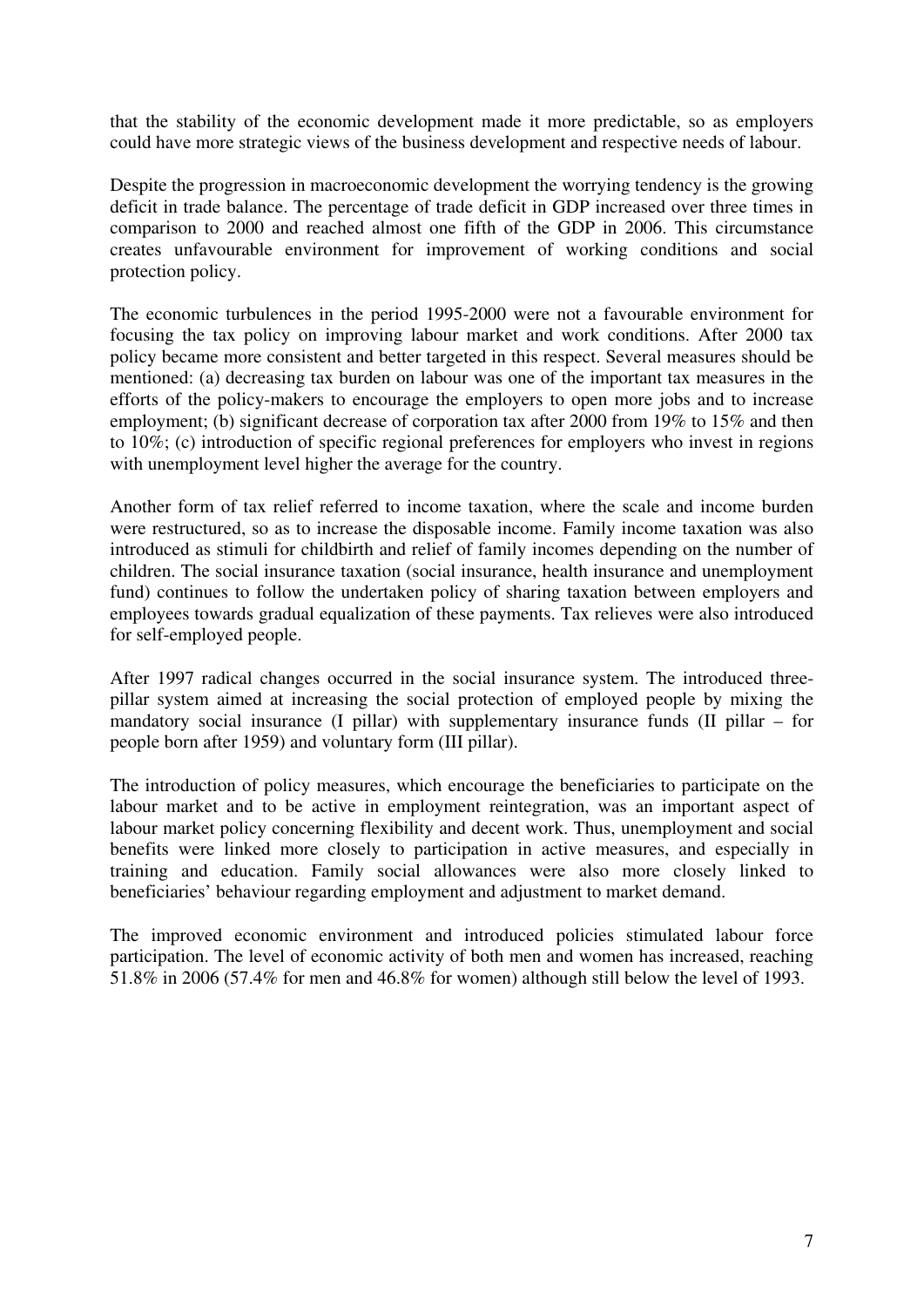

**Figure 1. Labour force participation -total and by gender** 



Labour in Bulgaria continues to be paid at a relatively low level compared with EU level, although since 2000 the income policy has been consistent and focused on gradual increase of labour incomes. Some of these policies include regular increase of minimum payments; increase of social insurance thresholds, further development of social protection policy by improvements of pension system and social assistance. The better economic environment reflected also the rate of growth of real wages. The significant erosion of real incomes, and wages in particular, was one the main negative feature of the transition. Although wage level in Bulgaria continues to be one of the lowest in the EU, during the last five years there was a stable upward tendency. This increase could be considered a result of the quite consistent income policy of the governments in force since 2000. At a micro level the growth in real wages reflected the changes of employers' attitude due to the understanding that wage level is an important tool to keep the workforce. This understanding was strongly provoked by the processes of liberalization of labour migration (e.g. waiving visa regimes) and especially after the accession of the country in EU.

The more favourable economic environment and better performing labour market create more options both for employers and employees. Flexibility could be considered one of the options both for employers and the employees. There are a number of indications for increasing labour market flexibility in the period 1995-2006, and especially after 2000. One of them is the implementation of more flexible forms of employment, which allow employers to increase their productivity and to keep competitiveness on the market by more flexible usage of the workforce. The more flexible forms of employment in some cases could be considered a good option for employees who prefer such employment due to different reasons. Indisputably, the implementation of more flexible forms of employment had contributed to reduction of the unemployment. However, more flexible employment corresponds with less secure employment. The more flexible employment corresponds also with employment, which does not ensure stable incomes that could significantly improve household's welfare.

Social partnership also developed in the studied period in a positive way since more and more aspects of the decent work agenda became subjects of negotiations and dialogue. In 2006 the social partners signed "Pact for Social and Economic Development in Bulgaria till 2009", which is one of the evidence for the increasing role of social partnership. The collective bargaining as the core of social partnership also continues to develop in the studied period by increasing the branch level of negotiations. These trends in the development introduced new elements in the collective bargaining, e.g. bigger centralization of the model. The vision of this more centralized model is to increase the social protection of employees and to link closely wage and labour productivity.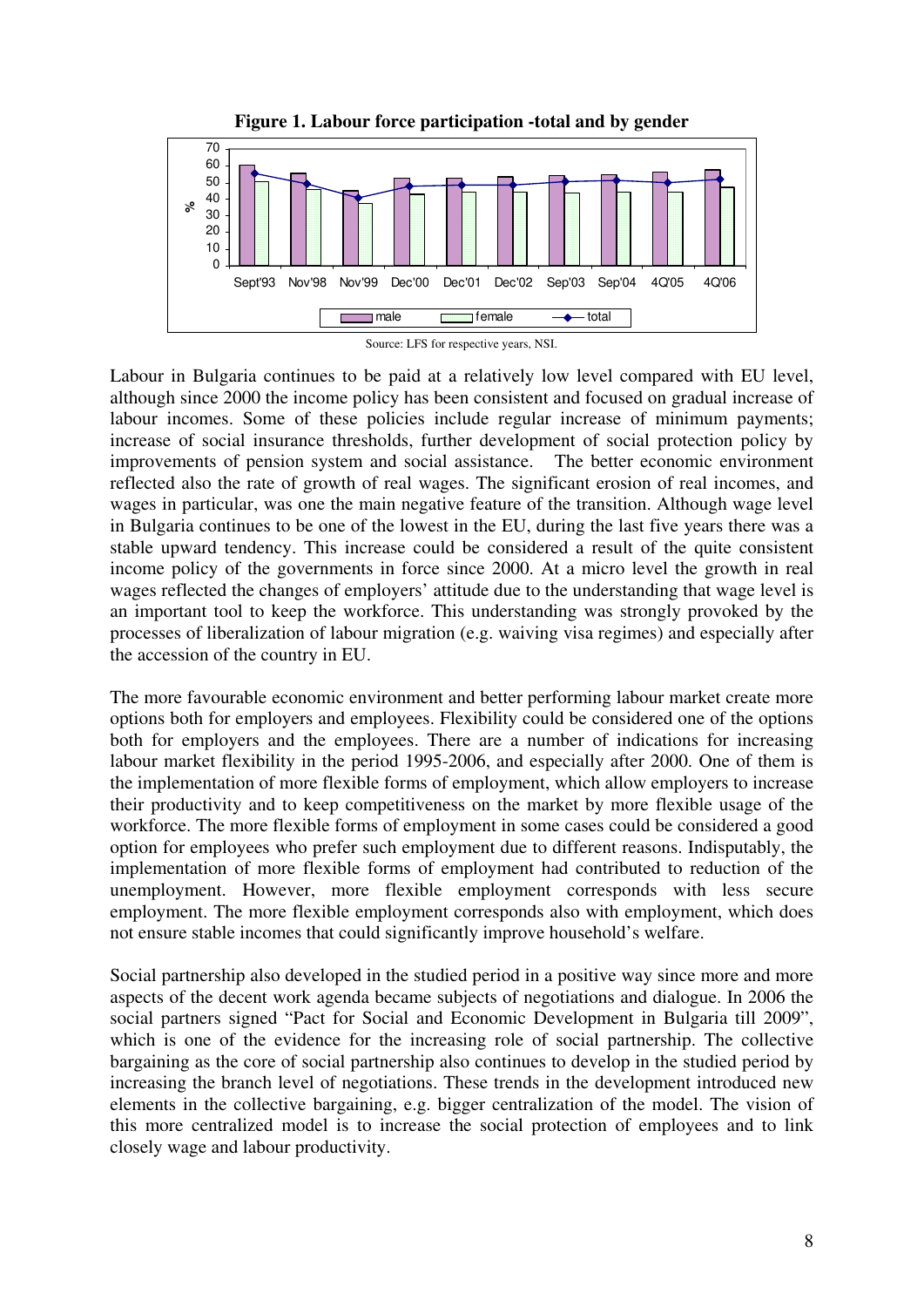The factors that influenced negatively the social and labour market development during the studied period referred to the demographic problems Bulgaria suffered, as well as increasing emigration of labour.

The demographic trends point out long downturn tendencies, which indicates decreasing inflows in the labour market and aging of the Bulgaria population.



**Figure 2. Some demographic trends in Bulgaria** 

Source: Statistical Reference Book for respective years, NSI, Sofia.

The aging of the population in Bulgaria, as in many European countries, presupposed changes in the labour force structure in mid and long run, as well as changes in the pattern of consumption and public services. This fact should not be neglected, since the adjustment to the new demographic conditions will need time and relevant preparatory economic and social reforms. Several steps were undertaken in Bulgaria after 2005 as a reaction to the negative impacts of the demographic development on social and economic development: public debates on the fact, social and economic analysis and preparation of National Strategy for Demographic Development  $(2006-2020)^2$  and relevant operational documents, e.g. annual action plans.

According to some studies the negative demographic trends should be even more serious, taking in consideration the dimensions of external emigration and its structure.<sup>3</sup> Data point out that for the period 1989-2001 the balance of external migration flows was negative by 670 000 people. The outlined profile of potential emigrants identified that nearly half of them were young, well educated people. Additionally, the long-term negative effects of emigration will be accelerated by the fact that through emigration Bulgaria is consuming an "export" of women in fertile age, which leads to lower level of future birth rate in the future.<sup>4</sup>

 $\frac{1}{2}$  National Demographic Strategy of the Republic of Bulgaria 2006-2020, http://www.mlsp.government.bg/bg/docs/demography/Dem

<sup>3</sup> Demographic Development of Republic of Bulgaria, Bulgarian Academy of Science, National Statistical Institute, UN Population Fund, Sofia, 2005, p. 113-117.

<sup>&</sup>lt;sup>4</sup> National Demographic Strategy of the Republic of Bulgaria 2006-2020, p. 11.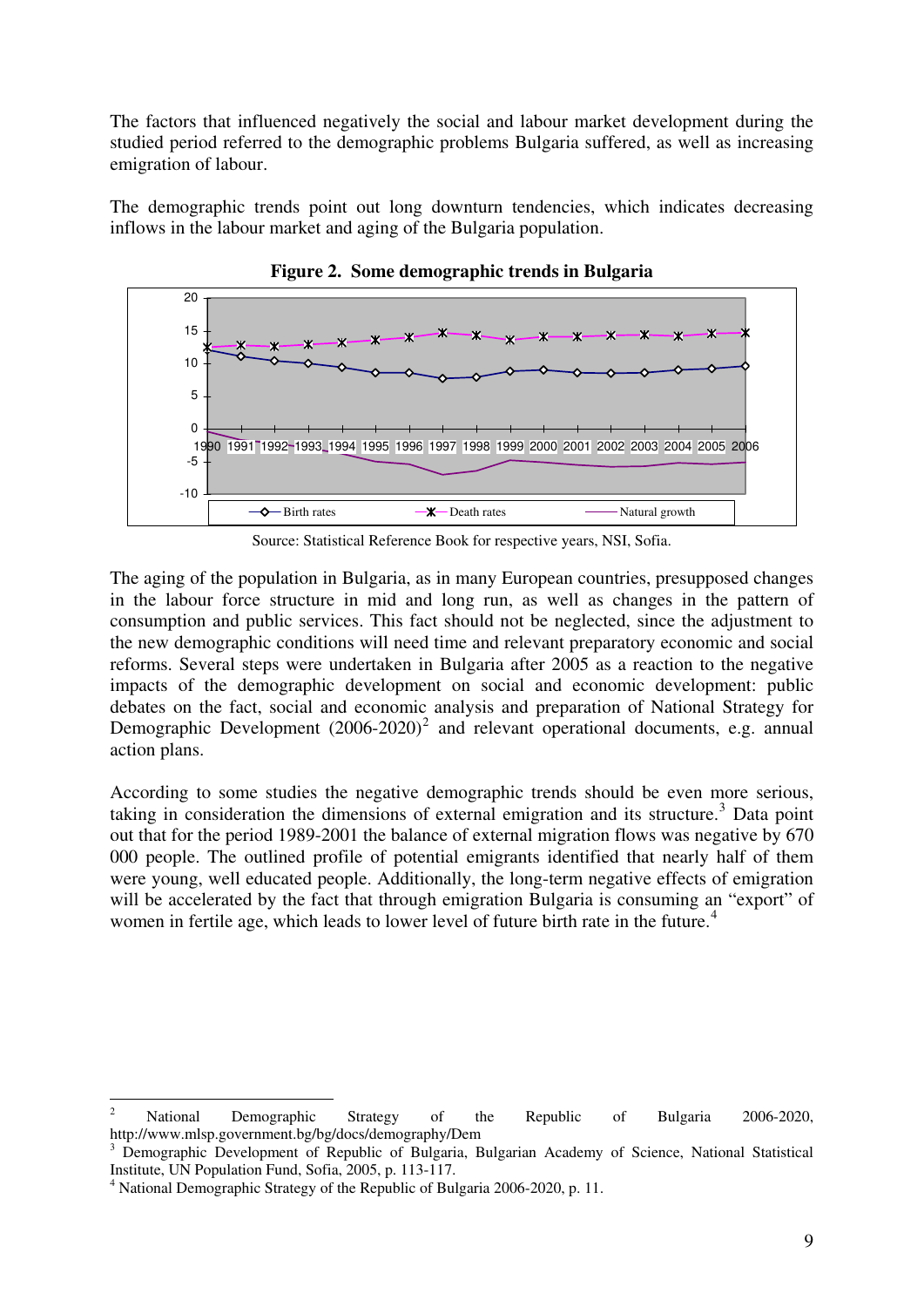

**Figure 3. Population trends by age groups in Bulgaria** 

Source: National Demographic Strategy of the Republic of Bulgaria 2006-2020

Concerning the economic and social infrastructure that had influenced labour market development, and working conditions in particular, we have to mention also the progress in building up and improvement of institutional, legal and human capacity. In this respect the progress in the period 1995-2006 should be classified as significant. This was a period of building up the institutional and legal frame of social and labour market policy and in the period of pre-accession of the country to EU – a period of harmonization of both frames to the EU requirements. In the period 2005-2007 the Council of Ministers approved 18 legal acts in the sphere of working conditions and child labour protection. The capacity of the human capital was also developed, as well as the administration of the applied policy. Training of the central and local staff became an integral part of the administration policy. At present the capacity of the staff to manage effectively the programmes of applied labour market policy should be considered as quite sufficient.

In conclusion we shall outline the following more specific findings:

- There is a relation between the economic and social environment and the labour conditions.
- $\Box$  The upward economic development favours the improvement of all element of decent work;
- There are still factors limiting working condition development e.g. financial restrictions and negative demographic factors;
- Decent work issues has become more debated in the society and attracts much the attention of policy-makers;
- $\Box$  The good practices that were introduced in the country by foreign investors stimulated the improvement of labour conditions.
- $\Box$  The positive impact of the EU accession process should also be underlined with its positive impacts through harmonization of the legal framework and further strengthening of the institutional capacity.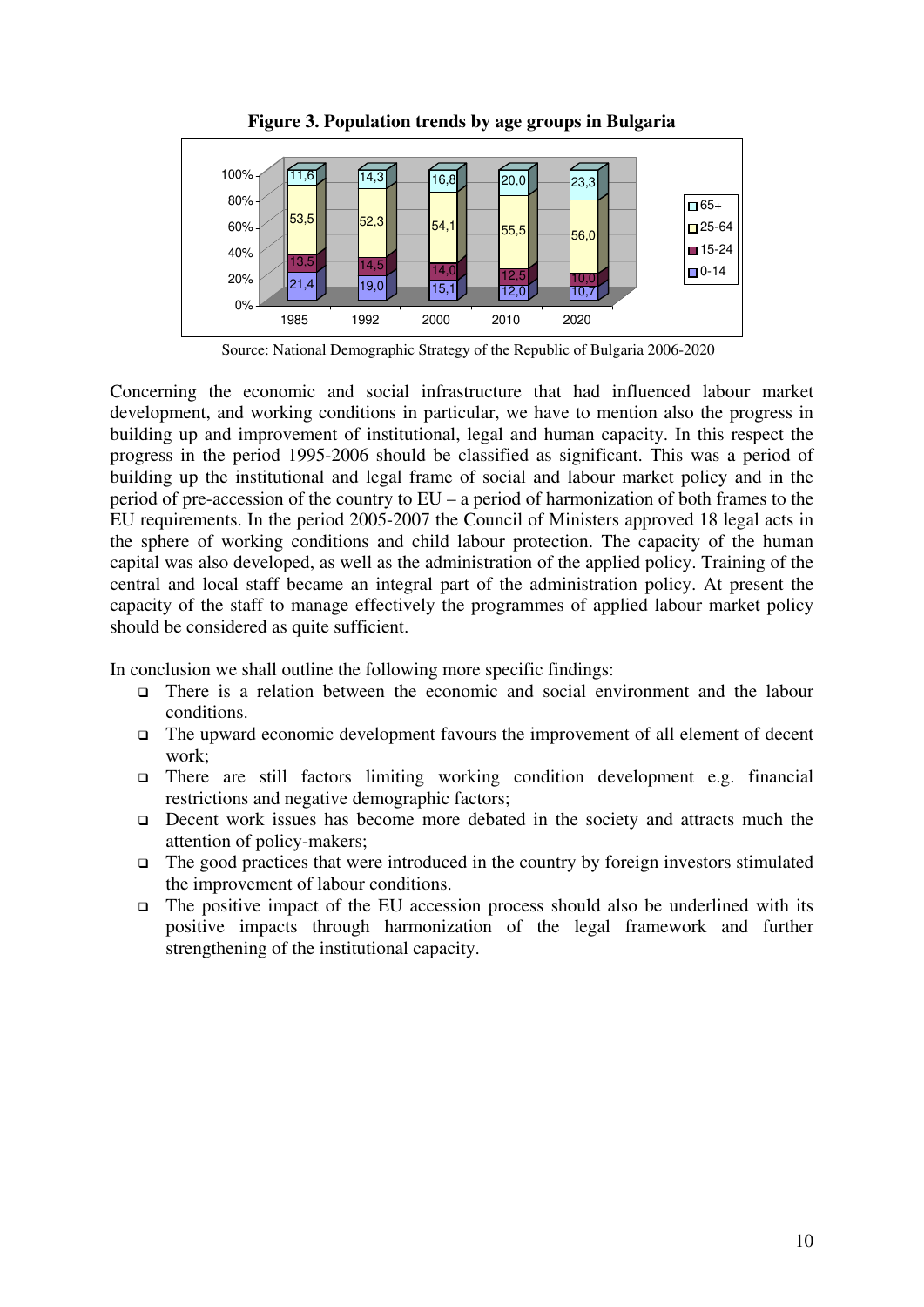#### **3. Trends in working and employment conditions**

#### **3.1. Employment status/contracts of employment**

The Bulgarian labour legislation distinguishes several types of contract: (a**) labour contract, civil contract, other contract**. (b) depending on the duration of the contract there are **permanent and temporary contracts**. (b) the third grouping follows from the length of working time fixed in the contract and in this case there are **full-time and part-time labour contracts**.

In the context of job security/insecurity employment status, identified by the type of employment contracts, could be provisionally divided in three groups:

- (a) employment under labour contract on permanent job and on full-time. It is considered the most secure form of employment.
- (b) employment under a combination of the pointed three forms of contract, e.g. under labour contract but temporary and on part-time, or under labour contract but temporary on fulltime, or under civil contract on permanent and full-time, etc. This could be classified as less secure but more flexible.
- (c) all other forms of contract that are associated with lower level of security. This could be named non-standard form of employment. The group of people, who declare in Labour Force Survey that they do not have written contract should also be taken into consideration here.

The division is provisional since at this stage of the analysis we do not discuss the reasons causing the acceptation of one or another form of employment. This means that some people may have personal preferences to have non-standard employment (less secure) instead of standard (more secure).

Bearing in mind the above, during the period 2000-2006, for which data are available, employment security in Bulgaria has increased. This statement follows from several facts:

 $\triangleright$  More employees became employed under labour contract (95.5% of total number of employees in 2006, compared with  $86.8\%$  in 2000).<sup>5</sup>

<u>.</u>

<sup>&</sup>lt;sup>5</sup> Bulgarian labour legislation distinguishes the following type of labour contracts: labour contract, civil contract, other contract. The more secure form of employment is under labour contract, in case the person has only one employment contract.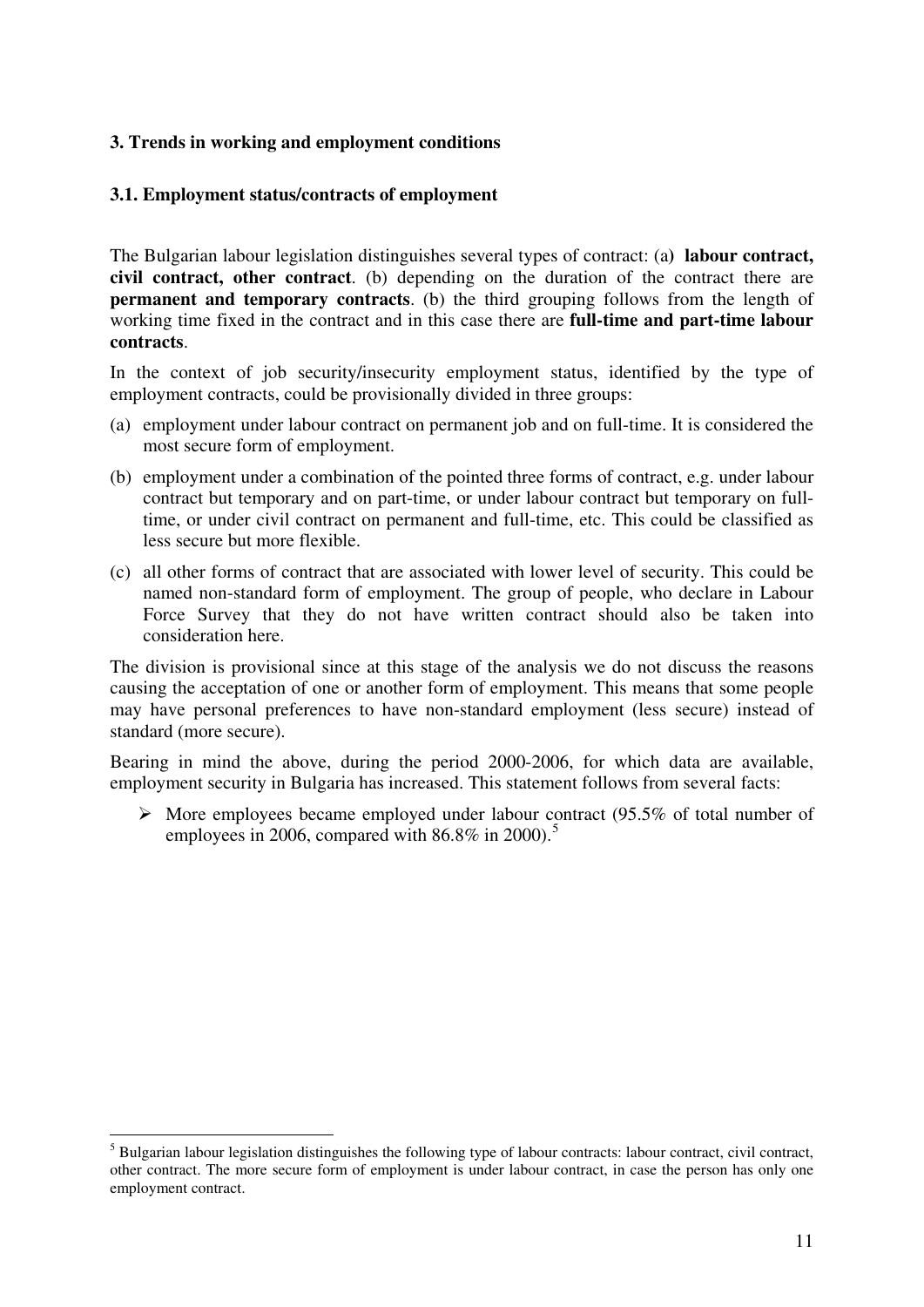

**Figure 4. Employment by type of labour contract in Bulgaria** 

Source: LFS for the respective years, National Statistical Institute.

- $\triangleright$  More employed people in 2006 have full-time employment (96,8% of total), compared with 2001 (95,8% of total). This fact points out, that the economic progress in the last six years had positive effects on full time employment. (Table 2).
- $\triangleright$  From a gender point of view the data outline that male full time employment had increased in the period 2001-2006 by 6,5 percentage points, while female full time employment increased by 4 percentage points for the same period. It could be said, that the increase in male full time employment was due to some extent on the decrease of part-time employment since male part time employment for the period decreased by 1 percentage points. The increase of female part time employment was mainly due on the increase of total female employment.

Table 2. Full-time, part-time employment in Bulgaria – total and by gender

|                   | Employed people |        | Full time |        |      | Part time | Not classified |        |
|-------------------|-----------------|--------|-----------|--------|------|-----------|----------------|--------|
|                   | Male            | Female | Male      | Female | Male | Female    | Male           | Female |
| Dec01             | 1371,5          | 1256,6 | 1241,3    | 1165,7 | 28   | 35        | 102,2          | 56     |
| Dec02             | 1419,7          | 1284,7 | 1312      | 1206,9 | 20   | 27.7      | 87,7           | 50     |
| Dec <sub>03</sub> | 1497,7          | 1327,9 | 1362,5    | 1233,8 | 22.5 | 27,5      | 112,7          | 66,6   |
| Dec04             | 1545,6          | 1366,3 | 1430,6    | 1295,4 | 25.9 | 29,4      | 89.1           | 41,4   |
| Dec05             | 1596,7          | 1385,7 | 1489,1    | 1307,3 | 24.3 | 31,8      | 83,3           | 46,6   |
| Dec06             | 1390,8          | 1310,7 | 1348.7    | 1268,4 | 13,9 | 27.4      | 28,2           | 14.9   |

(numbers)

Source: LFS for the respective period, National Statistical Institute.

- $\triangleright$  Both permanent and temporary employment increased because of increase in total employment. However, the trends of increase of temporary employment, compared with permanent one, were higher (by 79.7% for the period 2001-2006, while permanent employment increased by 23.4%).
- $\triangleright$  Less people did not classify the type of their employment (Fig.5).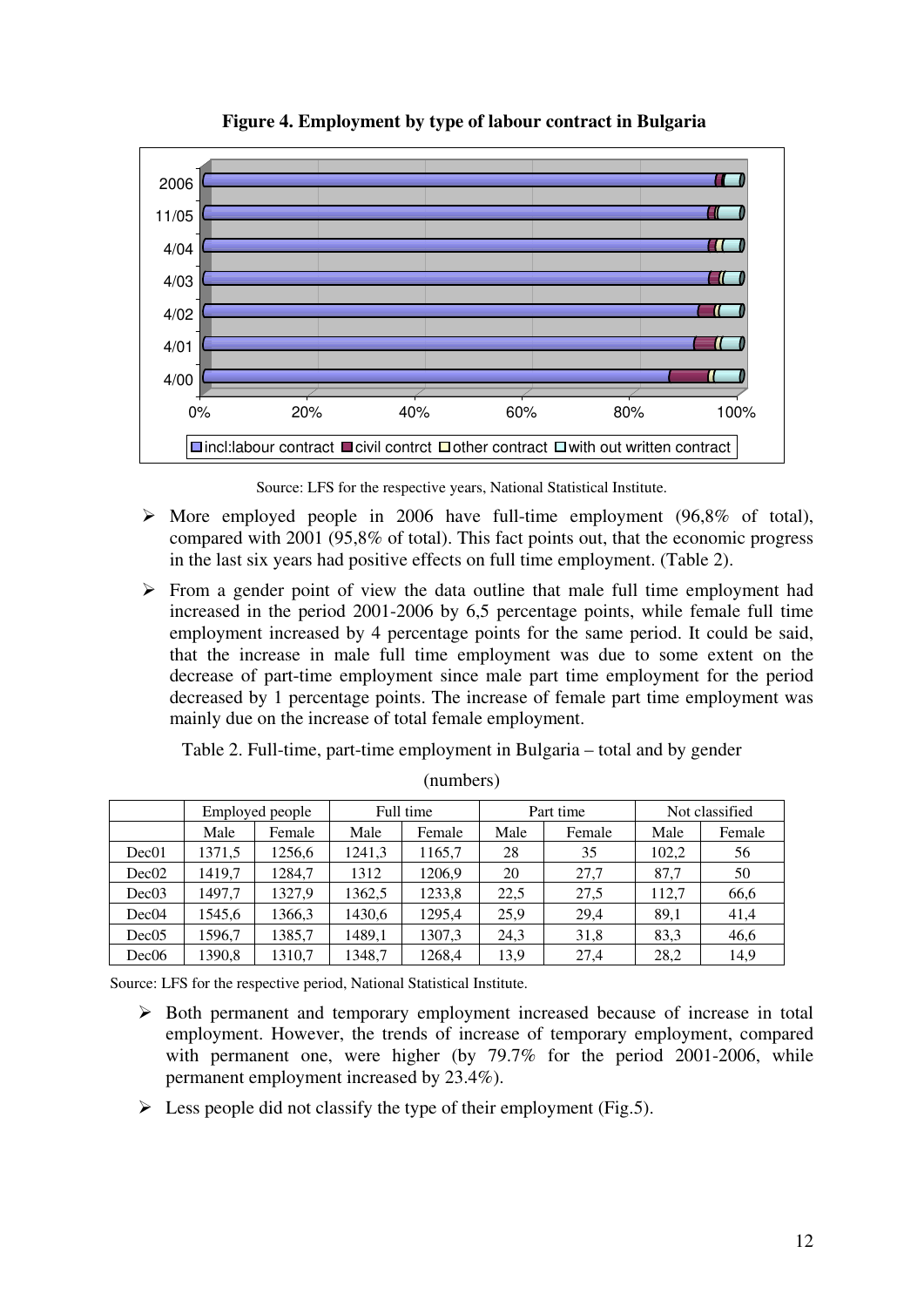

**Figure 5. Permanent and temporary jobs in Bulgaria** 

Source: LFS for the respective period, National Statistical Institute.

- $\triangleright$  Within these three clearly outlined trends we observe also an increase in the combination of variable form of contracts indicating expanding flexibility in employment, e.g. increasing employment under labour contract on full-time but temporary as duration.
- $\triangleright$  Irrespective permanent or temporary full-time employment dominated (covering 96.9% of total employment in 2006). It increased by 20.6% during the studied period, compared to only 8.1% increase of part-time employment.
- $\triangleright$  Looking on the third group, the less secure employment, e.g. work without written labour contract, under temporary contract and on part-time, we identified the following:
- (a) Work without written contract in 2006 was most widespread among men; among people in age group 25-34 years old; among people with upper secondary vocational education or lower secondary; among employed in the private sector and mainly in services.
- (b) Mainly men, employed in the private sector, presented the profile of employed under temporary contract.
- (c) Among employed people on part-time basis prevailed women, as well as employed in the private sector. Meanwhile, 61.1% of part-time employed declared that they would like to be full-time employed people.

**People who do not classify the type of their employment** is an important group of employed people that might be considered risky. Thus, in number, the people who do not classify whether they work full or part-time in 2006 were twice more than part-time workers. Although declining in the last six years (2000-2006) from 4.9% to 3% of total employment, the share of people, working without written contract, still numbers about 80 thousand people. The people, who did not classify whether they have permanent or temporary job in 2006, were almost the same as that of temporary employed both in number and as share in total employment. All this confirms that there are indirect evidences that some of the indicators describing precarious employment could be higher.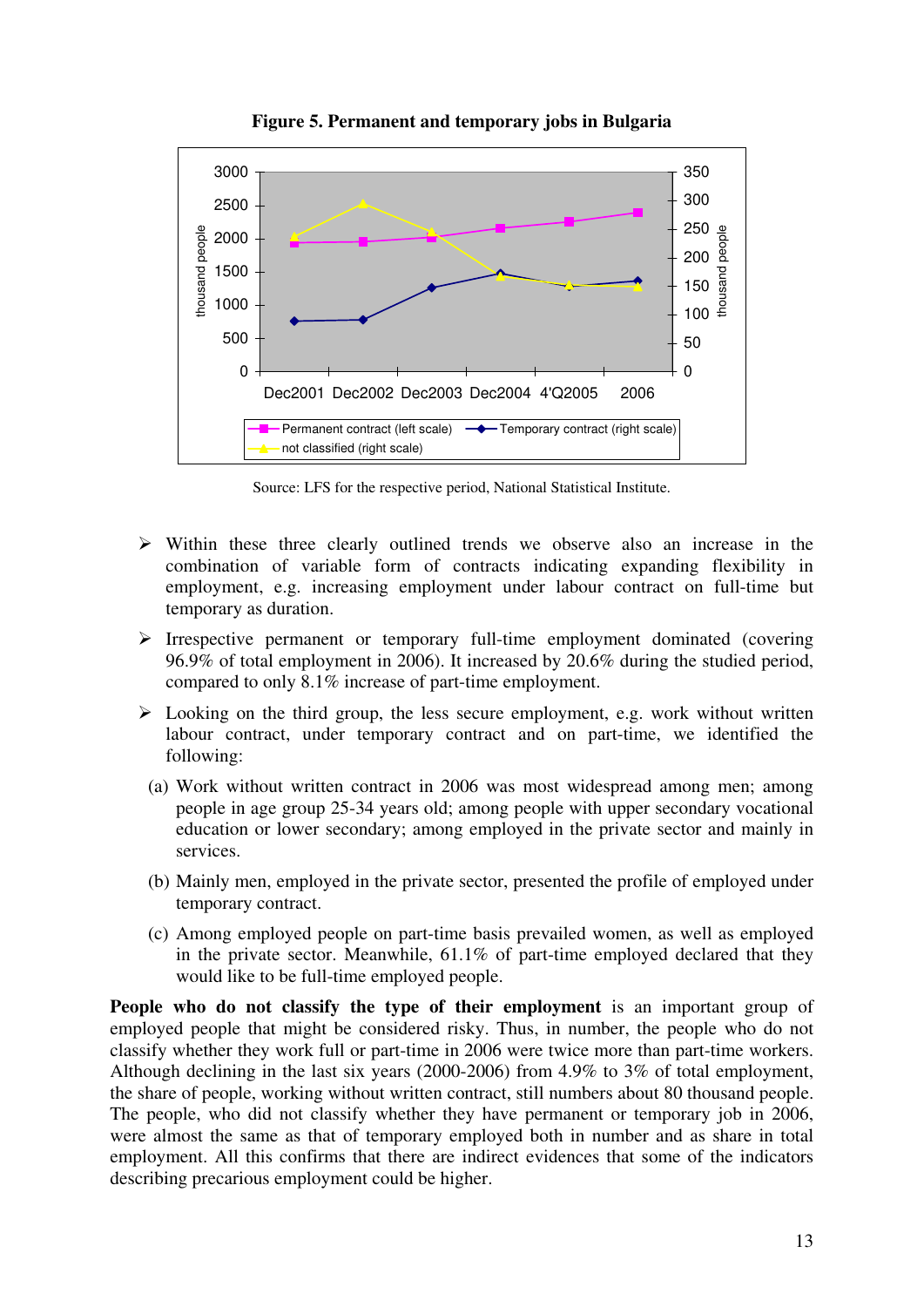**Self-employment in Bulgaria** should be considered a specific form of employment closer to non-standard form. Decreasing as a share in total employment (7.9% in 2006, compared to 9.5 % in 2000), self-employed people numbered almost 250 thousand people. Among them the proportion men/women was 2/1. Self-employed people are evenly spread between urban and rural areas and among them the ones with upper secondary education prevailed. The decreasing number of self-employed people after 2003 confirms some previous studies, pointing that self-employment is mainly a surviving strategy.<sup>6</sup> As soon as economic conditions improved and demand for labour increased, many self-employed people passed to employees, a more stable and secure status in employment. It was commonly recognized that self-employed people survived in the market competition because they avoid payment of social and health insurance as well as many other taxes. The more strict current control presses them, so, for many of the self-employed people the dilemma whether to change their status and become employees with social and health insurance, or to continue to be selfemployed in condition of increasing competition, was decided by a change in the employment status. However, for the reminder of the self-employed people the issue of safety working conditions continue to be a problem.

Another group to be mentioned is that of the **unpaid family workers**. In 2006 this group was about 1.2% of total employment or almost 40 thousand people. In the group profile women; unpaid family workers in age between 25-54 years; mainly people with lower secondary education as well as people living in rural areas, predominated. In the period 2000-2006 this group had been decreasing both in number and as share in total employment. The decrease could be associated with the better opportunities the market offers regarding payment, security, working conditions, etc.

There are many other evidences that confirm the increasing stability and security in employment, e.g. the increasing social security revenues. Following the data provided by the National Social Insurance Institute, the number of social insured people had increased from 2216 thousand people in 2003 to 2518 thousand people in 2006, and that of insured selfemployed people – from 177,8 thousand in 2003 to 228,7 thousand in 2006.

- The role of General Labour Inspection in increasing employment security and stability should not be neglected. Together with other institutions the number of controls has increased from 1792 cases in 2005 to 2821 cases in 2006. The number of consultations given to newly registered employers also increased from 60008 in 2005 to 61482 in  $2006.<sup>7</sup>$
- Meanwhile, the debate in the society regarding illegal economic activities and respective illegal employment continues to be quite active, provoked by permanent budget shortages. According to some studies, illegal employment was 3.5-3.7% of total employment in the period 2002-2004; undeclared working places – 2.1-2.6% of total number of working places, and unpaid social insurance were 3.9-4.1% of total social insurance. About 10% of social insurance concerning basic labour contracts had not been paid to the National Social Insurance Institute and about 70% of that for second job contract.<sup>8</sup>

<u>.</u>

<sup>6</sup> Beleva, I., V. Tzanov. Bulgaria: Towards a Better Balanced World of World? – In: Eyraud, F., D. Vaughan-Whitehead (ed.), The Evolving World of Work in the Enlarged EU, Progress and Vulnerability. ILO, Geneva, 2007, p. 59.

<sup>&</sup>lt;sup>7</sup> Annual Report of the General Labour Inspectorate, 2006, http://git.mlsp.government.bg/

<sup>&</sup>lt;sup>8</sup> Center for Study of the Democracy, Hidden economy in Bulgaria, 2005, Vitosha Research and Coalition 2000; http://www.csd.bg/bg/econ/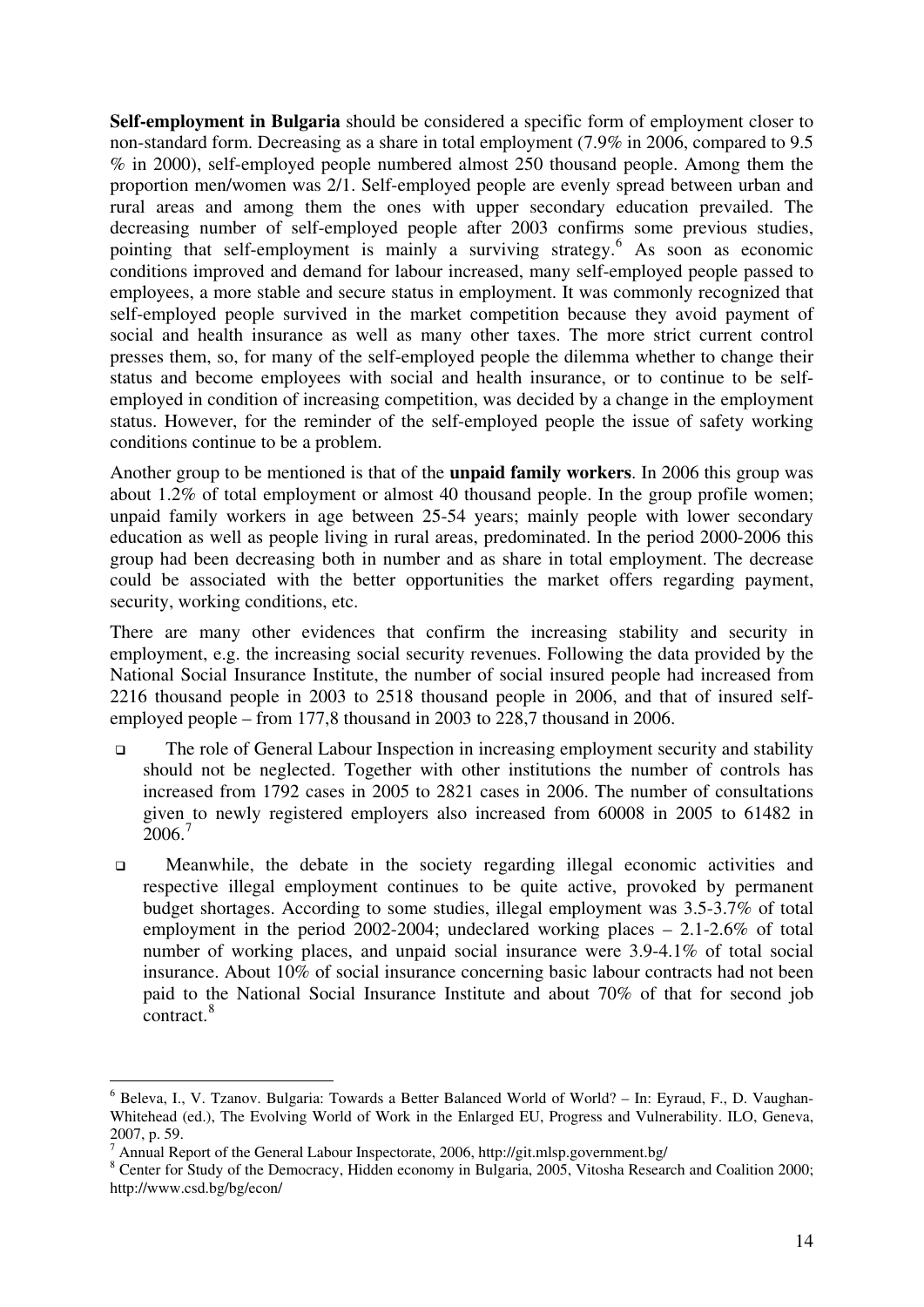As far as other forms of employment is concerned, e.g. seasonal employment, employment through interim agency, on call contracts or by assignments, multiple jobs, etc., there is very limited and fragment information, which does not allow a representative conclusions to be reported.

Meanwhile, the Annual Report of the General Labour Inspection points out that in 2006 the violations in the sphere of labour relations continue to be a problem in view of type of contract, duration of working time, payment of extra working time, etc. This report points out e.g. that Food processing industry had a number of violations due to replacement of labour with civil contract. In this way employers avoid or decline social insurance taxes. Another violation that was pointed out is that employers continued to pay less than the minimum level of wage. Violation is also when employers keep people officially on lower staff positions, thus insuring them at lower social insurance thresholds. This is one way to reduce social insurance expenditure on behalf of employees.

Summarizing the most significant features regarding employment status based on type of contract we shall outline:

- $\triangleright$  The increasing trends in the development of more secure forms of contracting e.g. employment under labour contract, permanent employment on full time;
- $\triangleright$  However, there are also evidences that labour relations are becoming more flexible and thus - to some extend insecure;
- $\triangleright$  Although, both employers and employees have more legal opportunities to choose the forms of employment and contracting;
- $\triangleright$  The development of atypical forms of employment e.g. self-employment, unpaid family workers etc. complicates additionally the picture regarding the types of labour contracts.

#### **3.2. Wages**

Bulgaria is one of the EU countries, which can be recognized by a relatively low wages level. Average monthly wage in 2006 is 178 Euro. At the same time, as a result of the restrictive income policy, the real wage considerably decreases during the first half of 90s. There is a change in the income policy after 1997, which leads to gradual increase of nominal and real wages (Fig 6).



**Figure 6. Real wage dynamics, 1995-2006, Index 1995=100** 

Source: Statistical Yearbook, NSI, Respective years.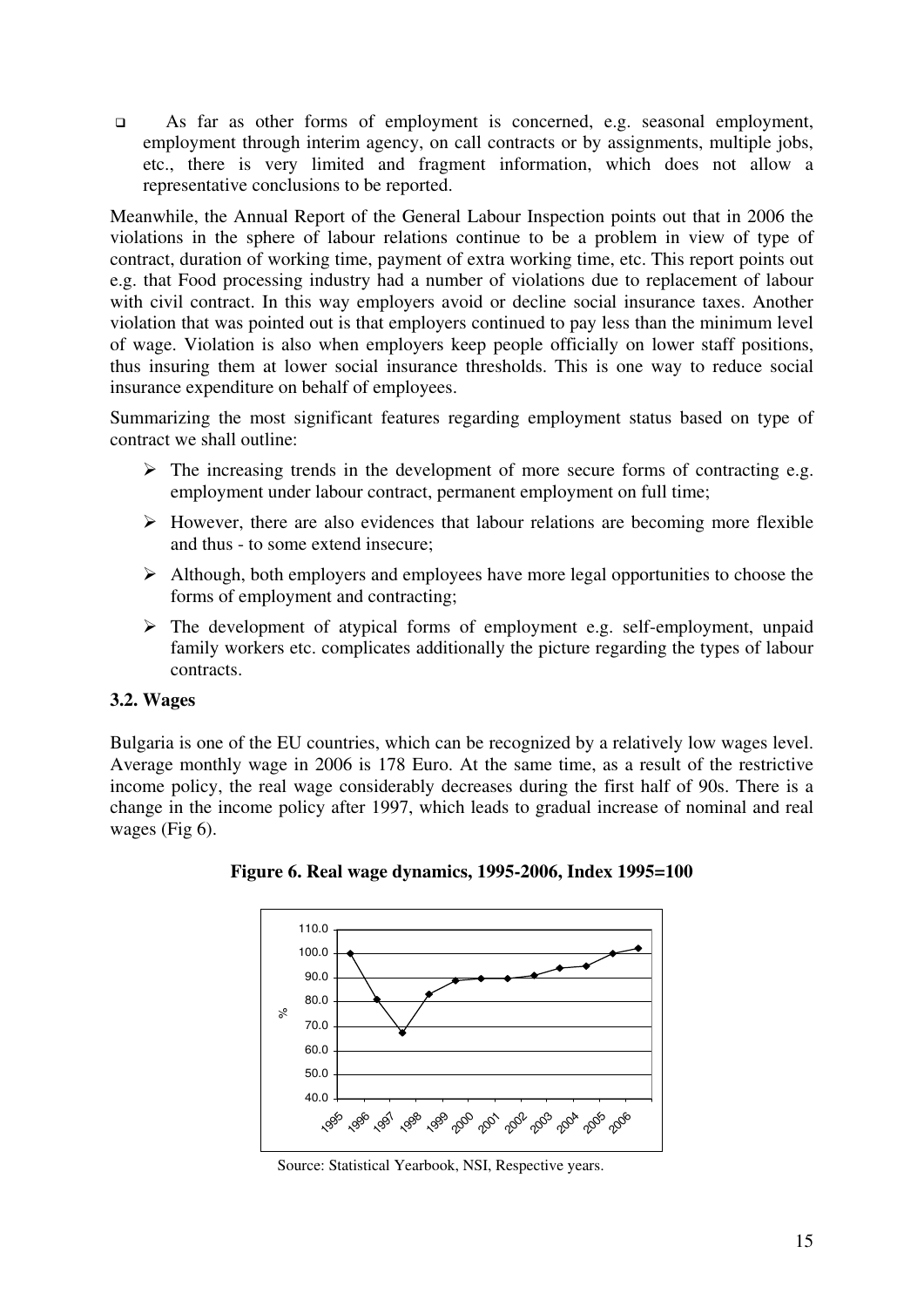The catching up process is seen in increase of the real wage with about 52% after the strong erosion in 1996-1997. Its purchasing power in 2006 reaches the 1995 level but it is far way from the pre-transition level. This positive trend is a result mainly from three factors: change of the wage policy from restrictive to stimulating (abolished the tax-based income policy, significant increase of the minimum wage, gradual increase of salaries in the budget sphere); the introduction of Currency Board in 1997, which decreased the inflation below 10%; and the continuous economic growth (annually 4-6%).

The impact of economic development on the real wage dynamics can be assessing as moderate. Real wage growth in the most years of the period is strongly below the GDP rates. This means that wages did not follow the productivity particularly after 2000 (Fig. 7). Annual changes in productivity significantly exceed the real wage rates (Fig. 7A) and suggest for a low relationship between them (Fig. 7B). The scatter diagram between changes in productivity and real wages shows great disparity in the linkages and no well defined trend. This finding is confirmed by the low coefficient of correlation (0.24).

The great disparity of the linkages between productivity and real wages can be observed on the sector and branch level. There are only a few sectors where wages grow more than productivity. For the period 2000-2004 these were "Trade" and "Electricity, gas and water supply". Real wages in the "Trade" sector increased by 11.6%, while productivity grew by 7.9%. In the sector of "Electricity, gas and water supply" there was a positive real wage growth (6.3%) versus negative productivity changes (-3.1%). Higher differences between productivity and wage growth can be observed in the opposite situation (where productivity exceeds wage growth). For example, during the same period, productivity increases several times more than real wages in Mining and quarrying industry, Transport and Manufacturing.

# *A. Productivity and Real wage dynamics B. Relationship between productivity and Real wage (annual rates) changes, 1998-2006*

**Figure 7. Productivity and Real Wages, 1995-2006** 



Source: Statistical Yearbook, NSI, Respective years.

-25.0 -20.0 -15.0 -10.0 -5.0 0.0 5.0 10.0 15.0 20.0 25.0 30.0

 $\geq$ 

Process of the recovery of wage covers to a certain extent all economic sectors, no matter the type of ownership. The official statistics indicates considerable difference in labour remuneration at the public and private sector (on average for the period 1999-2006, the average wage at the public sector is higher compared to the private with about 41%). Increase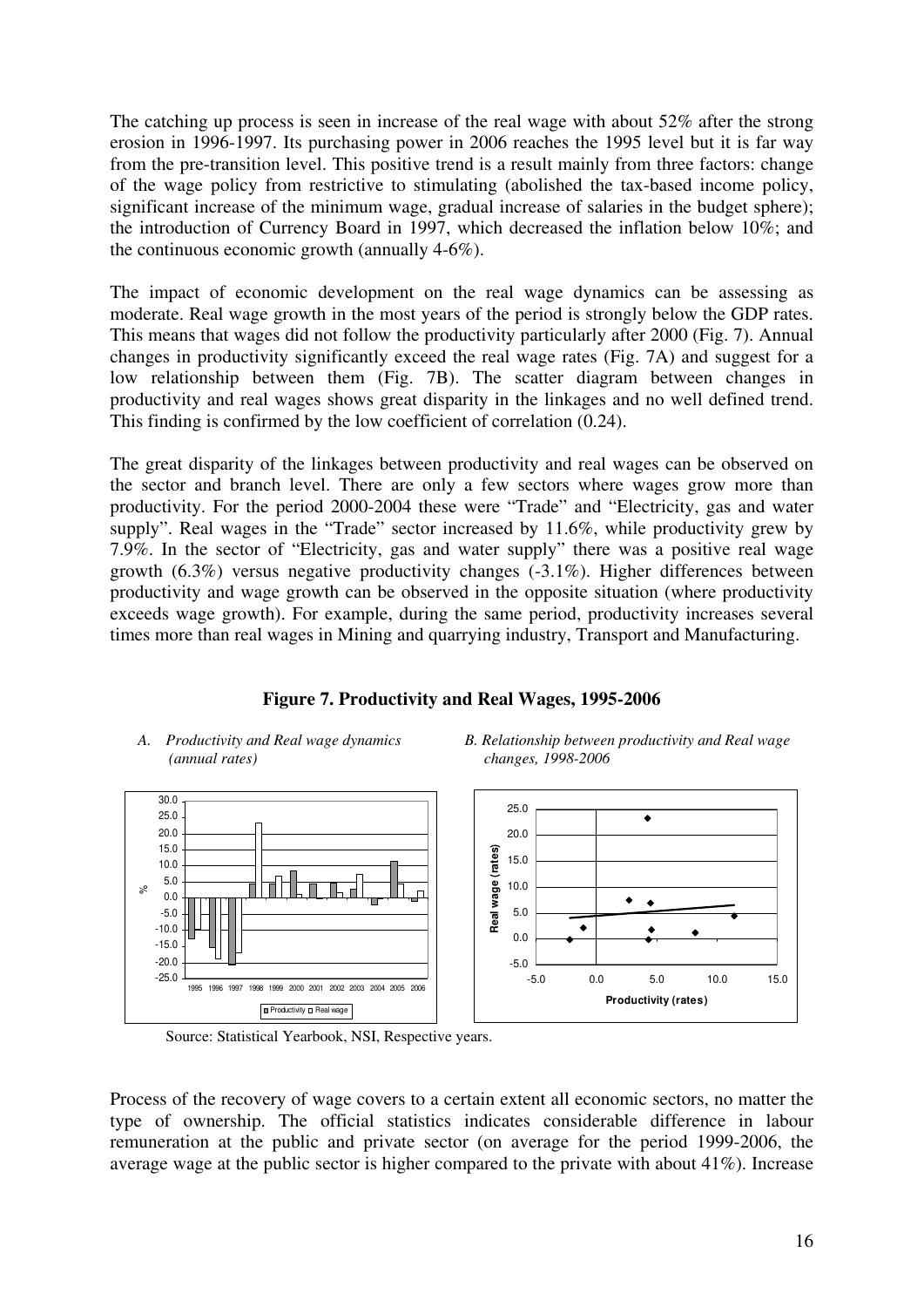of wages in both sectors is almost identical (nominal wage at the public sector increases by 91.5%, whereas at the private – about 89.3%).

Distribution of wages by economic sectors is even more differentiated. Branches with highest remuneration (Financial intermediation, Mining and quarrying, Electricity, gas and water supply) keep their leading position – the increase of average wage there is higher compared to the country average. Lowest wages are observed in Agriculture, some of the industry subsectors (Manufacturing) and services (Hotels and restaurants, Trade, repair of motor vehicles and personal and household goods). Increase of the average wages in these sectors is below or near to the country average. The main tendency of wages differentiation by economic sectors increases slightly. Measured by the variation coefficient it increases from 0.4 in 2001 to 0.43 in 2006.

Regional differences in labour remuneration at NUTS 2 level are not considerable. The average wage increases uniformly in all regions within the period 2000-2005, which implicates keeping of the wages relative structure.

The low labour remuneration and strong erosion of wages force the employed to search income from additional employment. Types of employment, most often used, are second, part-time employment, working under civil contract and so on. Household's budgets statistics illustrates although in general, the size and dynamics of this process. The share of income from additional employment within the total monetary income increases up to 1999 (from 4.3% in 1995 to 6.6% in 1999). The tendency of decrease is observed after 1999 (in 2006 it reaches 4.5%). The number of household members as well as of the working members influences additional employment. Share of income from additional employment is highest for one-member households. It declines in parallel to the decrease of household members. Similar dependency is observed at increase of the working members also. The share of additional remuneration is higher in case of one working member than in case of more working members.

The weak impact of economic growth on wage dynamics is due to the relatively low share of employee compensations in the GDP (Fig.8). This share ranged between 32-42% for the period 1995-2006 and shows a tendency of decrease. The downward trend of the wage share does not correspond to the GDP dynamics. Particularly it is outlined between 1995 and 1997, and between 2003-2006, when the GDP in current prices has increase and the wage share is falling.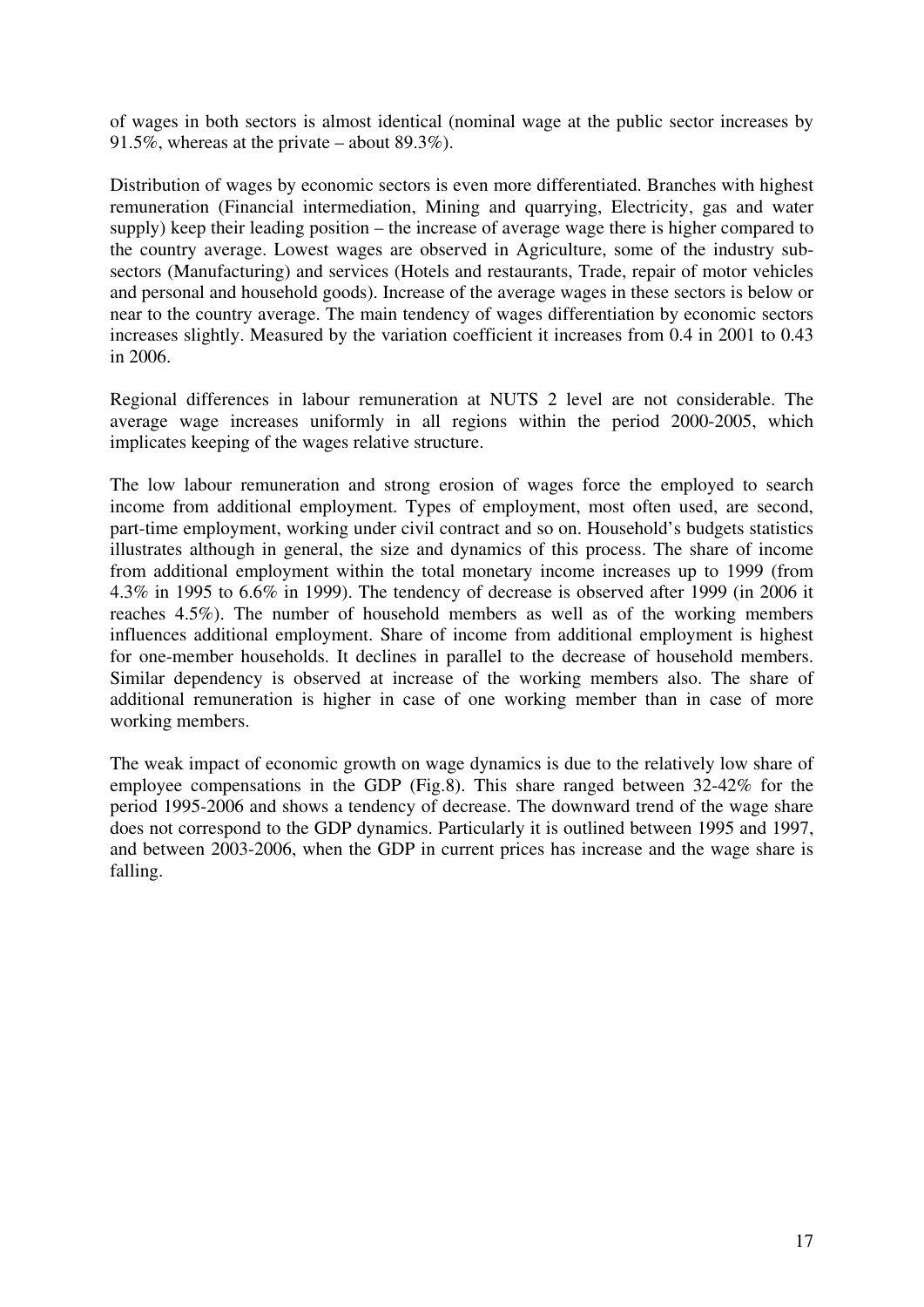**Figure 8. Share of employee compensations in the GDP and GDP rates (1995-2006)** 



Source: Statistical yearbook, NSI, Respective years.

A possible explanation is the low connection of wages with the economic performance (productivity) and compensation for inflation. Between 1995 and 1997 Bulgarian economy enter into a deepest economic crises with higher inflation. The GDP in current prices grew about 1880%, while the compensation of employees about 1497%. This led to significant fell of wage share in the GDP (from 42% in 1995 to 34% in 1997). The reason is mainly due to the inadequate compensation of wages for inflation. The situation has been improved in the next two years (1998-1999), when more output of the economy was distributed as an overall income of employees. This is a consequence of the combination of two input factors: productivity growth (8.9%) and higher wage compensation for the inflation in 1997 (nominal gross wages has increase about 60.5%). During the period 2000-2003 there was no change in the distribution policy to the factors that have provided output creation. GDP and wage share grew in same proportion despite the declining of GDP rates. In the last three years of the period (2003-2006) workers received less proportion of the output. Between 2003 and 2006 GDP increased about 42.1%, while compensation of employees 31.5%. Higher proportion of GDP growth was distributed to the gross operating surplus and mixed income (the former grew about 38.4%).

Minimum wage is the officially lowest level of labour remuneration in the country and is determined through a government legal act after consultations with the social partners. Thus it is one of the government's instruments for implementation of the incomes policy and influencing labour remuneration.

The number of employees at minimum wage is not high. Proportion of full-time employees with earnings on the minimum wage is 5.1% for 2002. There is not statistical information how this proportion has changed over time.

The real minimum wage dynamics in the last ten years indicates increasing trend after the bottom reached in 1997. The growth after 2000 is particularly strong. In 2005 the nominal minimum wage increased significantly (25%), which is continuation of the growing trend in real terms.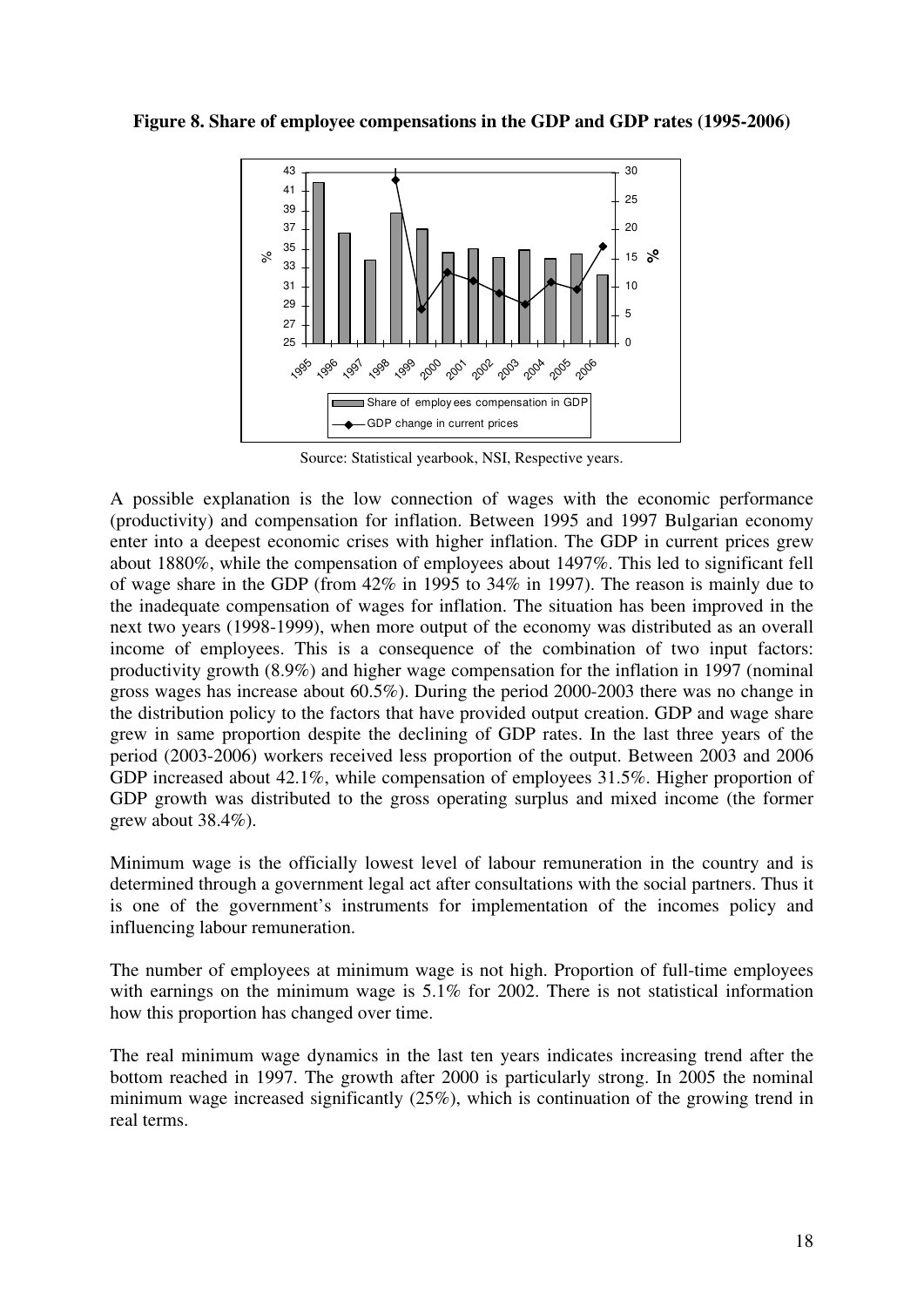|                    |                |      |      |                |      |           |      |                                                       |      |      | $\%$          |       |
|--------------------|----------------|------|------|----------------|------|-----------|------|-------------------------------------------------------|------|------|---------------|-------|
|                    | 1995           |      |      |                |      |           |      | 1996   1997   1998   1999   2000   2001   2002   2003 |      | 2004 | 2005          | 2006  |
| Real minimum wage, | $100.0$   90.0 |      |      | 64.2 63.6 77.7 |      | 83.0 97.9 |      | 92.5                                                  | 99.4 |      | $102.2$ 121.6 | 120.9 |
| Index $1995 = 100$ |                |      |      |                |      |           |      |                                                       |      |      |               |       |
| Ratio MW/AW        | 38.1           | 42.2 | 36.4 | 29.2           | 33.3 | 135.3     | 41.7 | 38.8                                                  | 40.3 | 41.0 | 46.3          | 45.1  |
| Ratio GMI/MW       | 58.0           | 58.2 | 59.3 | 60.6           | 55.7 | 47.2      | 40.0 | 40.0                                                  | 36.4 | 33.3 | 33.6          | 34.4  |

#### **Table 3. Real minimum wage dynamics and proportion to the average wage and Guaranteed Minimum Income (GMI), (1995-2006)**

Source: Ministry of labour and social policy.

The faster growth of minimum wage in comparison to the average wage and Guaranteed Minimum Income (basic income for determination of the social assistance payments) has two opposite effects. It shortens the gap to the average wage and increase the distance to the social assistance payments. The proportion of minimum wage to the average wage has increase and reached over 45%, whiles the proportion of GMI to the minimum wage decline and comprises one third of the minimum wage in 2006. The growing distance between minimum wage and GMI is a stimulus for the social assistance beneficiaries in working age to participate in the labour market. Elder people in the social assistance system are more protected by the higher individual coefficients of entitlement.

The minimum wage growth in the last years is a result from the changed incomes policy. Thus the government aims at influencing not only a limited number of workers but also the overall remuneration structure. The minimum wage increase may push upward the other wages.

The relative wages' criterion could be used as definition for low remuneration besides minimum wage. Those workers, who receive the lowest labour remuneration compared to the average level, may be qualified as having low labour remuneration.

The economic sectors and activities with the lowest labour remuneration in the last 7 years are: the processing industry (textile and clothing, leather industry), agriculture and hotels and restaurants (Table 4).

#### **Table 4. Relative structure of wages among the economic activities with lowest remuneration, 2000-2006 (percentage to the average country wage)**

| Economic activities with the lowest   |           |     |      |      |                                                     |      |      |
|---------------------------------------|-----------|-----|------|------|-----------------------------------------------------|------|------|
| remuneration                          | 2000 2001 |     |      |      | $\vert 2002 \vert 2003 \vert 2004 \vert 2005 \vert$ |      | 2006 |
| - Agriculture, forestry and hunting   | 80.5      | 773 | 74.6 | 74.2 | 73.9                                                | 721  |      |
| - Trade, repair of motor vehicles and |           |     |      |      |                                                     |      |      |
| personal and household goods          |           |     |      |      | 69.8 70.0 73.6 74.4 77.4                            |      | 74.6 |
| - Hotels and restaurants              | 62.3      |     |      | 59.4 | 58.8                                                | 62.5 | 64.8 |

Source: Statistical Reference Book, National Statistical Institute, 2004.

The wage in the trade constitutes about 74% of the average wage in the country. This is due to several circumstances. First, these are mainly small and medium enterprises with low productivity. The wage in these organizations is determined based on individual bargaining. Third, the greatest violations of labour legislation and conditions of labour are determined in these organizations. The reasons for low remuneration in the field of hotels and restaurants are similar. These are mainly seasonal workers, who are hired and in many cases they are without labour contracts.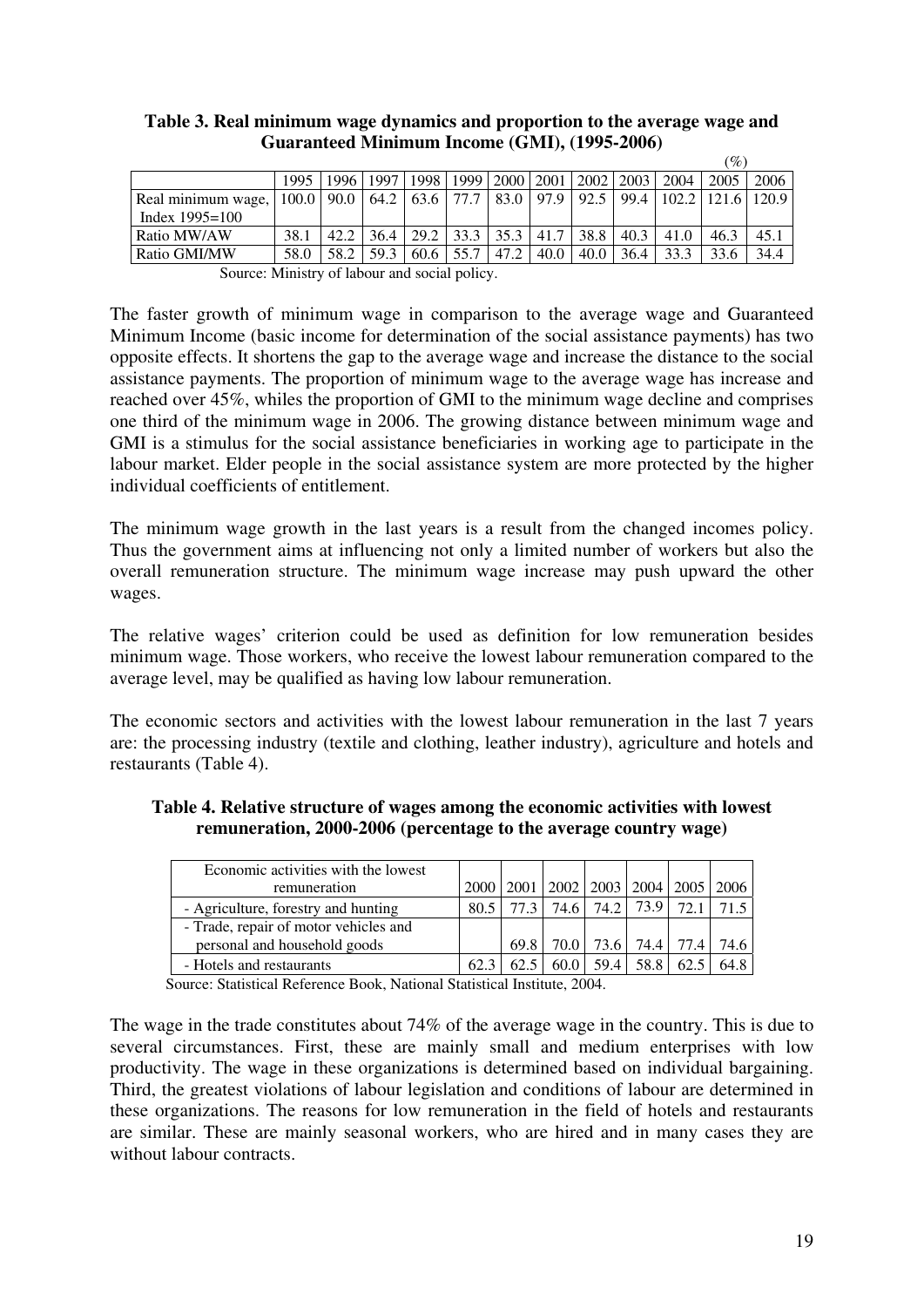Several aspects of the inequality in labour remuneration could be examined. Depending on the statistical information available, the inequality in labour remuneration in present survey will be analysed in respect to economic activities, professions and education.

Inequality in the labour remuneration, measured as a ratio between the economic activity, where wages are highest and the activity, where are lowest, changes considerably during the last 10 years. It varies within the relatively narrow interval (3.5-4.5 times) for the separate years. Economic activity, where the wages are highest is manufacture of coke and refined petroleum products and the lowest wages are registered at manufacture of textile and textile products.

Differences in wages in respect profession also are not considerable in 2002. Highest is the remuneration of managers and professionals. Lowest remuneration is observed for unskilled workers and employed in services, trade and security. Difference between the wages of managers and unskilled workers is 3.4 times.

Discrepancies are even smaller concerning the educational level. Highly paid are employed with university education and scientific degree "Doctor" (Ph.D. holders) and lowest remuneration receive workers with primary education. The difference is only just 2.2 times. Thus, the education in Bulgaria proves to be insufficient for differentiation of remuneration. Different aspects of discrimination in labour remuneration could be examined (between men and women, between ethnic groups and so on). According to the gender differences the average earnings of male workers are higher than earnings of female paid employees. The gender pay gap indicator as a measure of the difference between men and women in average gross hourly earnings performed a downward trend during the period 2001-2006. The proportion of average gross hourly earnings of male and female workers in average gross hourly of male employees has changed from 22% in 2001 to 14% in 2006. The wage gap between public and private sector fluctuated around 17-21%. The proportion of average total gross wage (public and private) into the average male gross wage increased from 18% in 2001 to 21% in 2004 and went down to 17% in 2006. It is difficult to explain the overall reduction of the gander pay gap on the ground of the available statistical information. A possible explanation is the faster wage growth in sectors and branches where most of the employees are women. In this aspect the role of collective bargaining is positive. It concerns mainly the health and education sectors where average gross wages increased by 72% and 63% respectively during the period 2001-2006.

Wage structure is an indicator that allows to tracing in what extent different components of wages are connected to the economic results and motivates the employed. There is statistical information available only for 2004, which does not allow analysis of dynamics. According to 2004 data, labour remuneration depends to a great extent on the basic wage for worked time. It consists 69.4% of the gross remuneration for the total economy and vary across economic sectors (table 5). Share of the over-norm and premium remuneration, directly connected to the results achieved, is low (7.5%). The relatively low share indicates low binding of wages with productivity and respectively – have a low motivating function. It particularly concerns Mining and Manufacturing industries. Relatively higher proportions of bonuses for a good economic performance are observed in some non-profit public sectors (Administration, Education and Health) and Electricity, gas and water.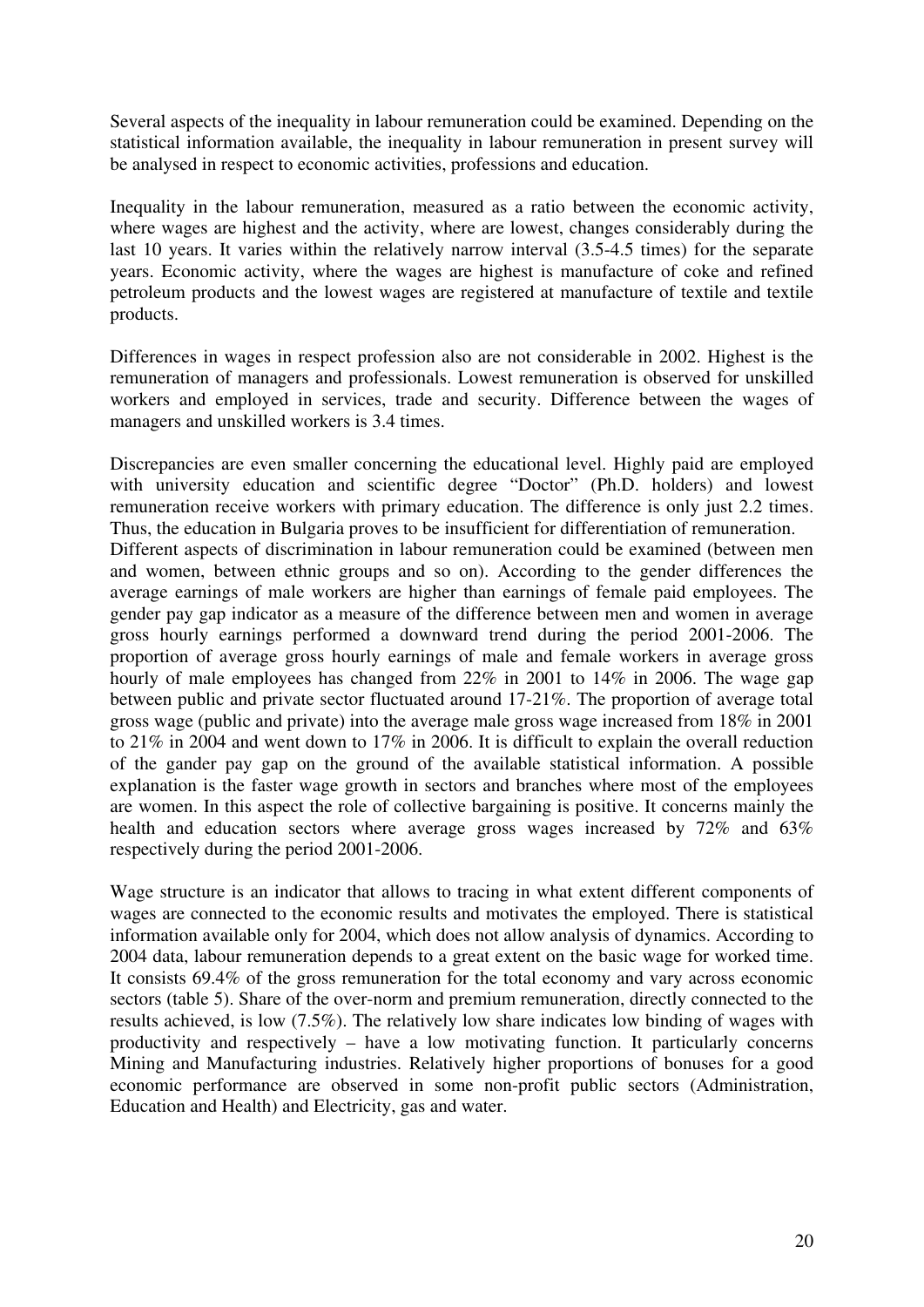| Wage<br>components            | Total | Mining<br>and<br>quarrying | Manufacturing | Electricity,<br>and<br>gas<br>water | Finance          | Administration | Education | Health<br>and<br>social<br>services |
|-------------------------------|-------|----------------------------|---------------|-------------------------------------|------------------|----------------|-----------|-------------------------------------|
| Total wage                    | 100.0 | 100.0                      | 100.0         | 100.0                               | 100.0            | 100.0          | 100.0     | 100.0                               |
| Basic wage for<br>worked time | 69.4  | 58.1                       | 72.9          | 56.3                                | 74.3             | 60.6           | 58.9      | 52.7                                |
| Additional                    |       |                            |               |                                     |                  |                |           |                                     |
| payments                      |       |                            |               |                                     |                  |                |           |                                     |
| and<br>(premium               |       |                            |               |                                     |                  |                |           |                                     |
| over norm)                    | 7.9   | 6.0                        | 5.1           | 12.9                                | 9.7              | 15.9           | 9.9       | 15.9                                |
| Remuneration<br>for vacancies | 8.5   | 10.1                       | 7.9           | 10.4                                | 6.3              | 8.4            | 14.9      | 8.7                                 |
| Additional                    |       |                            |               |                                     |                  |                |           |                                     |
| for<br>payments               |       |                            |               |                                     |                  |                |           |                                     |
| working                       |       |                            |               |                                     |                  |                |           |                                     |
| conditions,                   |       |                            |               |                                     |                  |                |           |                                     |
| including:                    | 14.2  | 25.8                       | 14.0          | 20.4                                | 9.7              | 15.0           | 16.3      | 22.7                                |
| For over time                 | 0.8   | 1.4                        | 1.3           | 1.7                                 | 0.8              | 0.3            | 0.2       | 1.1                                 |
| For<br>shift                  |       |                            |               |                                     |                  |                |           |                                     |
| work                          | 0.6   | 2.6                        | 0.9           | 1.3                                 | 0.0              | 0.0            | 0.0       | 1.1                                 |
| For                           |       |                            |               |                                     |                  |                |           |                                     |
| unfavourable                  |       |                            |               |                                     |                  |                |           |                                     |
| working                       |       |                            |               |                                     |                  |                |           |                                     |
| conditions                    | 0.7   | 3.3                        | 0.9           | 2.5                                 | 0.0              | 0.2            | 0.1       | 0.8                                 |
| For seniority                 | 9.2   | 11.8                       | 8.7           | 11.7                                | 8.4              | 12.9           | 12.9      | 9.7                                 |
| Other                         | 2.8   | 6.6                        | 2.2           | 3.1                                 | $\overline{0.5}$ | 1.7            | 3.0       | 10.0                                |

**Table 5. Wage structure by economic sectors in 2004 (%)** 

Source: National Statistical Institute.

Share of benefits for unfavourable working conditions, over-time worked, long-term employment at the same employer (seniority bonuses) and others represent the highest percentage of the flexible part of wages (14.2%). Fluctuations among sectors are not so high. The biggest part amongst them is seniority bonuses (average 9.2%). Compensations for unfavourable working conditions, over-time worked and shift work is below 1 per cent. Among these compensations the payments for over-time worked are highest. This is a result of the increasing number of working hours in some sectors and branches (see section "Working time and work organization").

The following conclusions can be drawn based on the survey results:

- There is a catching up process of real wage in the last 10 years but it is still below the pre-transition period;
- Low binding between wages and GDP. The share of wages in GDP is relatively low and shows tendency of decrease during the last years;
- Workers in Bulgaria receive some of the lowest wages in Europe. Along with the considerable erosion of real wage this is a serious challenge for the income policy. The workers in the processing industry (textile, clothing and leather industry) and the services sector (hotels) are with the lowest remuneration;
- Wage inequality could be evaluated as moderate. No significant changes are monitored in dynamic aspect. This concerns the inter-sector differences in wages as well as differences among particular professions and educational levels;
- Structure of wages is weakly connected to the economic results and does not have strongly expressed motivating function.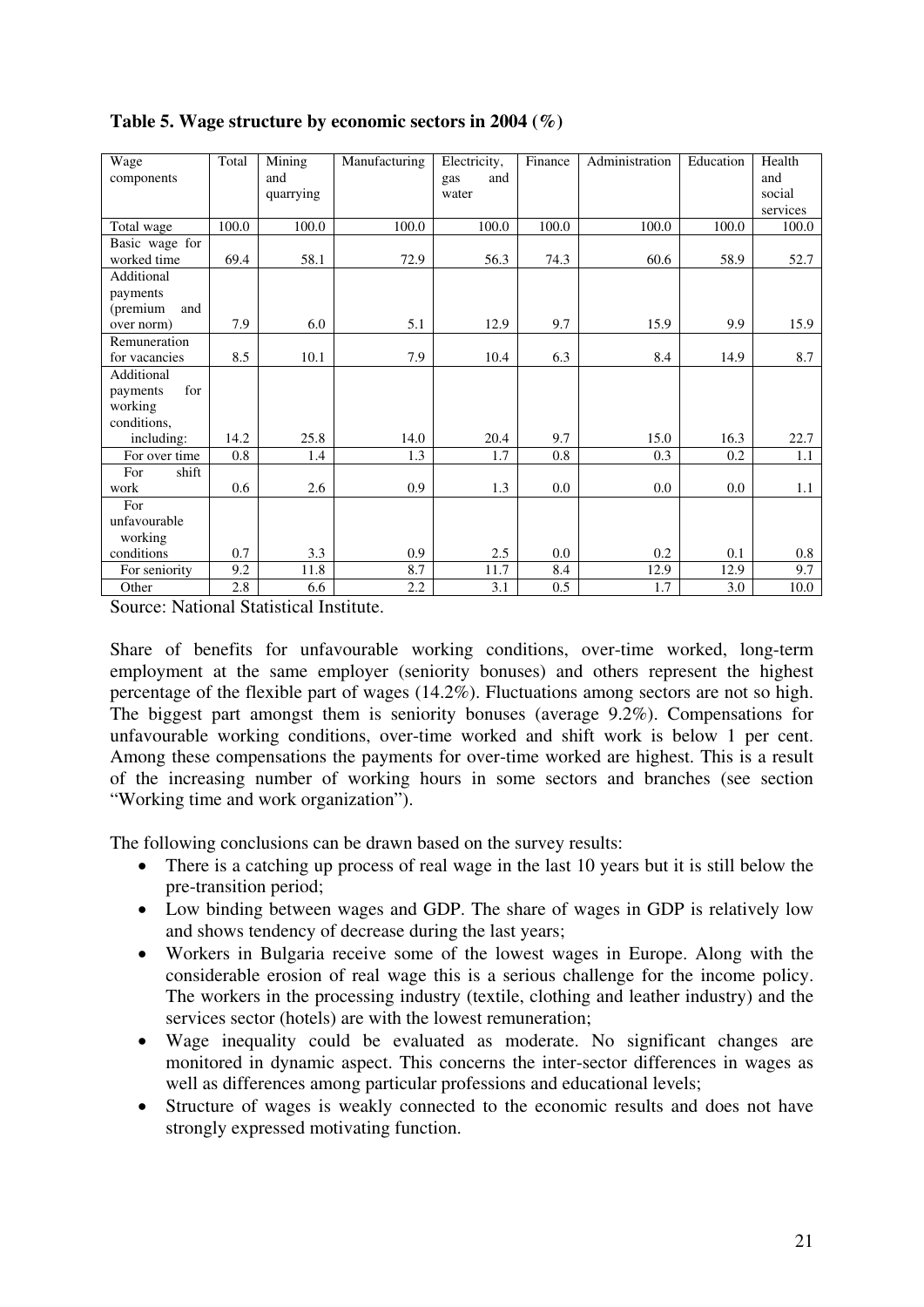#### **3.3. Working time and work organization**

The Labour Code in Bulgaria identifies normal duration of working time (art.  $136)^9$ ; reduced working hours (art. 137)<sup>10</sup>; part-time work (art. 138-139)<sup>11</sup>, as well as some specific forms of working time, e.g. night work (art. 140), work in shifts (art. 141), overtime work (art. 143- 144), etc.

In 2004 a number of changes were introduced so as to make the legal norms in working time more flexible, e.g. extended working time.<sup>12</sup> There are also some additional legal norms concerning people, whose working time is calculated for a certain period.<sup>13</sup> The categories of workers are protected in view of working time schemes, i.e. mothers with children aged under 3 to work extra and on night shifts. $14$ 

2. for a six-day work week - up to 8 hours, and on days before days off or holidays -up to 6 hours.

(4) The normal duration of the working hours under the preceding paragraph shall not be extended.

(5) The transition from a six-day to a five-day work week shall be done upon a decision of the Council of Ministers.

<sup>10</sup> Article 137

1. employees working under unhealthy conditions or doing work under special conditions upon the decision of the Council of Ministers;

 $\overline{11}$  Article 138

Article 139

(1) The allocation of working hours shall be established by the internal rules of the enterprise.

(3) Depending on the nature of work and the labour organization, the working day may be divided into two or three parts.

<sup>&</sup>lt;sup>9</sup> Article136 (1) The normal duration of the weekly working hours for a five-day work week shall be up to 40 hours.

<sup>(2)</sup> The normal duration of the weekly working hours for the sectors where the five-day workweek has not been introduced shall be up to 46 hours for a six-day work week.

<sup>(3)</sup> The normal duration of the working hours during the day shall be:

<sup>1.</sup> for a five-day work week - up to 8 hours;

<sup>(1)</sup> Reduced working hours shall be established for:

<sup>2.</sup> employees who have not reached 18 years of age.

The parties to the employment contract may negotiate work for a part of the statutory working hours (part-time work). In this case they shall specify the duration and allocation of the working hours.

<sup>(2)</sup> In enterprises where organization of work allows flexible working hours may be established. The time during which the employee must be at work in the enterprise, as well as the manner of accounting for it, shall be specified by the employer. Outside the time of his compulsory presence, the employee may determine the beginning of his working hours himself.

<sup>(4)</sup> For some categories of employees, due to the special nature of their work, the Minister of Labour and Social Welfare may establish open-ended working hours. The employees on opened working hours shall, if necessary, perform their duties even after the expiry of the regular working hours. The overtime on working days shall be compensated by an additional annual paid leave, and work on legal holidays - by an increased remuneration for overtime work.

<sup>(5)</sup> For some categories of employees, due to the special nature of their work, an obligation may be established to be on duty or to stand by at the disposal of the employer during specified hours in a 24-hour period. The Minister of Labour and Social Welfare determines the categories of employees, the maximum duration of the hours, and the terms and procedures of accounting for them.

<sup>&</sup>lt;sup>12</sup> Extended working time by the employer but the total weekly duration cannot exceed 48 hours, and for the employees with reduced working time – up to 40 hours. The extended working day cannot exceed 10 hours, and for the employees with reduced working time – up to 1 hour over the reduced working time.

<sup>&</sup>lt;sup>13</sup> The duration of working day for these employees cannot be over 12 hours, and the weekly duration cannot exceed 56 hours.

<sup>&</sup>lt;sup>14</sup> However this prohibition may fall off if the employee agrees in written form. If employees, whose working time is calculated on daily basis, work extra, they are entitled to compensations amounting to 24 hours in the next week, pointed by the employer.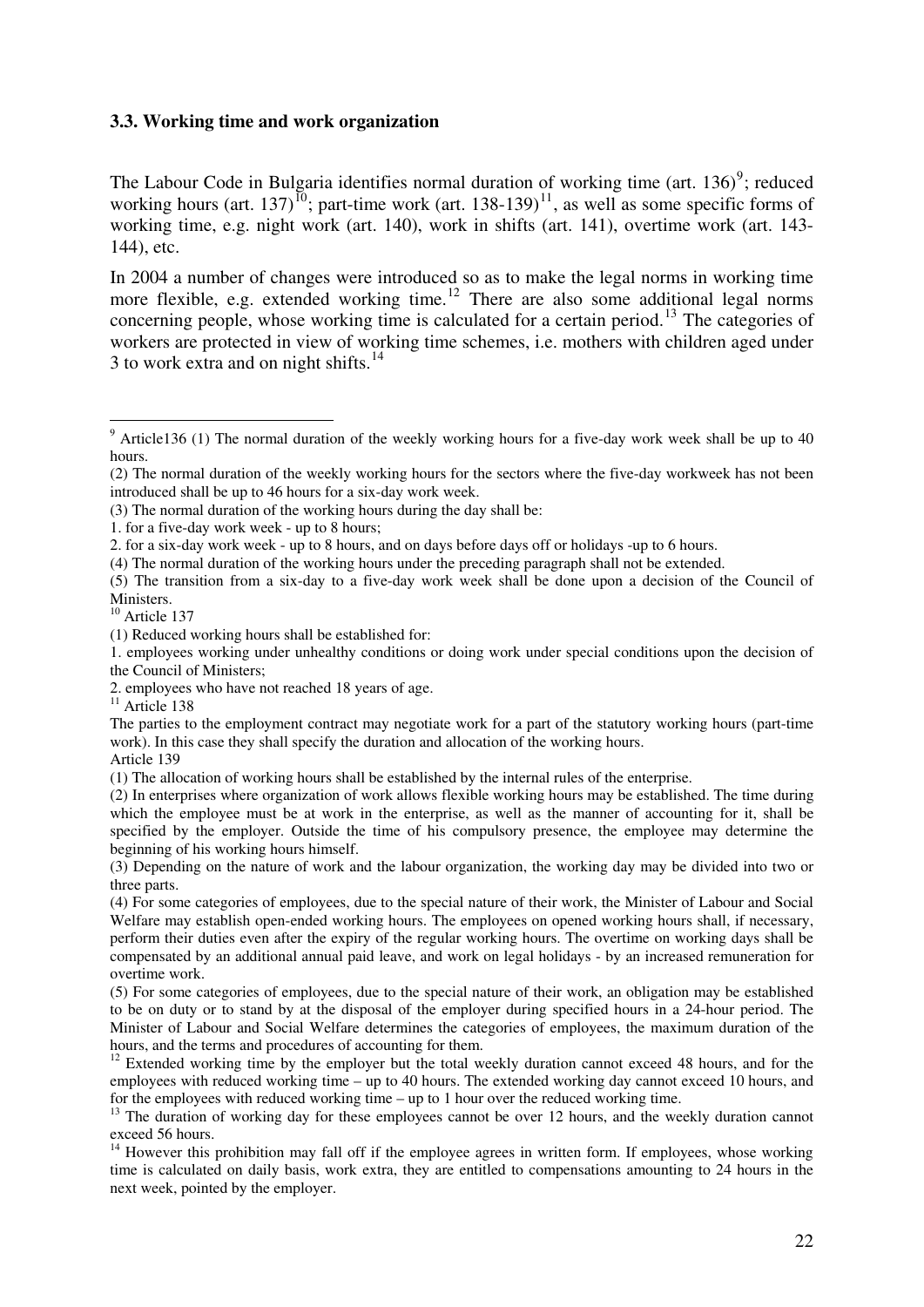Within this legal frame, the reality, as registered by the regular statistical observations (LFS and Time Budget Survey), presents the following trends in working time.

| 2001               |       |      |        |                |               |
|--------------------|-------|------|--------|----------------|---------------|
|                    |       |      |        |                |               |
|                    | Total | Male | Female | Private sector | Public sector |
| Total              | 40,8  | 41,1 | 40,4   | 41,3           | 40,2          |
| Full time employed | 41,0  | 41,3 | 40,8   | 41,6           | 40,4          |
| Part-time employed | 20,8  | 20,7 | 20,8   | 21,1           | 20,2          |
| 2006               |       |      |        |                |               |
|                    | Total | Male | Female | Private sector | Public sector |
| Total              | 41.0  | 41.6 | 40.4   | 41.8           | 39.2          |
| Full time employed | 41.4  | 41.9 | 40.9   | 42.2           | 39.5          |
| Part-time employed | 20.7  | 21.6 | 20.1   | 20.4           | 21.4          |

**Table 6. Average actual working hours per week in 2001-2006** 

| Source: LFS, 2001, 2006 |  |  |  |  |
|-------------------------|--|--|--|--|
|-------------------------|--|--|--|--|

Comparing the average actual working hours per week in 2006 and 2001, we have to say that in a five-year period no significant changes occurred. There are two exceptions only: The first is that part-time employed people in the private sector had started to work less hours per week (by -0.8 hour), while the ones in the public sector worked more hours (by 1.2 hour). The second is that total average working hours in public sector and for full-time employed people in the public sector had decreased, while the ones in the private sector stayed relatively stable.

The distribution of the usual worked hours in 2004 points out that the majority of the employed people worked between 40-49 hours per week. Bearing in mind the legal norm stated in the Labour Code as a normal length i.e. up to 40 hours, this means that more people worked extra hours in 2006 compared with 2004. Within the total balance of working time this means also that less people are engaged at working time below 40 hours or under the legally fixed norm.

|              |       | 2004  |       | 2006  |       |       |  |
|--------------|-------|-------|-------|-------|-------|-------|--|
|              | Total | Man   | Women | Total | Man   | Women |  |
|              | 100.0 | 100.0 | 100.0 | 100.0 | 100.0 | 100.0 |  |
| $1-9$        | 0.1   | 0.0   | 0.1   | 0.1   | 0.0   | 0.1   |  |
| 10-19        | 0.3   | 0.3   | 0.4   | 0.2   | 0.1   | 0.3   |  |
| 20-29        | 1.9   | 1.6   | 0.3   | 1.5   | 1.1   | 1.9   |  |
| 30-39        | 2.5   | 1.9   | 3.2   | 1.8   | 1.1   | 2.6   |  |
| $40 - 49$    | 80.7  | 78.4  | 82.3  | 82.0  | 79.4  | 84.8  |  |
| 50-59        | 3.9   | 4.4   | 3.3   | 4.0   | 4.5   | 3.4   |  |
| $60+$        | 2.0   | 2.5   | 3.0   | 1.9   | 2.5   | 1.2   |  |
| Unclassified | 8.6   | 10.8  | 6.0   | 8.6   | 11.2  | 5.6   |  |

**Table 7. Distribution of employed people by usual worked hours - structure** 

#### Source: LFS

LFS-2004 includes data representing outcomes from special survey on work organization and working time. According to these data work organization on shifts covered 22.3% of total number of employees including 23.4% men and 21.2% women. Within this group we observed that employees in continuous shift work presented 7.9% of total employees working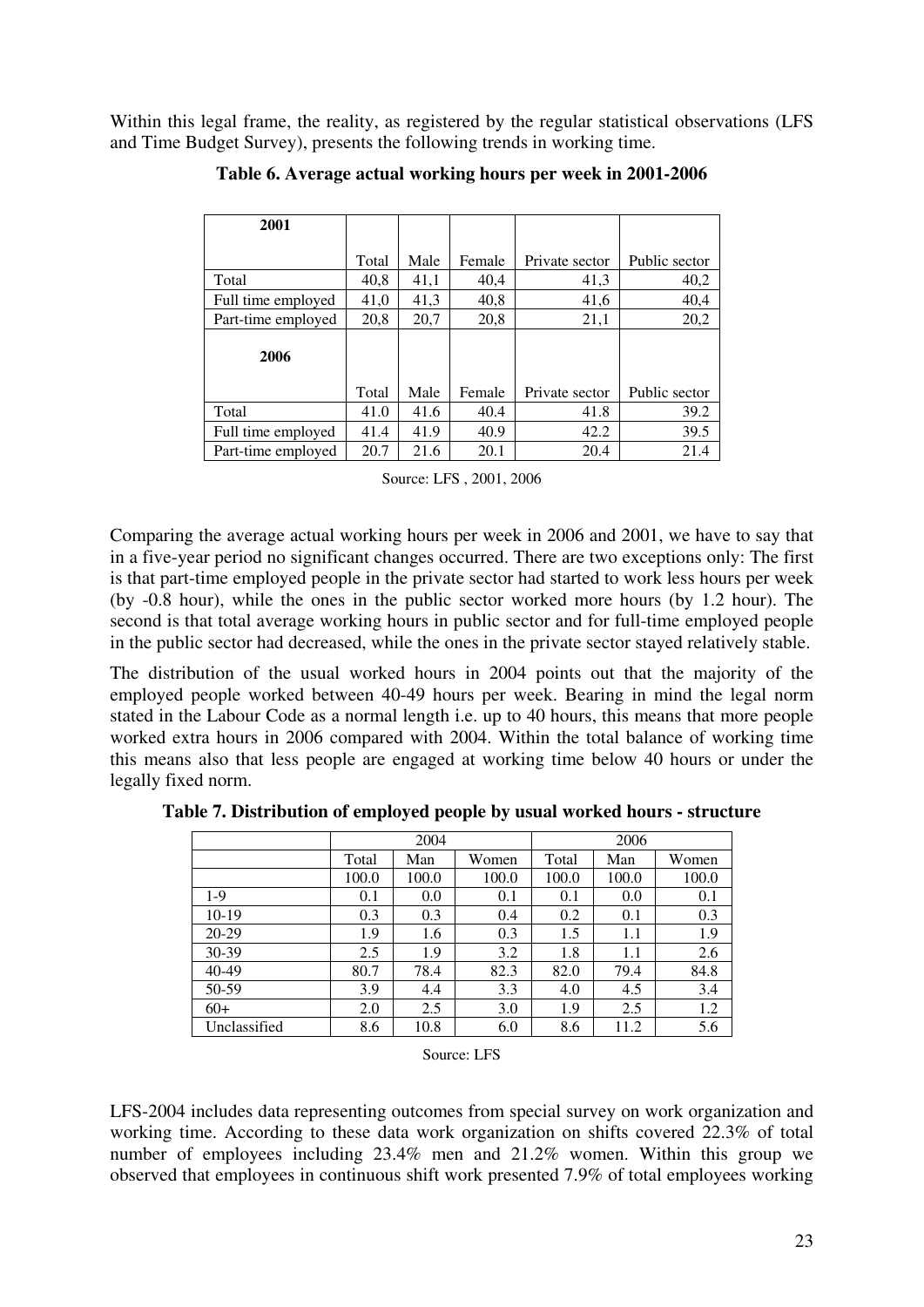on shifts and this working time is more typical for men (11.7%) than for women (4.0%). Double day shift work is the next major group including 10.1% of total employees working on shifts, being more popular among women (13.7%) and less for men (6.8%). In more details the structure of different forms of working in shift is presented in Fig 9.



**Figure 9. Structure of employees, working on shifts, 2004** 

Source: LFS, 2004, Table 1, p. 113.

Work on shift was more typical for the private sector than for the public one, as well as for Mining and quarrying (52.2% of total employees in the branch); Hotels and restaurants (49.9%); Health (40.3%) and Transport (32%).

As far as working time organization is concerned, the LFS distinguish two forms – fixed start and end of working day, and flexible working time. In 2004 the majority of the employees  $(89.3\%)$  had fixed start and end of the working day, and only  $11.1\%$  – flexible. No significant differences by gender in this respect is observed, but by branches there are some branches where the flexible working day is clearly outlined, e.g. Agriculture (23.7% of total number of employees in the branch); Construction (17.5%), Hotel and restaurants (16.5%); Transport (15.3%), Education (26%).

Nearly half of the total number of employees in 2004 had worked in the evening  $-1$  214,6 thousand people. Among them men prevailed (58.4%). The evening work is the usual working time for 47.3% of all employees that declared they work in the evening, while for the rest it was an occasional case.

In 2004 Saturday work concerned 53.9% of the employees, of them 60% men and 40% women. Among all people who worked on Saturday almost half did that as usual mode and for the rest it was an occasional case.

The people, who worked on Sunday presented 1/3 of total number of employees. This was valid for 40% of the men, as well as for 44% as usual time and for 46% – only sometimes.

The most vulnerable groups regarding not typical working time are those of employers, selfemployed people and unpaid family workers. The last one in 2004 presented 54% of people working in the evening, 90% of those, working on Saturday and 73% of those, working on Sunday.

Meanwhile, the Annual Report of the General Labour Inspection points out that in 2006 the violations in the sphere of extra working hours were 1043 cases, which was by 10% more compared with 2005. It also named three branches – Hotel and restaurants, Retail trade and Clothing industry, where more of the violations were registered.

The above analysis allows us to conclude the following: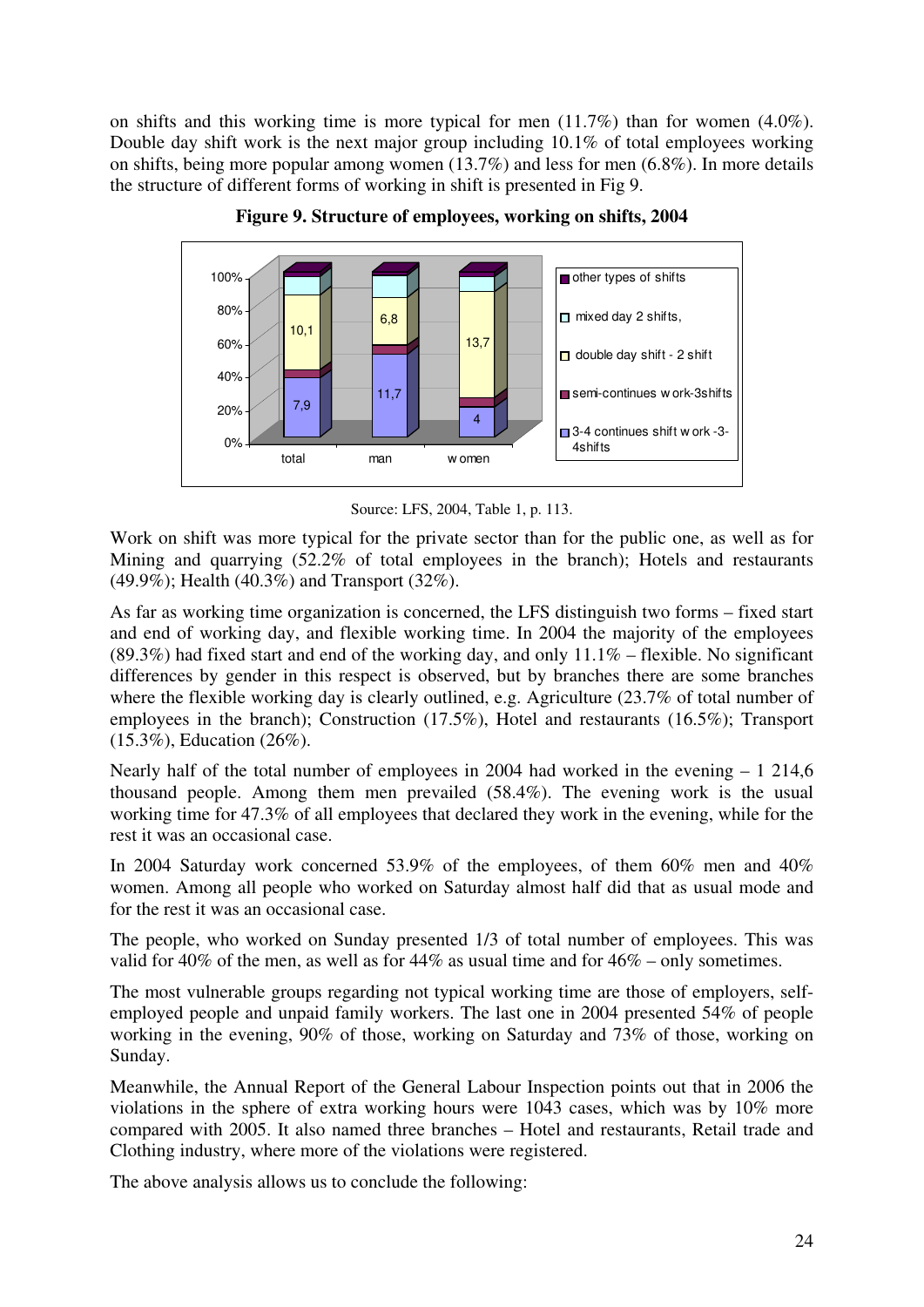- $\triangleright$  The presented data suggest that the working time mode still remains quite traditional;
- $\triangleright$  As a result of the present more stable economic development the working time extends. There is a clearly outlined extension of working time by the end of week and in weekends especially in specific branches and in the private sector. Unfortunately we cannot analyse the trends of changes in working time in details due to lack of regular observations;
- $\triangleright$  The flexible forms of working hours covered only 11.1% in 2004, however, in some branches the flexible working time is more frequent e.g. constructions, trade, hotel and restaurants, etc. However, following a number of indirect evidences and in comparison with earlier periods of transition, there are more options for flexible and atypical work.

#### **3.4. Working intensity**

Labour intensity depends on many factors of which the most essential are production technology, organization and rhythm of labour activity. During the recent years the debate on labour intensity in European countries is connected with the relation between the aspiration for reduction of working time and its compensation via increasing the intensity. In Bulgaria the labour intensity issue is not on the agenda. That is why there are not many studies in this area. Meanwhile the statistics does not collect data and does not calculate basic indicators for labour intensity. So the objective of the present survey is to show the development trend and the relation with the hours worked based on the existing statistical information.

In this study labour intensity is defined as an amount of output produced per unit of time (1 hour). The evaluations are made on macroeconomic level (for the economy in general and by particular sectors). Information for the amount of output in comparative prices by economic sectors and hours worked has been used for the purpose.

The evaluations of labour intensity<sup>15</sup> in Bulgarian economy for the period 2000-2004 indicate two particular features:

- $\triangleright$  The first related to the relatively low intensity level. The amount of output produced by Bulgarian economy per 100 hours worked is less than BGN 2.
- $\triangleright$  The second feature is that labour intensity grows during the studied period. It grows by about 16% compared to 2000. This positive trend is a result from all factors (technological, organizational, etc.) influencing intensity. The available statistical information does not allow distinguishing their particular impact.

No clear correlation is monitored at macro level between labour intensity and average duration of working day during the studied period. While the intensity grows, the working day's duration does not indicate any trend of change as seen from data in the section 3.3 (it grows initially, after which declines). Despite the great degree of conventionality it could be concluded that the increase of labour intensity in Bulgaria during the recent years is not accompanied with increase of working day's duration.

The level and dynamics of labour intensity by economic sectors show differences, which consistence with the expectations. The intensity in the agriculture is lowest. For example in 2004 the amount of produced output in the agriculture per 100 hours worked is BGN 0.47, while in industry it is BGN 1.6, and in the services sector - BGN 0.9.

<sup>-</sup><sup>15</sup> Authors calculations, unpublished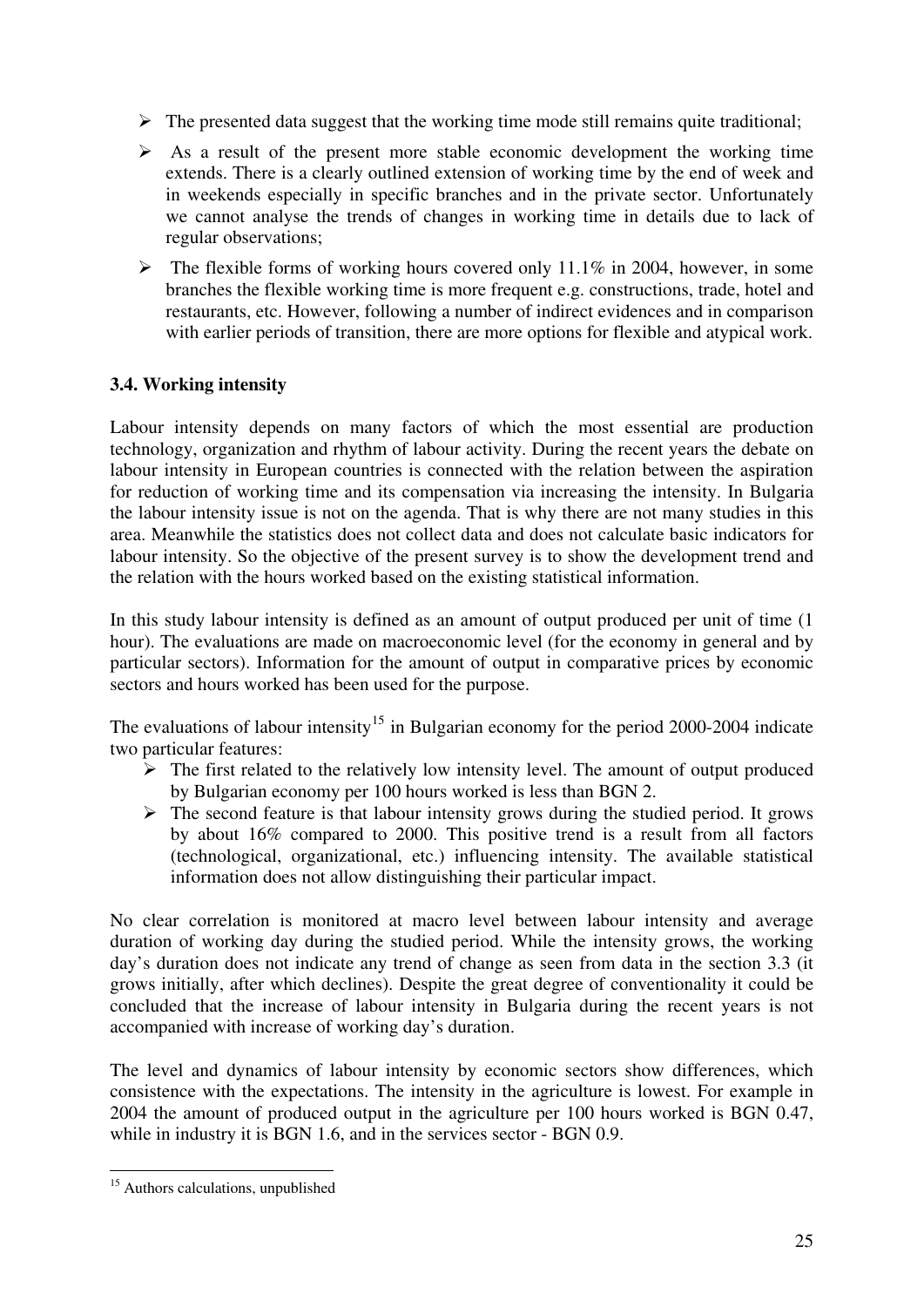Looking at the dynamics of labour intensity by economic sectors the differences also appeared. Industry outlined greater dynamics. The increase of labour intensity in industry is within 29%, however in value it is almost insignificant. Production grows from BGN 1.3 in 2000 to BGN 1.6 in 2003 per every 100 hours worked i.e. by only BGN 0.34. There is no change in labour intensity in agriculture, while in services it is not significant (almost 11%). This is a result from the greater increase of hours worked, which is due to the employment growth. The hours worked in the sector increase by about 14%, as the number of employed during this period increases with the same percentage.

In most of the economic activities the increased intensity does not correlate with the increase of real wage. Conclusions about this relation are made based on the evaluations for labour intensity for the period 2000-2004 only. The changes in the wage in the economic activities with relatively low remuneration (hotels and restaurants, trade, agriculture, etc.) are not connected with the change of hour labour intensity. Only in mining industry and in some industrial activities (oil processing industry) the increase of labour intensity correlates with the increase of wages.

All above-mentioned provide arguments to recommend greater activity of trade unions in the social dialogue at company level. Along with the debate on remuneration and labour conditions, the social dialogue should also pay greater attention to labour organization, labour intensification and their effects on workers.

#### **3.5. Safety and health**

During the studied period 1995-2006 safety and health conditions at working place had changed significantly due to changes in economic conditions and in the system of regulation and observation of healthy and safety at work place. The changed were not in one way – the period 1990-2000 could be characterized mostly with destructive process in both directions, while in the period after 2000 some constructive signs occurred, namely: (a) safety and health conditions at working place became debated problems both at political and social level; (b) practical steps were undertaken towards more regular observation and monitoring of the events; (c) a system for assessment of health risks was introduced in practice; (d) the specialised medical offices for prevention and regular control became an important part of the whole system, since their controlling functions as an integral part of the whole system were legally announced. $16$ 

The Labour Code and the Law on Safe and Healthy Labour Conditions and the regulations under this law are the legal bases for ensuring safety and health in work. Bulgaria has introduced all EU directives in the field of labour safety and health.

The system of safe labour conditions follows the logic of identifying and evaluating the risk of work. This system is legally constructed following the European standards and criteria in the field. As prescribed by the Law on Safe and Healthy Labour Conditions:

- (a) The responsibilities for healthy and safety work conditions is on behalf of employers;
- (b) The preventive approach should be applied regarding the risks at work place;

<sup>-</sup><sup>16</sup> The detailed analyses and further political steps are available in the Report for the health of the nation in the beginning of 21 century, Ministry of Health, 2004 http/en/ncphp.government.bg/files/Docl.mz.11.2004.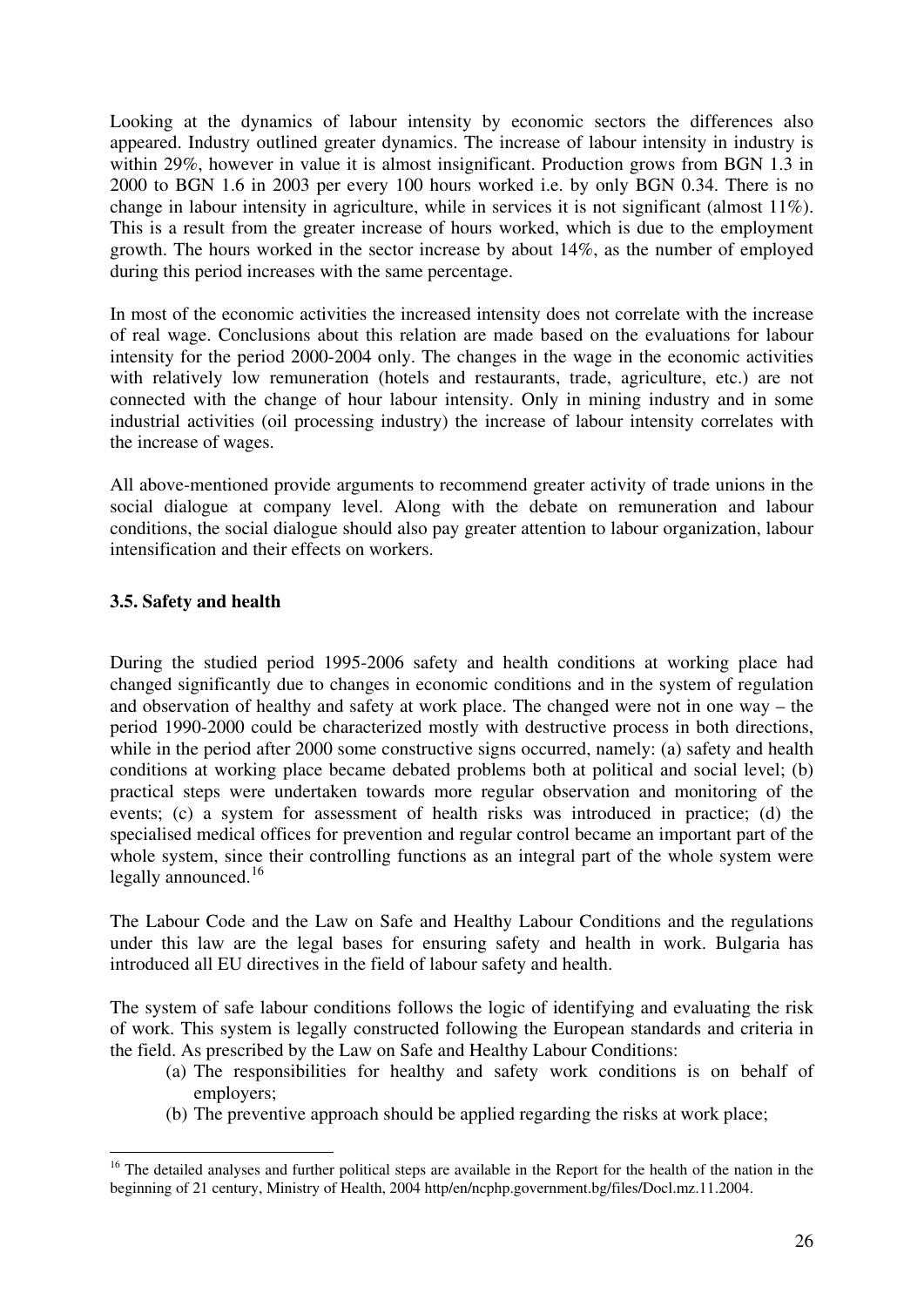- (c) For solving the problems in the field a tripartite principle should be in force;
- (d) The General Labour Inspection (GLI) is obliged for the integral control over the system;
- (e) Labour medicine services are built up as a relevant infrastructure for healthy and safety work conditions.

Within these main principles a relatively good institutional frame operates for their implementation and control. The social partnership in this area is built through the collective labour bargaining and the labour conditions committees operating in the enterprises. The established labour medicine services have consulting functions for supporting the employers in planning and maintaining safe labour conditions. The General Labour Inspection reported that in 2006 the share of firms that had implemented this system was 65%, compared with 50% in 2005.<sup>17</sup>

Of course, there are some problems related to the internal control of the institutional system. The relatively high provision with legal acts (over 700 legal acts should be observed and controlled) marked some of the problems. The following of the available legislation is one of them. For example out of all violations determined by the General Labour Inspectorate in 2005 43.2% were in the field of company organization and management of safe and healthy labour conditions, 16.5% in the field of labour safety and 12.5% related to labour hygiene.

The evaluation of risk in labour activity is done through evaluation of the factors of working environment and the labour process. The evaluation includes monitoring of the level, the structure and the dynamics of professional illness, the labour accidents and the labour related illness and professional mortality.

The ranking of risk factors as indicated in the figure below includes: unfavourable microclimate; noise; physical burdening; dust; toxic substances; lighting; vibrations and ionising radiation. In 2002 20% of the employed have worked in such conditions, and in 2003 – 36.1%. The lack of more present information impedes a more general conclusion regarding the risk factors – whether the working environment deteriorate or improve in terms of the pointed factors.



**Figure 10. Unfavourable factors of working environment in Bulgaria 2002-2003** 

Source: According to data of Labour Inspectorate, based on 27081 monitored enterprises with 1091920 employed people, in Report for the Health of the Nation in the Beginning of 21<sup>st</sup> Century, Ministry of Health, August 2004

<sup>-</sup><sup>17</sup> Annual Report, 2006.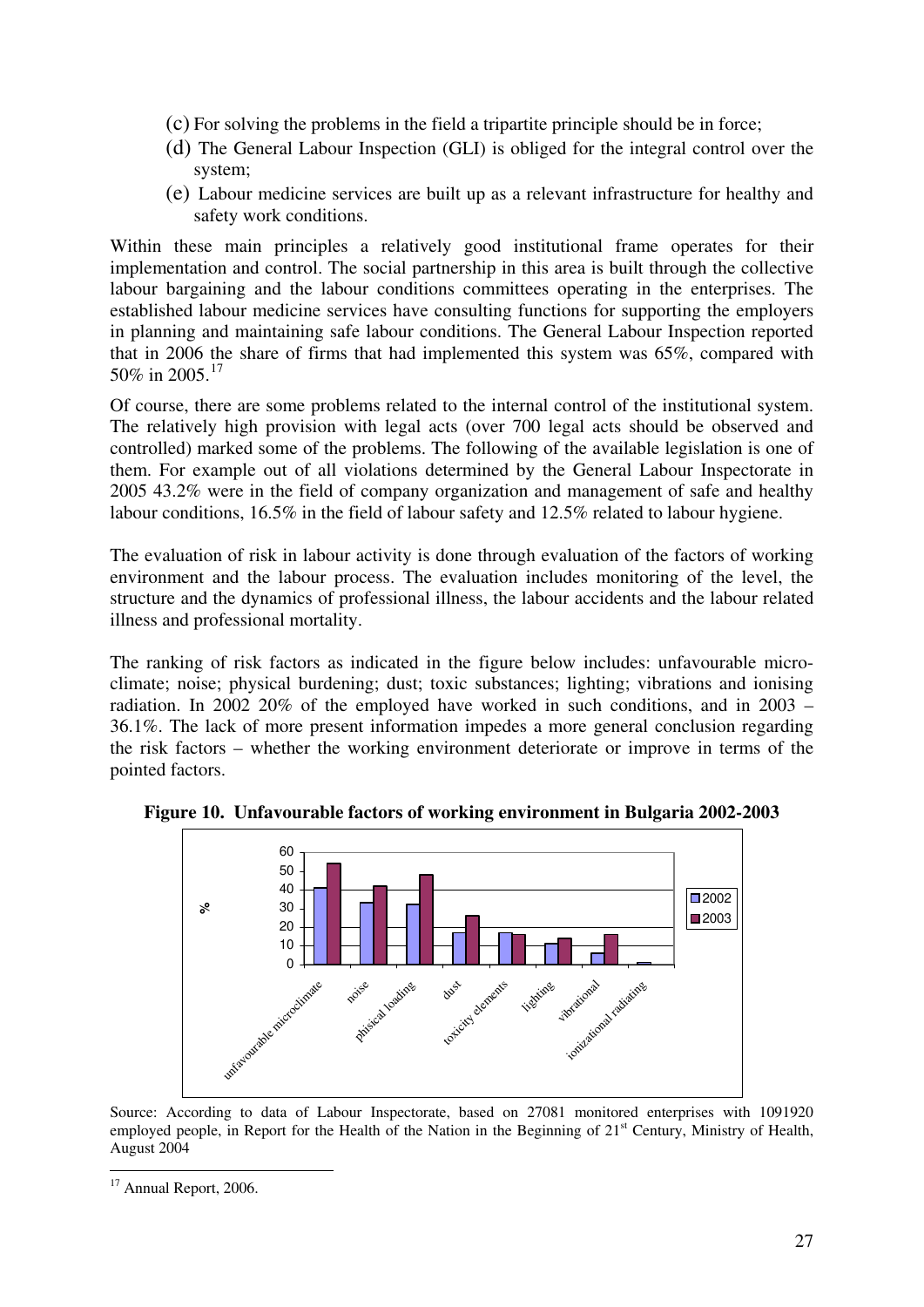Among the branches with unfavourable environment the Report outlined as more risky the following one: "production of refined petrol products", "railway, water and road transport"; "coal and peat extraction", "wood, paper and cardboard production", "non-ferrous metals extraction", "cement, lime and plaster production", "vehicles' production", "extraction of non-metal materials", "production of textile and textile products", etc. Workers in these branches are compensated for unfavourable working conditions. In comparison to the other sectors these wage compensations takes a significant part in total wage (see table 5).

Work accidents are one of the indicators of safe and healthy work conditions. The trends in work accidents by types are presented in Fig.11

#### **Figure 11. Total number of work accidents, and work accidents that caused death or disability –trends in development**



Source: National Insurance Institute (www.noi.bg); National Register of professional Illness, Ministry of Health.

The decreasing work accidents after 2000 could be a result of many factors, among which the better organization of the control over labour conditions carried out by the units of the General Labour Inspection, should not be neglected. In 2006 the General Labour Inspection performed 36036 controls compared with 29683 in 2001 or by 21% more.

The number of working hours, lost due to work accidents, also decreased by 18% for the period 2000-2006 both for total number of accidents and accidents causing death or disability.<sup>18</sup>

Data on professional illnesses points out similar downturn trends for the period 1995-2000 with a slight increase between 2000 and 2004 and again downturn tendency since than.

<u>.</u>

<sup>&</sup>lt;sup>18</sup> In 2000 the number of total hours lost decreased from 302578 to 247842. The number of hours lost due to accidents that caused death or disability decreased from 256704 to 208926 according to National Insurance Institute data.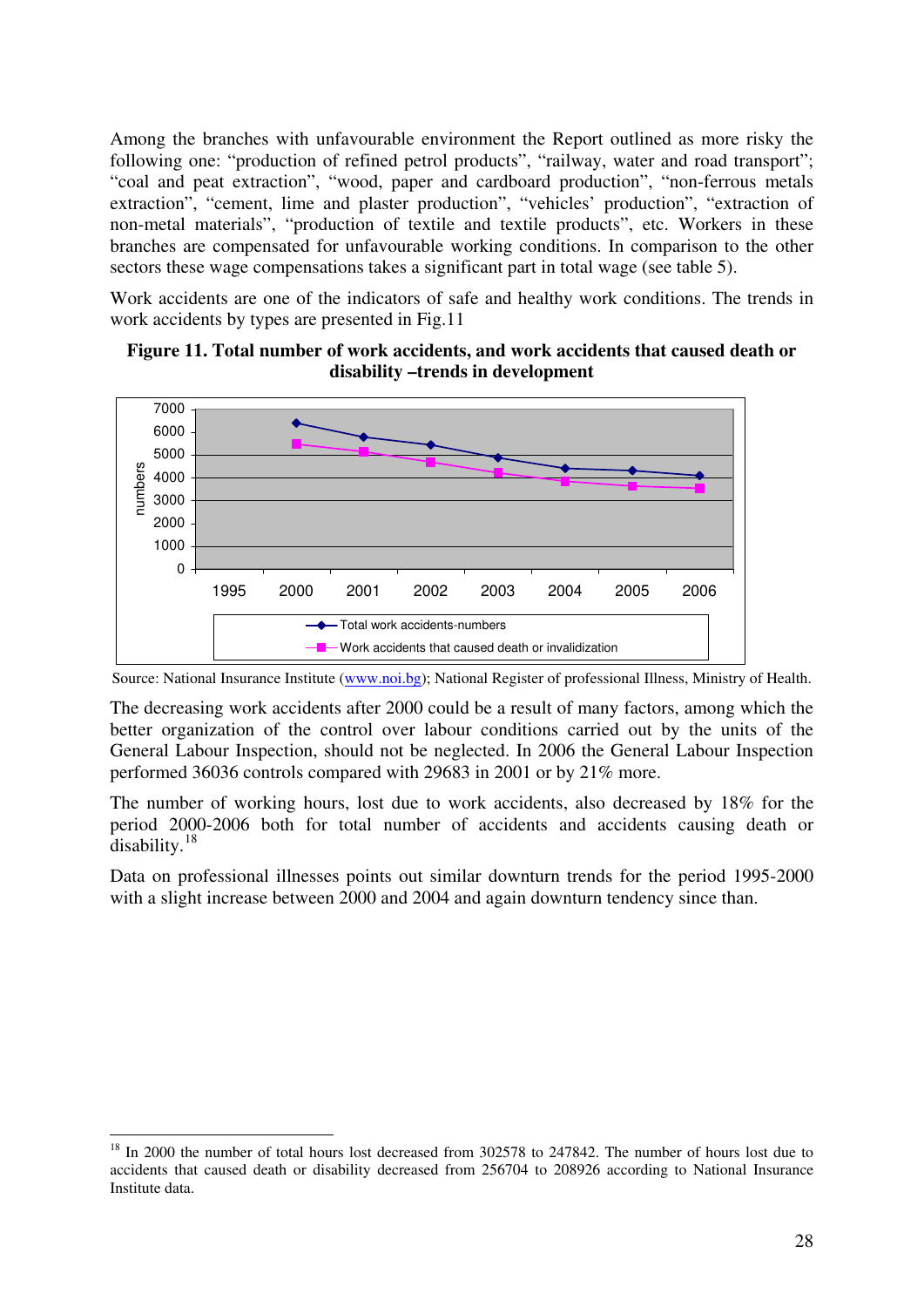

**Figure 12. Professional illness – numbers and per 100 000 employed people** 

Sources: Authors calculations based on absolute numbers of professional illness and number of employed people

The profile of professional ill people outlined as most risky groups that of miners (19.1%), drivers (18.2%), metal workers and fitters (14.6%), <sup>19</sup> as well as people in age 45-55 years old (42.8%), followed by people aged 35-44 (30.2%) and also people with length of service between 20 and 30 years. According to the same source of information the most often cases of professional illness in 2006 were: illnesses of the locomotory system (27.7%); vegetative polyneuropathy (19.5%); silicosis, asbestosis and other pneumoconiosis (19.5%); respiratory illnesses (21.7%); neuritis of the auditory nerve (11.5).<sup>20</sup>

The risk groups regarding working conditions and workers' health result from the branches where the people are employed. They have already been pointed, however some additional details are summarized here:

- According to data of the General Labour Inspection 44% of the workers in 2005 have worked in conditions of increasing risk for hearing deterioration. In this group the people aged 45-55 and with length of service over 10 years were particularly threatened with hearing deterioration.
- The people working in small and medium enterprises were exposed to a higher degree of risk related to noise, because no regular monitoring of working environment and elimination of health risk factors is done.
- The people working in stress in Bulgaria were 25.4% according to Eurobarometer (2002), compared to 17% for the EU25 countries. This is an important factor because it results from the high employment uncertainty at relatively high unemployment in the country. The fear from losing work determines a behaviour of compromise regarding the working conditions, working time duration and other factors that have negative impact on health. A national survey indicates that 48.3% of the people working in unfavourable conditions do this due to the lack of another alternative and 22.1% – because of better remuneration.<sup>21</sup>
- The working organization and the working atmosphere were also factors of unhealthy nature for part of the enterprises. A survey indicates that 46.6% of the employed have

<sup>-</sup><sup>19</sup> Tzacheva, N., K. Dinkova, M. Yancheva. Occupational Environment and Workforce Health – Harmonization with European Legislation. – Archives, Balcan Medical Union, vol. 42, 2007, 4, p. 197-203.  $20$  I.e.

<sup>&</sup>lt;sup>21</sup> Working Time, Labour Conditions and Demographic Behaviour.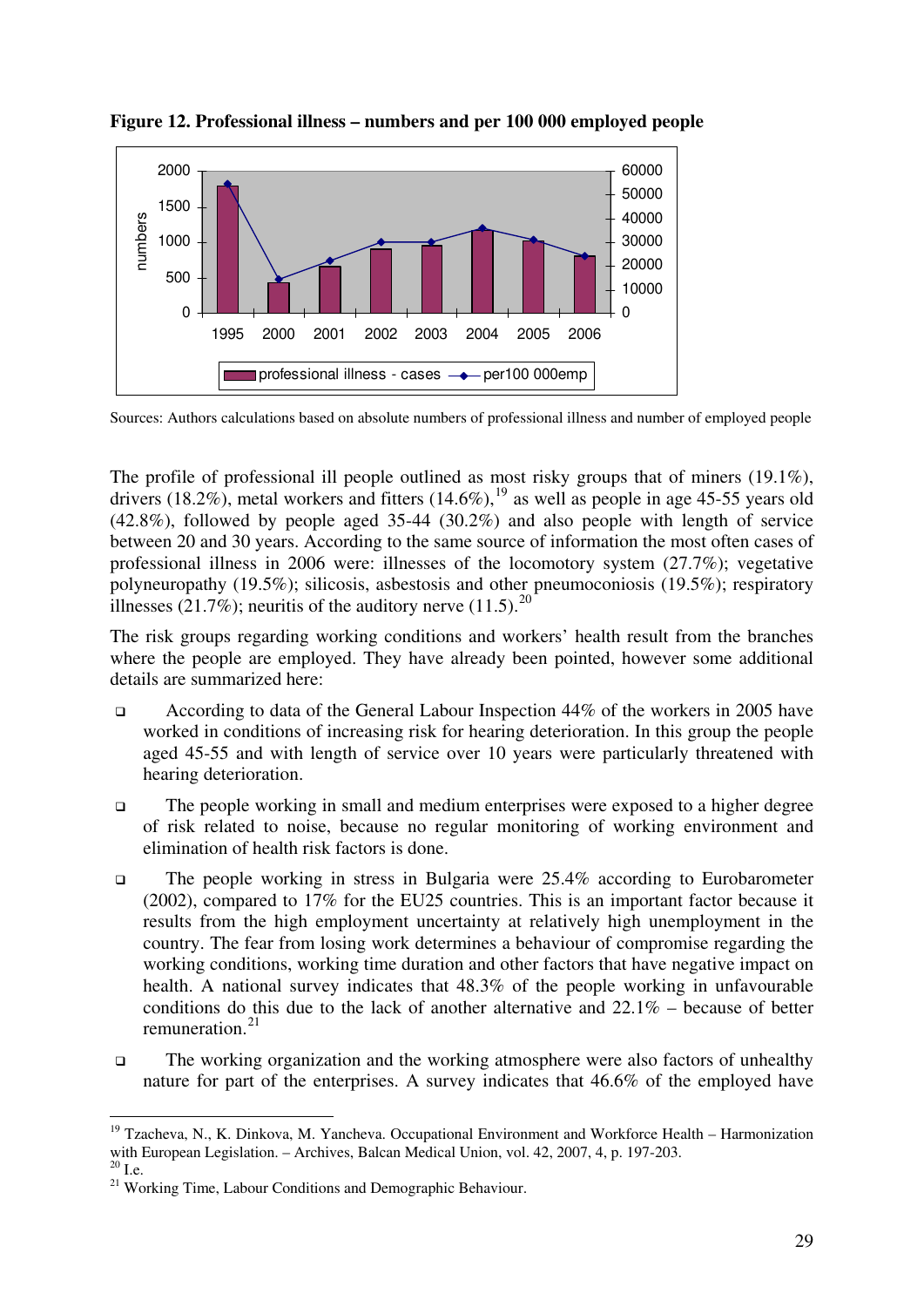stressful situations due to the nature of the work itself, 33.5% determine the relations with clients as stressful; 23.7% define the relations with their colleagues as stressful; and the relations with the people with superior positions in the professional hierarchy are stressful for  $35.6\%$ .<sup>22</sup>

- The changes in labour conditions show better results for women than for men. During the period 1990-2000 the working environment for men has deteriorated in relation to the intensity of rhythm of work; increase of manual monotonous work with repeating operations; increase of painful poses in the working process; carrying of heavy burdens; increased work in vibrations; noise over the permitted level and inhalation of hazardous substances.
- Although better trends were monitored for the women by particular indicators, there is also deterioration of working conditions for this group, like increase of work's intensity because of high rhythm of work, carrying heavy burdens, work at higher temperatures, work with hazardous substances, etc. The increase of work in weekends for the women is also greater (29.8%, compared to 16 % for the men).
- Having breaks during work was not monitored  $-44\%$  of women and  $40\%$  of men declare that they work without breaks during work according to the pointed national survey.<sup>23</sup>
- $\Box$  The prophylaxis of illnesses, which is part of the commitments of employers, was very reduced. According to the cited survey on labour conditions and working time during the last three years almost half of the interviewed (48.5%) have not passed any prophylactic examination, 28.1% have done it only once and  $12.1\%$  – twice. Only 6.2% of the employed have been examined over three times.

The Bulgaria OSH monitoring system includes registration of accidents and diseases and annual reporting as well as three months activity accounts of the GLI. The data are grouped in sectors, branches and regions.<sup>24</sup> Every year the inspections cover representative parts of all the sectors and branches and different sized economic operators. During recent years special attention is being turned to the small and medium size enterprises. The data of those subjected to controls are being compiled in files. Check-ups are made in connection with complaints and signals from citizens.

The staff of the GLI numbers 389 people in 2006. During the year these people realized 36036 controls in 29291 enterprises with 1 233823 employees (691034 man and 542789 women). The number of registered offenders was 212116 or by 8% more compared with 2005. Nearly 74% of the registered offenders were linked to safe working conditions.<sup>25</sup>:

In conclusion it could be summarized that:

 The progress in healthy and safety work conditions in Bulgaria has been closely linked to macroeconomic prospect. The economic bloom after 2000 resulted in positive trends in some of the indicators, presenting safety and healthy work conditions.

-

 $22$  Changes in the Working Conditions and the Demographic Behaviour in Bulgaria. – In: Working Time and Labour Conditions, University of National and World Economy, Sofia, 2005, p. 158.

<sup>23</sup> Ibid, p. 184

<sup>&</sup>lt;sup>24</sup> Data files for the companies are prepared and supported, covering the inspections, findings, prescriptions and recommendations and for other measures attempted and penalties levied. Source of the data is the total GLI activity.

 $^{25}$  Annual Report of GLI, 2006, http://git.mlsp.government.bg/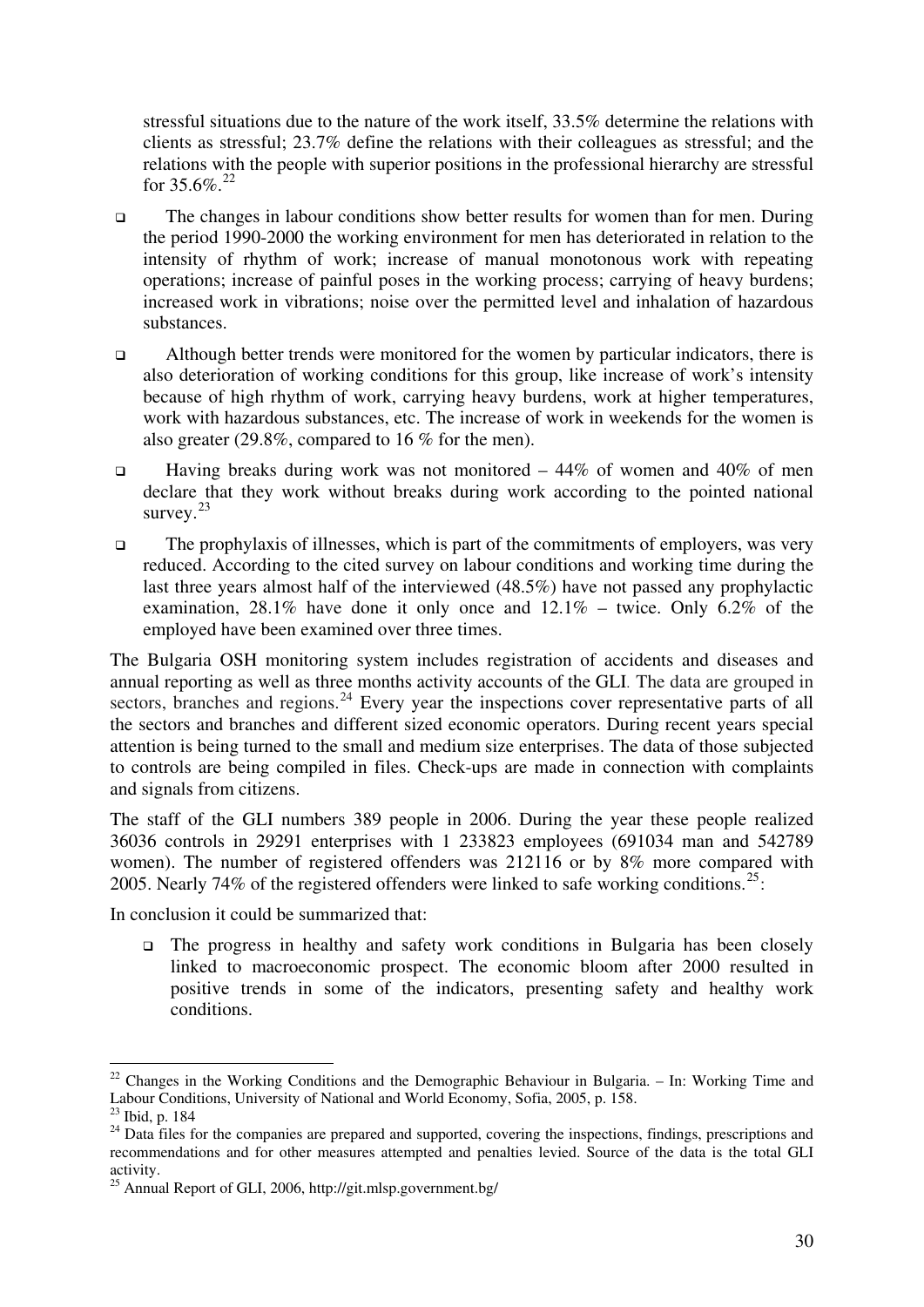- $\Box$  The international firms operating in the country transfer good practices in this field and positively influence the process of improvement of this element of working conditions.
- The implemented policy of prevention is based on joint efforts of all stakeholders on tripartite principle.
- However, the economic environment still contains a number of risks for employed people. These risks come from a number of objective and subjective factors, e.g. origin of technology, intensity of work organization, way of conciliation of family and work life, etc.
- The more strict control of the GLI could be outlined as a factor for bettering the working environment.

#### **3.6. Access to training**

After a number of years of neglecting training as an element of decent work and a major factor for increasing the competitiveness of the economy, presently the problems of training, e.g. vocational training and matching supply and demand of skilled labour, continuing training of employed people, re-training, training of unemployed people, integration of inactive people through relevant training and education, etc., are in the agenda of the policymakers and in the focus of social debates.

The present attention of the society and the policy-makers on the discussed topic is a result of the accumulated problems in the area of education and vocation training that caused social tension and economic losses.<sup>26</sup>

Looking on the legal frame of vocational (VT) and continuing vocational training (CVT) in particular, it could be considered that this frame is almost complete.<sup>27</sup> There are number of documents of the Council of Ministers, e.g. National Strategic Reference Framework Republic of Bulgaria, 2007-2013; Operational Program "Human Capital Development: 2007- 2013"; Employment Strategy 2004-2010; National Strategy for Continuing Vocational Training 2005-2010; Life-long Learning Strategy, Social Inclusion Strategy, etc., which deal with this issue. There are also Annual Action Plans that supplement the pointed strategic documents. In all these documents the politicians shared the understanding of the need of consistent policies and respective measures to encourage employers to invest in human capital and stimulate employees to be active in education and training.

The institutional frame quite clearly subordinates the interest of the state, the social partners and the society. It includes institutions at national, regional and local level. The social partnership is an integral element of the whole system presented also at all levels. The National Agency of CVT is the institution in charge of the coordination of activities between all stakeholders. There is well-developed national set of centres for professional education including 295 centres and 183 sub-centres. Some of the challenges the system has to improve concern its coordination, information, monitoring and assessment of its effectiveness.

<sup>-</sup> $26$  E.g. in September 2007 there was a strike of teachers, which continued for 33 days of very hard negotiations with the Government.

<sup>&</sup>lt;sup>27</sup> National Strategic Reference Framework Republic of Bulgaria, For the Programming period 2007-2013, Council of Ministers, 2007, p, 29; http://www: government.bg.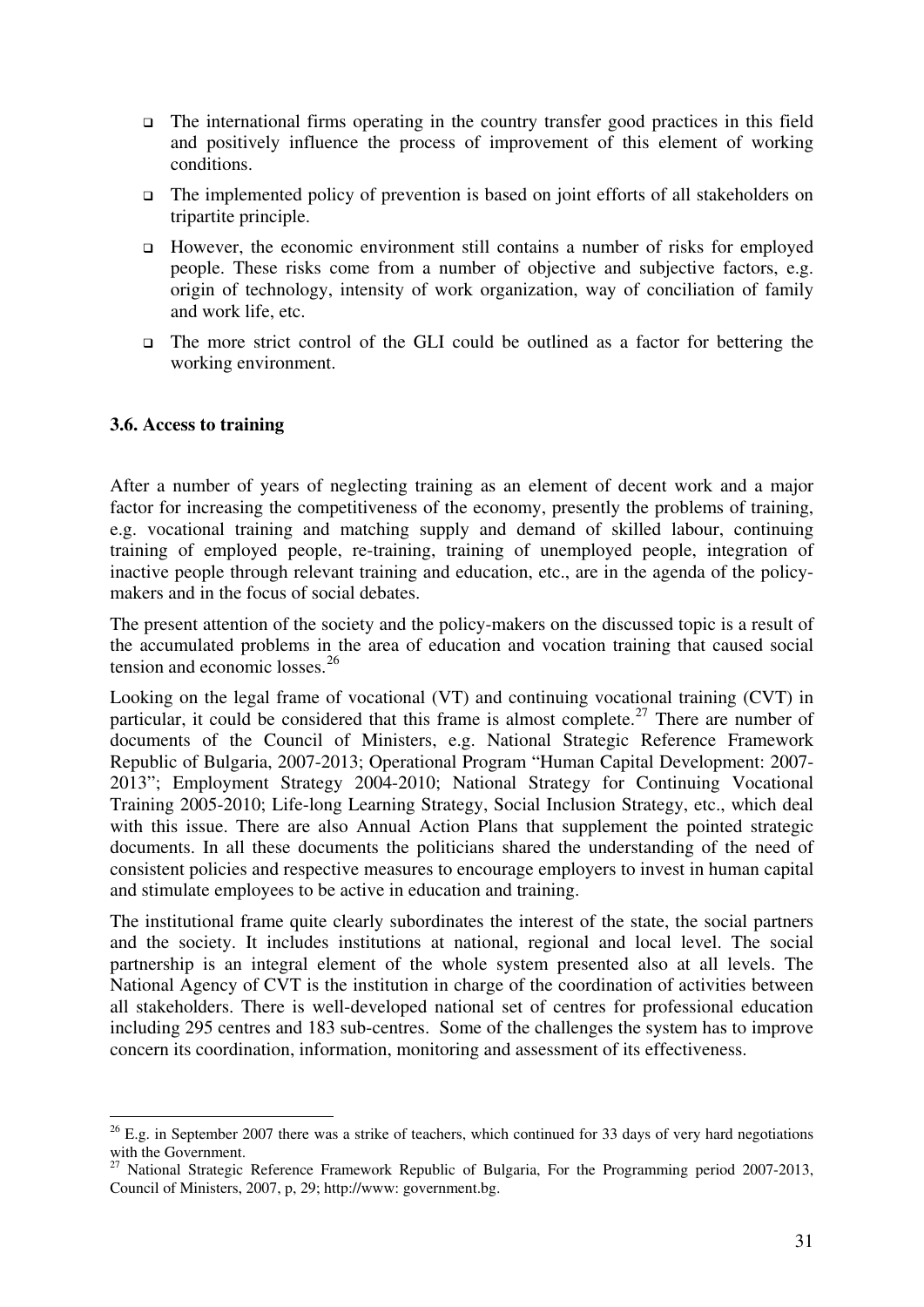When analysing the problems concerning access to training we have to mention that our conclusions are based on several studies, performed by the National Statistical Institute in 2005.<sup>28</sup> The sample of the survey includes 3795 enterprises of all 53060, with 1744 thousand employees and is representative for the country. Another source of information is the Annual Report of the National Employment Agency; it refers to the training of unemployed and inactive people mainly, but also training of employed to extend, to which employers participate in such training programmes.

Data points out that the participation of the Bulgarian population in life-long learning is quite modest – in 2003 only 16% of population aged 25-65 had participated in any form of learning (formal, informal or on its own).<sup>29</sup> In numbers this means about 1288 thousand people, which is 19.6% of the population of the country. The majority of these people, 1039 thousand, did that on their own by reading books, on internet, by listening to TV education programs, etc.

The share of enterprises that had organized CVT for their employees was 11.5% of total number of observed enterprises in 2004, while in 2002 it was 14.5%, and in 1999 – 16.5%. Enterprises with higher number of employed people were more inclined to organize CVT.

**Figure 13. Share of participants in CVT(continuing vocational training) or IVT (initial vocational training) by size of enterprises** 



Source: Continuing vocational training, NSI, S, 2004, p. 75.

The more typical form of CVT was external (twice higher number of enterprises) than internal education.

Although the share of enterprises offering CVT had decreased, the number of participants in CVT as a share of the total number of employed people increased. In 2004 this share was 14.2%, compared with 10.9% in 2002, and 12.7% in 1999. By gender the share of men was 55.0%, while that of women – 45.0%, and this proportion is opposite to the structure of employed people, in which the share of men was 49.8% and that of women – 50.2%.

As far as unemployed people are concerned, their training is a part of the active labour market policies and training and retraining programmes in particular. Data for these activities are collected from the National Employment Agency and we will cite the annual reports of this agency. It has to be pointed that depending of the programme, training is often accompanying

<u>.</u>

<sup>&</sup>lt;sup>28</sup> This survey was based on Eurostat methodology and was a continuation of another survey, performed in 2000 and 2003 under Phare project CVTS2 – Continuing Vocational Training Survey.

<sup>&</sup>lt;sup>29</sup> LFS, Module Life-long Learning, 2003, National Statistical Institute.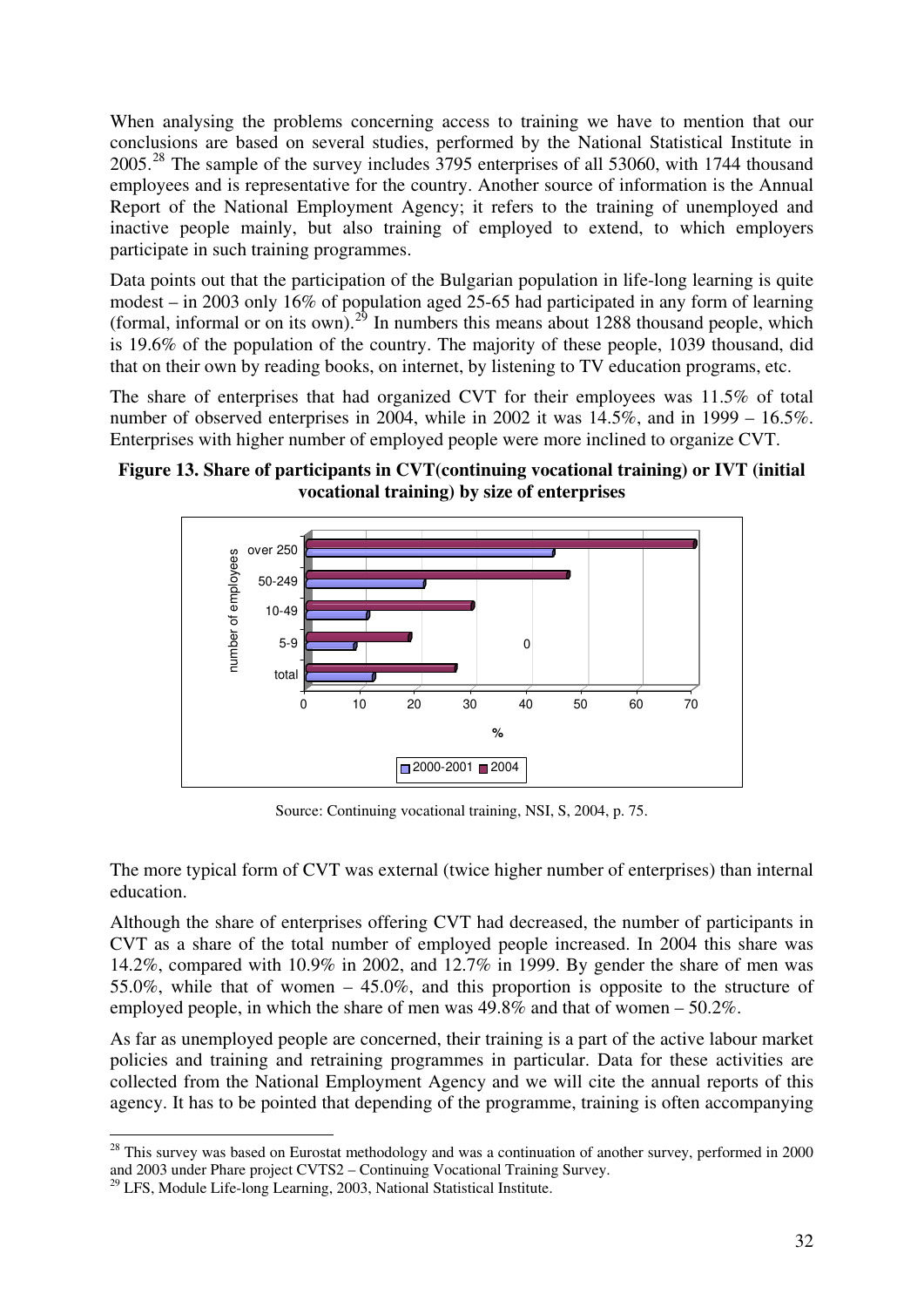employment under specific ALM programme. In 2006 the number of unemployed people, included in courses of professional training, was 31153 people, which was 11.8% more compared with 2005. The number of professional training courses for unemployed people in 2006 was 1552 and the trend is upward, since in 2005 this number was 1268 and in 2004 –  $902$  courses.  $30$ 

Labour offices also organized training courses for employed people and their number was 247 in 2005 and 283 in 2006.<sup>31</sup> The number of participants increased in 2006, compared to 2005, but as a percentage of total number of employed people it is still insignificant (less that 1%).

In conclusion the provided analysis allows us to outline the following more specific features:

- $\Box$  The managers are not sufficiently active regarding CVT of their employees.
- $\Box$  The assessment of the skill needs is not an integral part of the regular activities of the enterprises.
- The share of enterprises that planned CVT, e.g. plan/program; budget, training organization, etc., for the studied period 2000-2004, was very small.
- $\Box$  Employers prefer to engage people with the requested qualification instead of qualifying people by different forms of CVT.
- $\Box$  The share of people, who pass CVT, increases but the length of the training decreases.
- Employers preferred to organize on-the-job-training as a more inexpensive form of training.
- $\Box$  The training costs had increased insignificantly for the studied period.
- Employers' preferences regarding the form of CVT are directed to external organizations instead of organizing their own training centres.

#### **3.7. Social dialogue and workers' participation**

The system of modern industrial relations in Bulgaria was established in the beginning of 90s and it assumed legal form with the amendments of the Labour Code in 2003. The introduction of collective bargaining approximated the form and contents of industrial relations to those in the developed market economies. The type of industrial relations in Bulgaria and respectively the bargaining system have specifics features, which distinguish it from the traditional understanding for centralized and decentralized system. It could be defined as nationalcentralized type. The main characteristic features<sup>32</sup> indicate that it is not typically centralized because there is no clear strong coordination and subordination between levels $^{33}$ . On the other hand the existence of national level makes it different from the decentralized system. The particular bargaining levels have different degree of development. Branch bargaining is the least developed level. The system practically operates at national and company level. The consulting character of bargaining at national level and the prevailing bargaining at company level approximate the operation of the system of industrial relations to that of a decentralized system.

-

<sup>&</sup>lt;sup>30</sup> Annual Reports, National Employment Agency, 2005 and 2006.

<sup>&</sup>lt;sup>31</sup> Information Bulletin, National Employment Agency, 2005, MLSP, p. 23.

<sup>&</sup>lt;sup>32</sup> For detailed description please see Beleva, I., Tzanov, V. "Labour market flexibility and employment security, Bulgaria, Employment paper, 2001/30, ILO, Geneva, pp. 47-49.

<sup>&</sup>lt;sup>33</sup> The observation of the agreements regarding minimum wage makes exception. Minimum wage is obligatory as minimum limit for the lowest levels. The agreements for the parameters of the mechanism for additional taxation of funds for wages had the same effect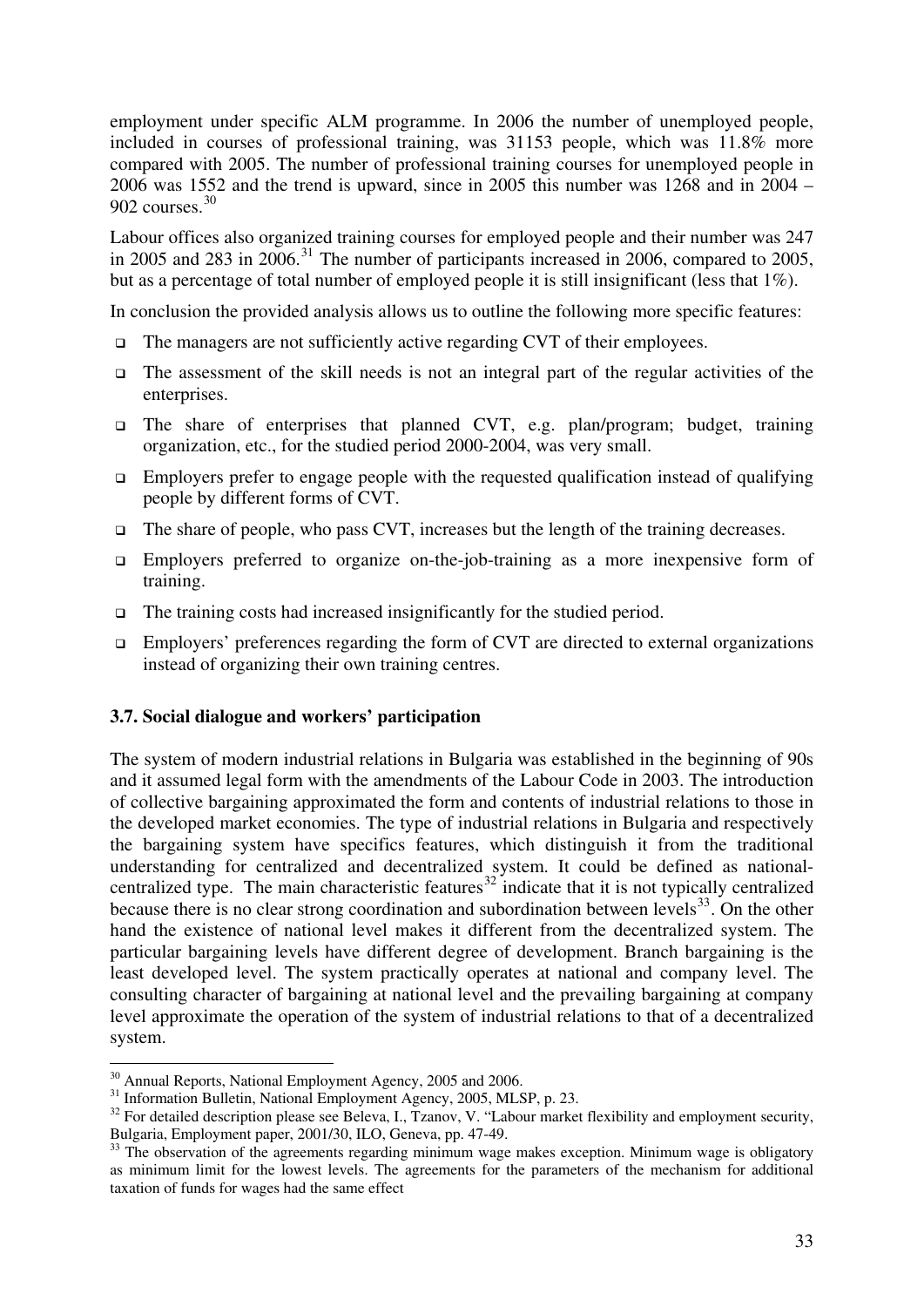There are no developed alternative forms of workers' participations in Bulgaria such as works councils. Bulgaria as a new EU member state is obliged to harmonize labour legislation with respect to the EU recommendations and Directives on this topic. The public debate on this issue is focus on questions concerning the rights and duties of trade unions and work councils, the interactions between them, and the levels and places of establishment of work councils. Employers and trade unions point of view differ. Employer's opinion is to create work councils elsewhere where it is possible and to have equal competence in the social dialog as the syndicate's organizations. Trade unions express view of limited establishment of work councils at enterprise level (in those firms where there is no syndicate representation). Also they want to specify in labour legislation the areas of competence and interaction with trade unions.

The *degree of coverage* is an important characteristic feature of the bargaining system, which has considerable impact on the labour market. Two indicators for measuring it are used. The first indicator is the relative share of trade union members in the total number of workers. This indicator measures the degree of trade unionisation of workers. The second indicator is the relative share of workers covered by collective bargaining. It answers the question regarding the part of the employees whose working conditions (wage, working time, etc.) are determined by collective bargaining. The more workers are covered by the collective bargaining system, the greater is its influence over the main parameters of the labour market and respectively its flexibility.

The evaluation of the degree of trade unionisation of workers in Bulgaria has decreasing trend. The share of trade union members in the total number of workers declined from 82.5% in 1990 to 24.8% in 2003. According to a survey of  $ILO^{34}$ , carried out in 1995, the relative share of trade union members in the total number of workers working on labour contracts in Bulgaria is 58.2%. A labour market survey<sup>35</sup> performed in 1996 in Bulgaria provides a similar evaluation. According to the received results collective bargaining is performed in about 56% of the companies.

The percentage of workers covered by collective labour bargaining is near 38%. There is no information about the dynamics of this indicator. The collective bargaining in Bulgaria covers all workers in the state sector no matter of their trade union affiliation. This is due to the fact that the law allows the bargaining to spread also over the non-trade union members in the institution. Collective bargaining is not widely spread in the private sector. It exists mostly in the large companies where the trade union organizations have been preserved after the privatisation. The practice indicates that there are no trade union organizations in the newly established medium and large companies. The limited extension of collective bargaining in the private sector to a high degree is due to another circumstance – the prevailing number of small enterprises in Bulgarian economy. Because most of the small companies have maximum 5-6 workers it is impossible to establish trade union organizations in them.

The collective bargaining in Bulgaria and particularly the negotiation of wage and working conditions are done mainly at company level. At national level the minimum wage is the subject of negotiation in the field of labour remuneration. An important feature of the issues negotiated at national level is that they do not have direct impact on the amount of wages contracted at company level.

-

<sup>&</sup>lt;sup>34</sup> Pekka, Aro, P. Repo, Trade Union Experience in Collective Bargaining in Central Europe, Geneva, 1997.

 $35$  The survey covers  $309$  companies of all economic branches.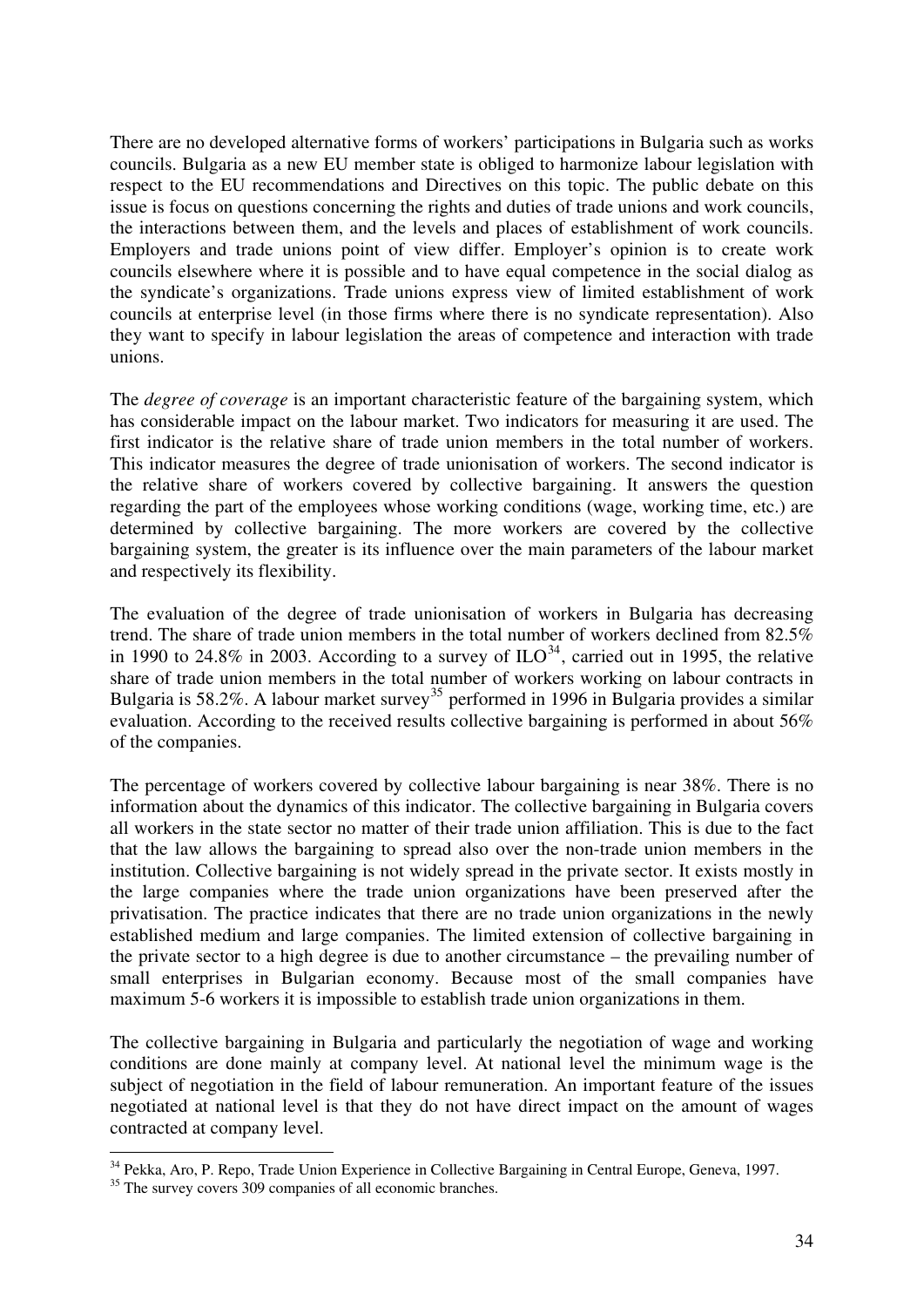The branch bargaining of wage and the signing of branch labour contracts started in the second half of 90s. In 2006 in action are 10 sector agreements (Education, Construction, Transport, Culture, etc.) and 59 branch agreements.

System for collective negotiation in Bulgaria is characterized by relatively low degree of coordination between the separate levels. It concerns not only the vertical, but also the horizontal coordination. There are several arguments for this estimate. First, the consultations at national level do not include negotiations on the wages size or dynamics, which to become advisable or compulsory for the lower levels. Second, no generally accepted (pilot) model of negotiating at key branch or industry level exists, which could be used as a model at lower levels. Third, the state intervention in defining wages decrease after removal of the limitation on increase of wages in the public sector. At the enterprise level, which is prevailing in the country, negotiation is between employers and trade unions, i.e. there is no state participation in the process of negotiations.

«Pact on economic and social development of the Republic of Bulgaria up to 2009» signed by the social partners in 2005 would lead to considerable strengthening of the vertical coordination. According to the Pact, the recommended rate of wages, based on inflation, labour productivity and another macro-economic indicators, has to be defined at national level.

Similar to the vertical, the horizontal coordination is at low level also. There are no connection and interactions existing between the collective negotiating in separate organizations at a given level. Negotiations between the social partners at company or branch level are independent and decisions taken, on the wages size or working conditions, are not interrelated.

The social dialog does not have strong effect on wages. This finding is confirmed by two facts. The first fact concerns the low protection of real wages against inflation. The real wages declined significantly in the entire period. The insufficient connection of wage with productivity is the main problem of bargaining. In the state sector this is due to a great extent to the application of regulatory mechanisms, which are insufficiently related to production results. A greater correspondence of wages to labour productivity has been achieved in the private sector.

The second fact concerns the low-income protection of employed at minimum wage despite the increase during the last few years. Till 2003 the amount of minimum wage changed within 35-38% of the average wage, which is a relatively low percentage compared to the developed European countries. Besides this in most companies the minimum wage is negotiated at national level despite the organization's financial capacity. This low level of remuneration of the low-qualified workers implies greater uncertainty of the working places and greater possibility for substituting these workers with external ones.

The protection of existing jobs and employment at enterprise level takes mainly two forms: administrative unpaid leaves and part-time employment. These forms of worker's security (particularly the first) are not a common practice in the collective bargaining and uncommonly have been included in the collective contracts. They are implemented particularly when the enterprises fell in a deep production and financial crisis. In these cases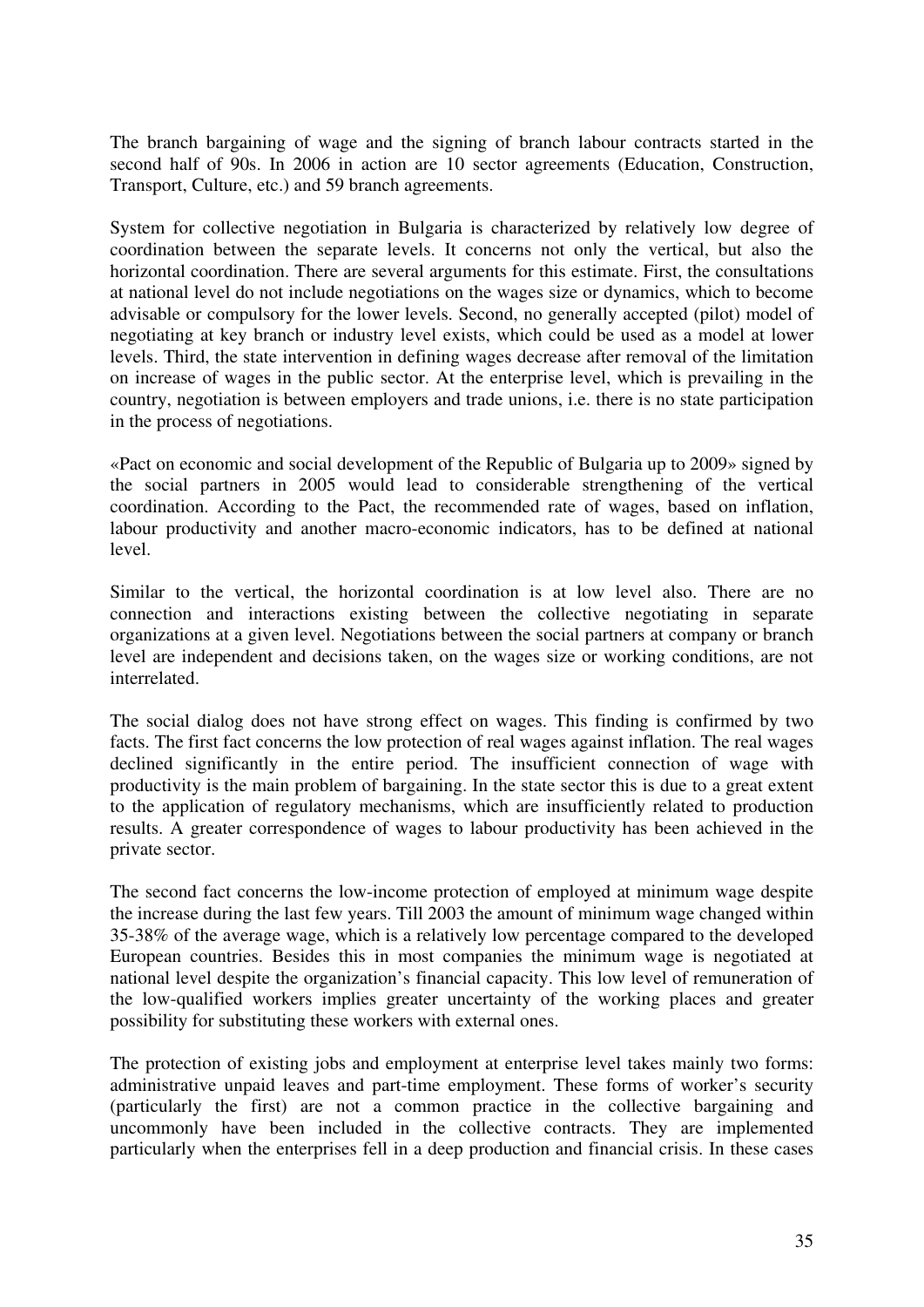the social partners negotiated and agreed about the measures for avoiding job reduction and dismissal of the staff. Most of agreements include one of above forms of protections or both.

The problems of income security and compensation of lost income of redundant workers take place mainly in collective bargaining at enterprise level. The social partners negotiated the following groups of issues: the size of compensation for determinate labour contracts and social assistance of redundant workers. The minimum size of redundancy compensation is regulated by the Labour Code and is fixed at the level of one monthly wage. Usually the social partners negotiated bigger size of compensation. It depends on many factors and circumstances. In practice there are great disparities in the negotiated levels of redundancy compensations. They vary from 1 to  $6$  monthly wages. For administrative workers one or two monthly wage compensation prevail.

The other topic of negotiation at enterprise level is the coverage of social services for redundant workers. They have equal rights and entrance to social services as the other workers in many cases.

The main conclusions about the role of social dialogue for the labour conditions could be summarized as follows:

Workers' participation in the social dialog is represented only by trade unions. The legislative and practical steps taken to develop an alternative form of participation such as work councils should be intensified.

There is a relatively low degree of unionisation, coverage and coordination in the social dialog. The number of trade union members significantly decreases during the period of transition. The collective bargaining cover over one third of the workers. There is an agreement between the social partners to strengthen the vertical coordination;

The bargaining problems are at company level. The trade unions are not in a position to cause effective pressure for improving the working conditions (including labour remuneration). They cannot manage to negotiate such wages that correspond to the labour productivity;

There is need for intensifying the social dialogue at branch level and for expanding the trade union influence in the low-remuneration sectors. The establishment of trade union organizations in these sectors will improve the labour conditions and the remuneration for the workers.

# **3.8. Social protection coverage**

Bulgarian social protection system can be define as wide range of measures, benefits and services aimed to replacing the lost primary income, improving the living conditions and to guarantee the minimum income standard for family and persons who are not in condition to ensure the sufficient living standard with own resources. The social protection activities are in respect to old age, disability, sickness and health, unemployment, maternity, housing, family, children and social exclusion. Bulgarian social protection model is in process of improvement. The efforts are aimed to building up a stable and efficient social protection system harmonized with European legislation, policy and social practice.

Social protection interventions in Bulgaria are delivered through public and private channels. Public interventions are realized by two systems: social insurance system and social assistance system. Private type provisions are payments by employer for sickness, child allowances, maternity, etc.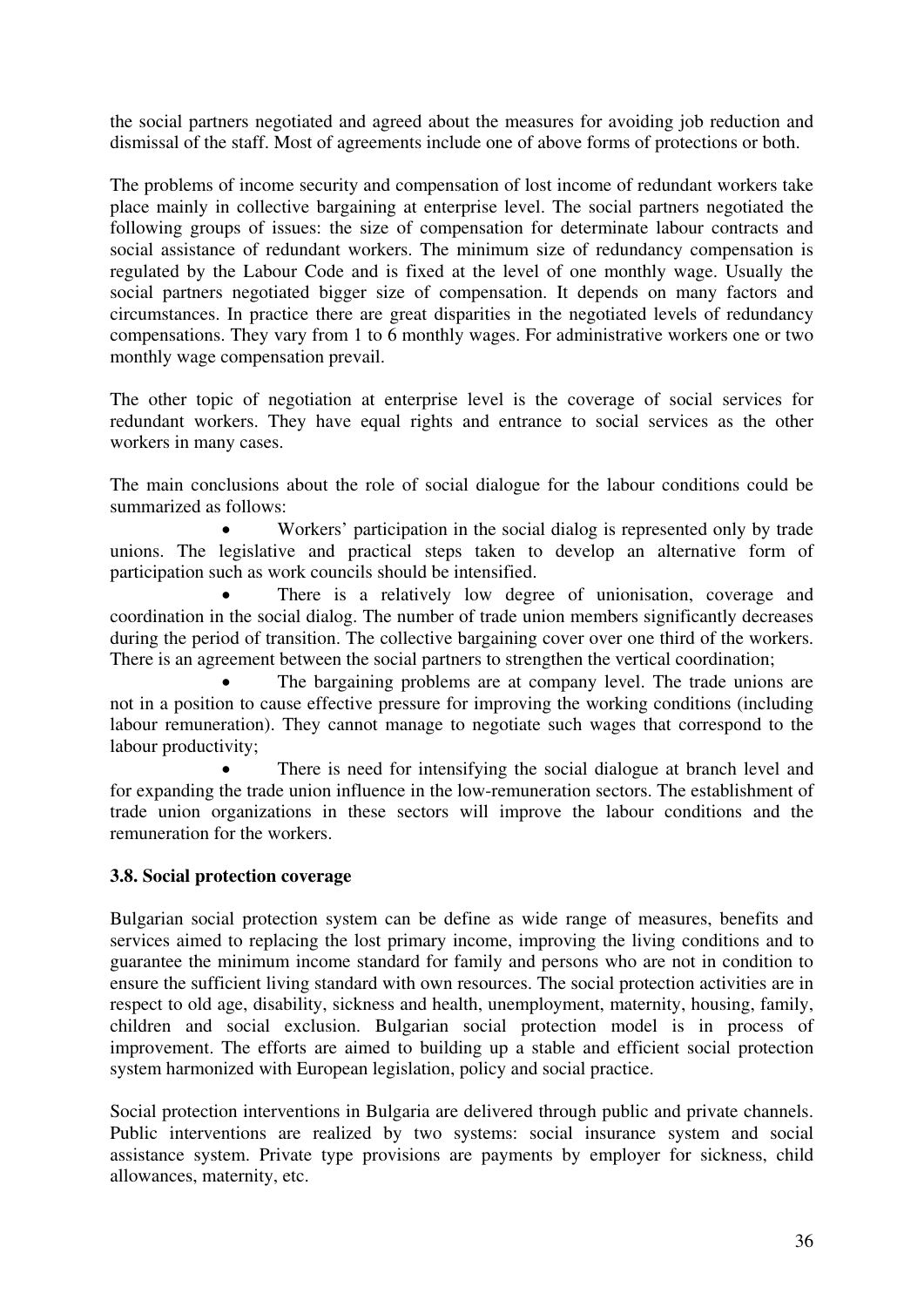The other view at social protection interventions is social insurance, universal benefits and social assistance. Social insurance incorporates pensions and unemployment benefits. Pension system has been reformed during the last 10 years. The reform can be seen in creation of the 3-pillar pension model<sup>36</sup>, including not only the pillar covering the expenses, but capital type of voluntary and compulsory insurance also. The system provides almost full coverage of the population at pension age. Unemployment benefits have insurance character and include unemployed who have been subject to obligatory insurance for all insured social risks.

Social assistance is the second social protection system. It ensures social protection of poor, children, deprived and disabled persons. Social assistance in Bulgaria provides monthly benefits, only once benefits, target benefits, family benefits for children, social services. Access to the system is based on income and means testing criteria, but part of the programmes is directed to persons in risk (parents with children, single mothers and mothers with many children, disabled), no matter their employment and insurance status.

Three basic target programmes can be distinguished within the social assistance system: guaranteed minimum income programme (supplementing monthly income of poor and families to defined by the law limit); target energy assistance (assistance for poor during the winter, covering part of the expenses on heating); target family allowances for children (monthly allowances for children, assistance for children at I grade, assistance for bringing up child up to 1 year of age, etc.).

Social services are a part of the social assistance system and they are targeting to overcome the social exclusion of the most vulnerable groups. The social policy is a process of reorientation from cash provided benefits, financing from the state budget, to encourage of employment and services, reintegrated vulnerable groups (employment services and training). Social protection system in Bulgaria is based on well-developed legislative frame. It includes 20 legislative documents, number of instructions and regulations for their application. The Bulgarian Constitution determinates the basic areas, coverage and subjects of social protection. These are the rights for social insurance and social assistance, unemployment benefits, elder people and people with mental deceases (Art.51); mothers and children (art (Art. 47); rights for health care (Art. 52). The laws on Social Insurance, Social Assistance, Child allowances, Child protection, Encouragement of Employment, Integration of Disabled Persons, Health Insurance, etc. are of a great importance amongst them. Bulgarian legal coverage is in the process of harmonization with the legal specification of coverage requiring by the international agreements (European Social Charter, Code of Social Security, Convention 102).

Legislation coverage in the field of social insurance is based on the provisions of Social Insurance Code. The legal coverage of this law includes 7 insurance risks (temporary disability, temporary lower disability, disability, maternity, unemployment, old age and

<u>.</u>

<sup>&</sup>lt;sup>36</sup> First pillar: compulsory, covering the expenses. Includes pensions paid by funds, financed with social contributions and/or state budget transfers. Administered by the National Insurance Institute.

Second pillar: supplementary, compulsory, covering the capital. Includes pensions paid from resources gathered at universal and/or professional pension insurance funds, managed by licensed pension-insurance companies. Financing is provided from employers and employees social insurance contributions.

Third pillar: supplementary, voluntary, covering the capital. Includes pensions paid from resources gathered at voluntary pension insurance funds, managed by licensed pension-insurance companies. Financing is provided from social insurance contributions agreed between the parties. It consists of schemes, based on collective labour agreements and schemes based on person's individual will.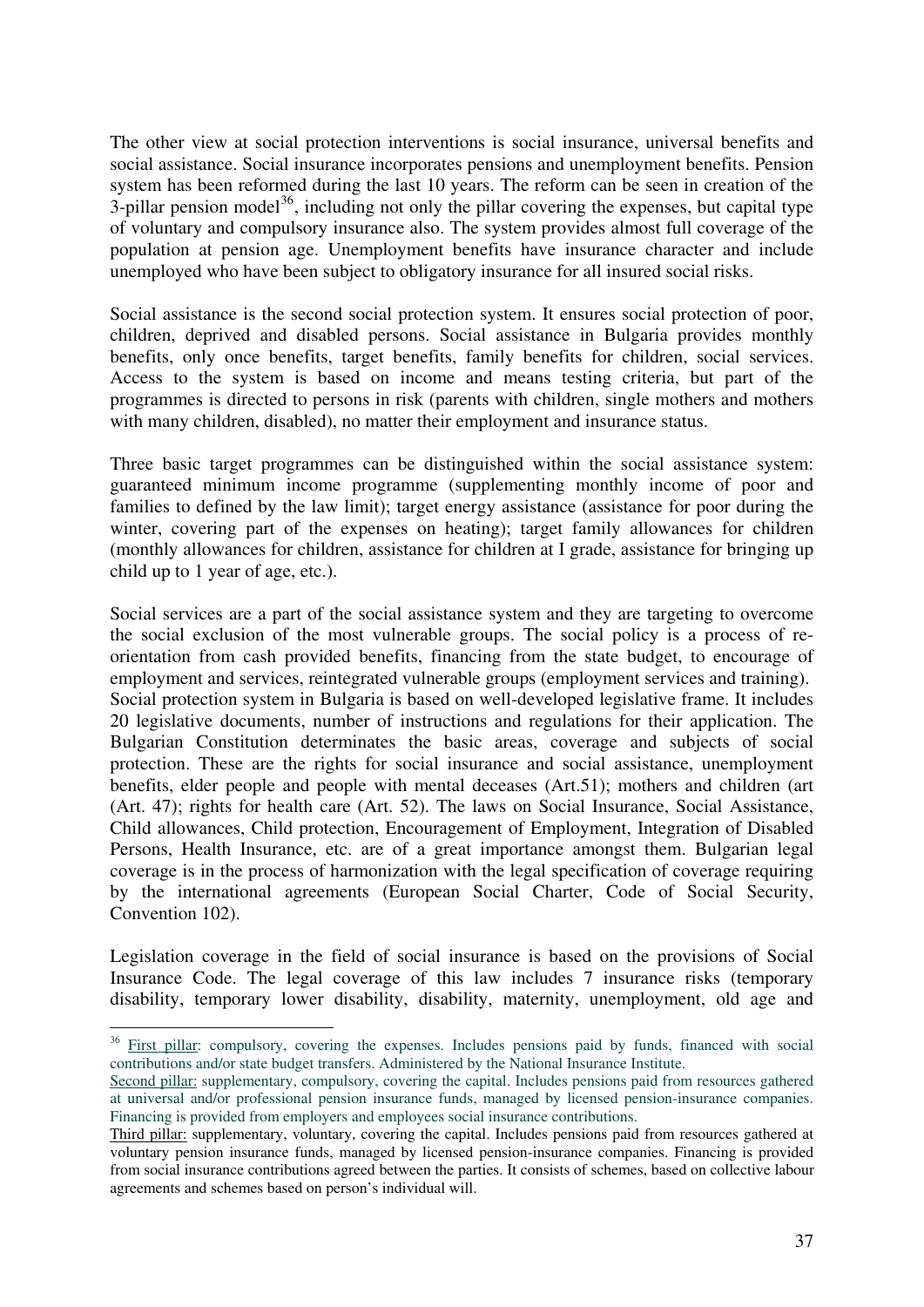death). Based on so-called "system of points", the old age pensions are provided (the main type of pension in Bulgaria). The points are calculated as a sum of length of insurance and age at the moment of retirement (the Social Insurance Code provides gradual increase of the pension age and the points until 60 years of age and 94 points are reached for women and 63 years of age and 100 points – for men). Social pension for old age is paid to persons aged 70 and more, in case the average household income is lower than the guaranteed minimum income for the preceding 12 calendar months. The Government defined its size each year and the resources are provided by the state budget.

Pension system covers all elder people and those receiving pension for other reasons permitted by the law. Their total number decreases from 2.372 million in 2001 to 2.284 million in 2006 (Fig. 14). At this period the number of insured persons increased about 18.9% and reached 2.7 million people in 2006. Obviously there is a process of improvement of the ratio between ensured and beneficiaries expressed by the coefficient of dependency**<sup>37</sup>** that decrease from 108.3% in 2002 to 83.1% in 2006.



 **Figure 14. Social insurance coverage, 2001-2006** 

Source: Annual report. National Insurance Institute.

Social protection system of unemployed is based on criteria, balancing the rights of unemployed to be protected and the active participation at the labour market. The eligibility for unemployment benefits is based on criteria, which during the time was promoting the unemployed to have a more active behaviour for labour integration. The most important criteria are the minimum 9 months' length of insurance; the applicant should not have refused a job offer or a training course; he/she should have checked in periodically or upon request, etc. The amounts of benefits are related to the past earnings but are limited between 80 to 150% of the minimum monthly wage. The period of entitlement is from 4 to 12 months depending on the accumulated length of services of the unemployed person.

Entitled to unemployment benefits are persons who have been subject to obligatory insurance for all insured social risks at least 9 months in the last 15 months before the suspension of the insurance and who: 1) have been registered as unemployed in the respective territorial division of the Employment Agency; 2) have not acquired a right to pension for insurance

 $37$  Ratio between the number of ensured persons and the number of pensioners.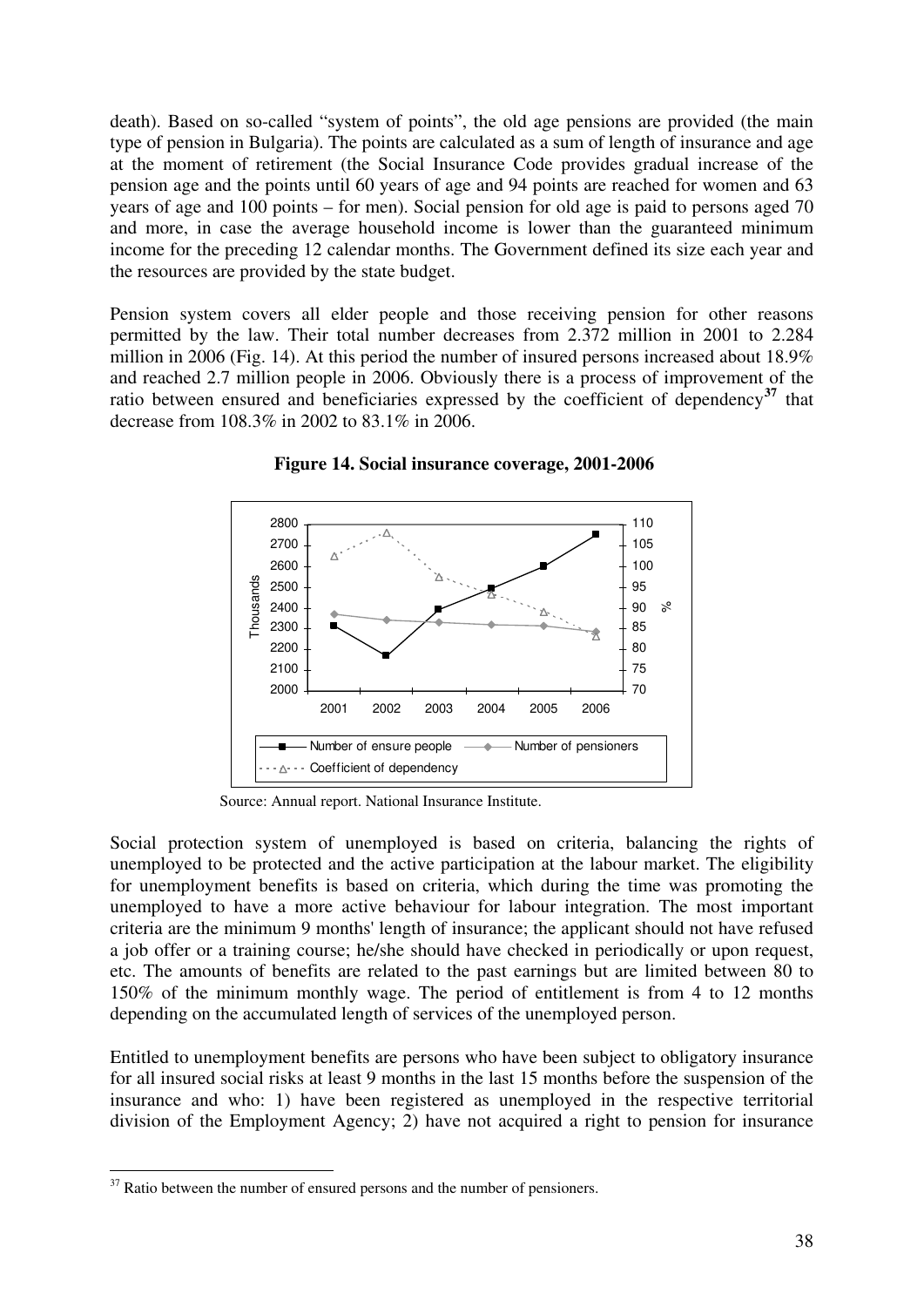practice and old age or a right to professional pension for early retirement; 3) do not exercise any labour activity for which to be subject of the obligatory insurance under art 4 of the Code.

The amount of the unemployment benefits is 60 percent of the received average monthly insurance income for the last 9 months, during which the person has been subject to the obligatory insurance for all insured social risks. It could not be less than the minimum and bigger than the maximum extent of the unemployment benefits.

The amount of the benefits paid for part-time work is determined proportionally to the stipulated time. In this case the extent of the benefits could be less than the fixed minimum extent of the unemployment benefits. Persons hired on part-time for the period of the cash benefits' payment and receiving a remuneration smaller than the minimum labour remuneration for the country, have right to unemployment benefits amounting to 50 percent of the cash benefits they are entitled to for the remaining period of payment.

The actual coverage of unemployment benefits corresponds to the legal norms. The number of unemployed receiving unemployment benefits depends on the total number of unemployed. Within the period 1995-2006 their number considerably decreases (Fig. 15).



**Figure 15. Coverage of unemployment benefits, 1995-2006** 

Source: Employment Agency, Annual report. National Insurance Institute.

The share in total number of unemployed decreased from 30.4% in 1995 to 19.6% in 2006. Decrease of the number of protected unemployed is not due to changes in access to the system, but is result of the total decrease of unemployment in the country during the last years.

Social protection of maternity includes universal benefits for: 1) pregnancy and birth and 2) child care. Duration of the benefits has been increased from 135 to 315 days (from 2007) of which 45 days before birth. The amount of benefit depends from the level of the insurance income and is calculated as 90% from the daily insurance income. After this period mothers can receive benefits (in the frame of the additional paid vacancy for child care) in the amount determinate by the Law of social insurance budget.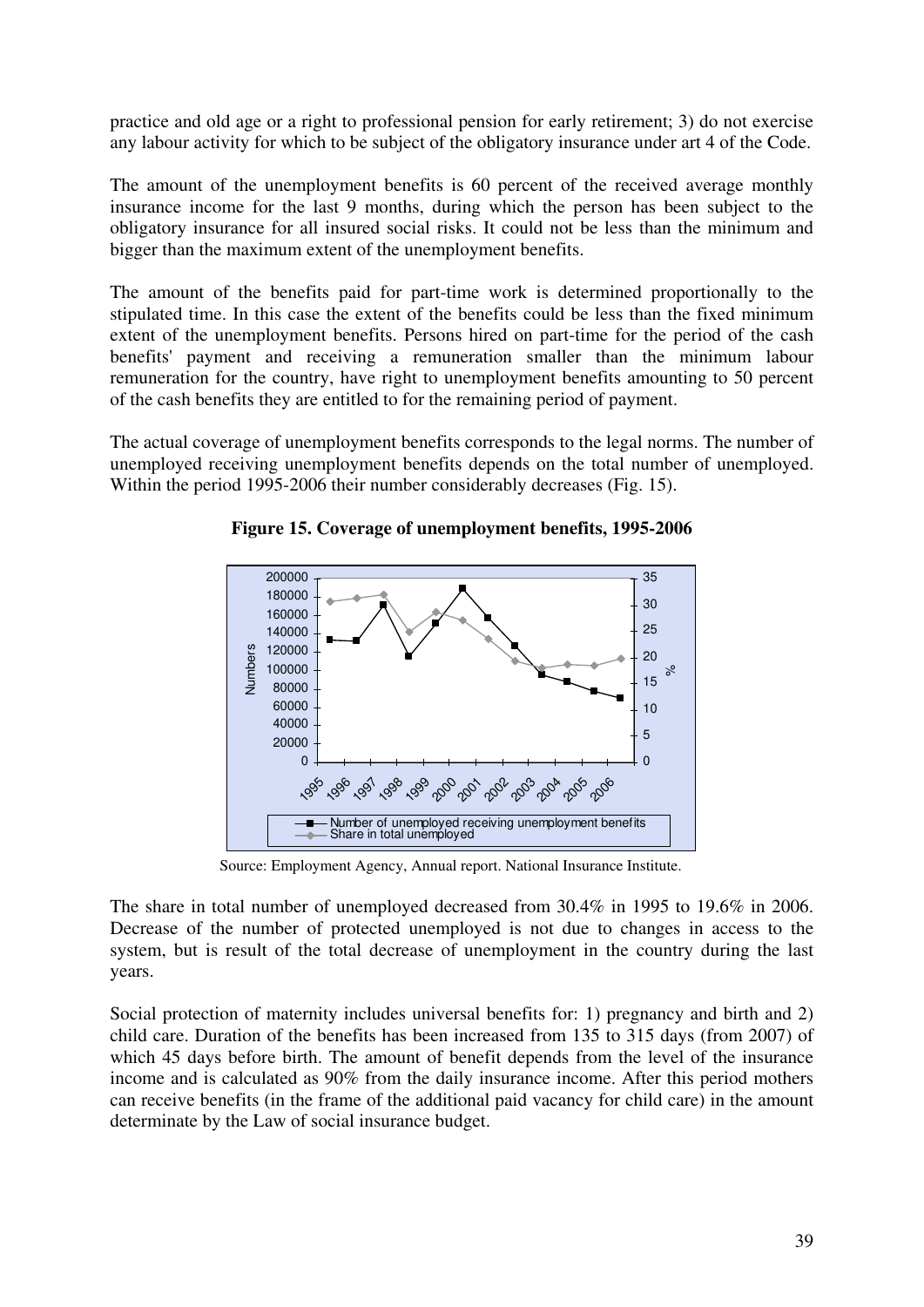The social assistance system in Bulgaria is based on three approaches: income based approach; benefits to risk groups (uninsured parents, disabled people, mothers of many children, etc.); target benefits for meeting specific needs (heating, electricity, drinking water).

*The income- based approach* includes monthly welfare benefits, which are granted to people who live below the Guaranteed Minimum Income (GMI). GMI is defined by the government and adjusted to the family size and composition through a system of coefficients. Larger families are entitled to higher income line.

Generally the eligibility to welfare benefits depends on the all income sources of the family (income from salaries, retirement benefits, unemployment benefits, child allowances, etc.), property of applicant and his possibilities for acquiring income from labour or property. Their total income should be below the respective differentiated minimum. The rules relating to property include the size of the house and money savings. The size of the monthly benefit is calculated as a difference between Guaranteed Income and all personal incomes.

Bulgaria has a very detailed level of eligibility rules. These criteria have the role of restrictive predicaments in determining eligibility to social welfare assistance. The welfare assistance eligibility criteria also contain a number of requirements like active job seeking and noninvolvement in the shadow economy. The unemployed, who are economically active, have to be registered with the labour office as active job seekers and should not have declined a job offer from the labour office or municipality.

*Benefits to people at risk* are a form of social assistance that allows universal benefits, which eligibility criteria include affiliation to a specific group at risk (parents with children, single mothers and mothers with many children, disabled persons) irrespective of their employment and insurance status. Their purpose is to meet urgent needs, such as necessity for treatment abroad or shortage of funds for specific needs. The amount is determined subjectively and it is also possible for individual' income to be used as a secondary criterion. Sometimes they are used as informal compensation as an alternative to low income benefits.

*Targeted energy grants* were introduced in 1994 as a result of the liberalisation of the prices of energy and fuel. These grants are also disbursed following means-test criteria. The income, determining eligibility for energy grants, is higher than the GMI. It is calculated by adding the heating season (1 November - 30 April) energy rates to the Guaranteed minimum income. The eligibility criteria for families with children and for disabled persons were relieved after the introduction of higher coefficients in the calculation of the differentiated minimum income. For this reason the number of the beneficiaries is bigger than the recipients of monthly social assistance. Below this eligibility income are a large number of families with unemployed members, receiving unemployment benefits, as well as low paid working people and pensioners with low pensions.

The amount of the monthly welfare benefits and that of the energy grants is calculated as a difference between the differentiated minimum income and the other income of the household. The lower the income is, the higher the level of assistance. If the family has no other sources of income, the level of assistance is the highest possible. Families, who are eligible, but have income that is closely below the GMI are entitled to lower levels of assistance.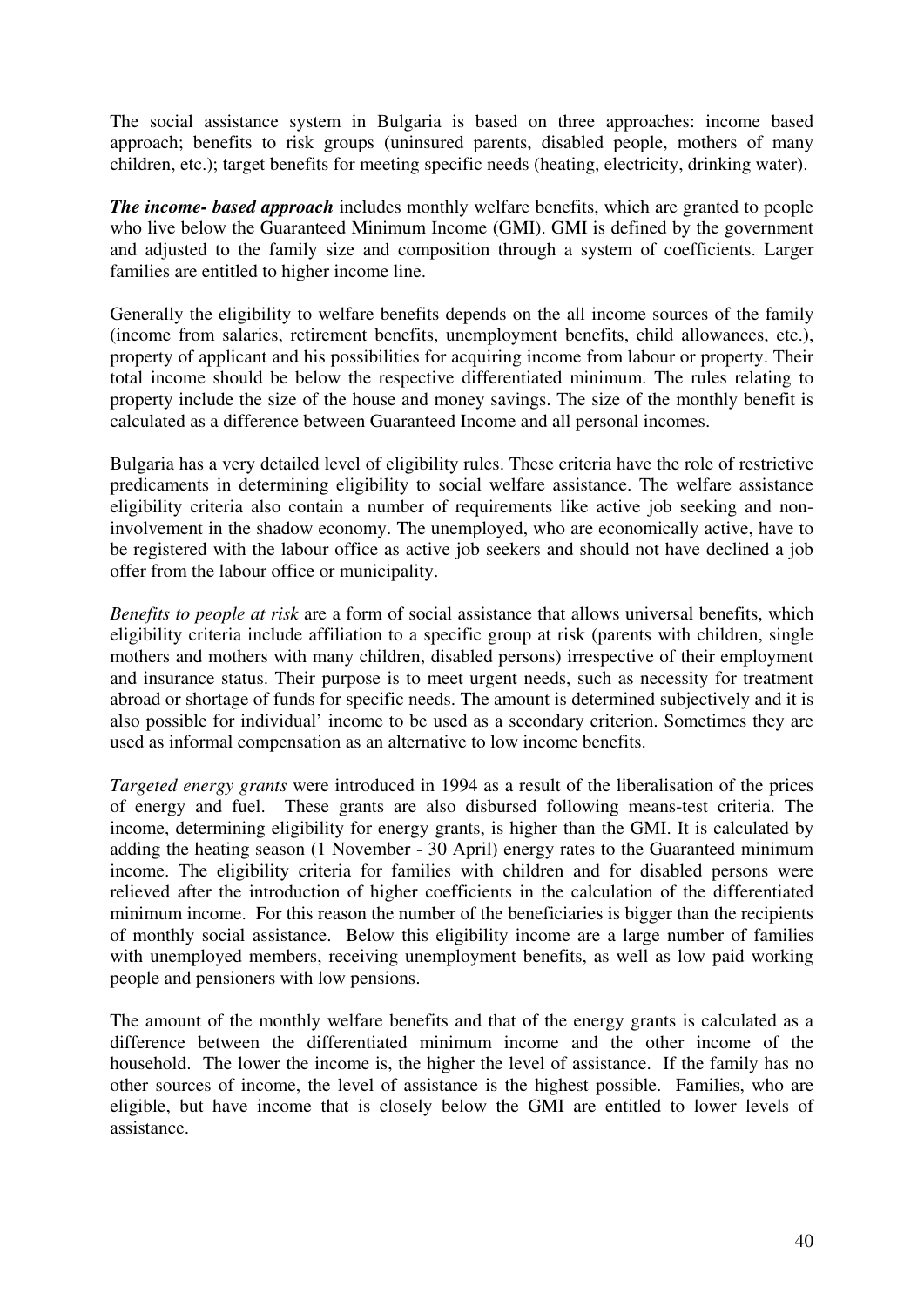Coverage of the first programme is not wide and a tendency of decrease is observed (number of persons and families in 2002 is about 250 thousand, in 2003 it increase to 268 thousand and decreases to 220 thousand in 2004, and to 212 thousand in 2005). The declining number of people covering by monthly social benefits is due to the improvement of their welfare situation and overall reducing the poverty. Coverage of the target energy assistance programme is wider than GMI program. The reason is easer access to this programme. The coverage of energy program has been extended by 29% in 2006 (the number of beneficiaries increased from 116 thousand in 2005 to 150 thousand in 2006).

In addition to the above mention family related benefits the social assistance provide protection of the children in the families with low incomes. This protection is based on the Law of child allowances and the Law of family benefits for children. Family benefits for children include child allowances and benefits for pregnancy, birth and child care. Eligibility for such benefits has families with per capita income under a limit defined by the law. Till 2007 it was 200 BGN. Duration of the monthly child allowances and monthly benefits for childcare is until the child graduated from the secondary school but no more than 20 years old child. The number of families receiving monthly allowances for children declines from 744.1 thousand in 2005 to 728.7 thousand in 2006. Respectively the number of children covered by these programs also decline (from 1.129 million in 2005 to 1.055 million in 2006).

Encouragement of the employment, as one of the methods to protect unemployed, includes number of active labour market programmes. Their development during the 90s is directed to activation labour demand and offering, aiming improvement of the labour market main parameters. Active policies applied do not differ as structure and content from the European. Wide range of programmes are included, directed to the improvement of employment, development of enterprise, improvement of qualification, enlarging business and employment, opening new working places and so on. Programmes priorities are directed to the groups at risk at the labour market and to the regions with high unemployment – youth, long-term unemployed, and persons just before retirement.

During the studied period number of participants in the active labour market policies (ALMP) has increase (Fig. 16). Near 19.7% of the unemployed are covered by the active policies at the labour market within the period 1995-1997. This share increases to 20.4% in 1998-2000 and to 23.6% in 2001-2005. Considerable increase of the coverage is observed after 2001. Despite the positive development, the coverage of active politics at the labour market is relatively low. Nearly 60% of unemployed are not covered by encouragement of employment measures.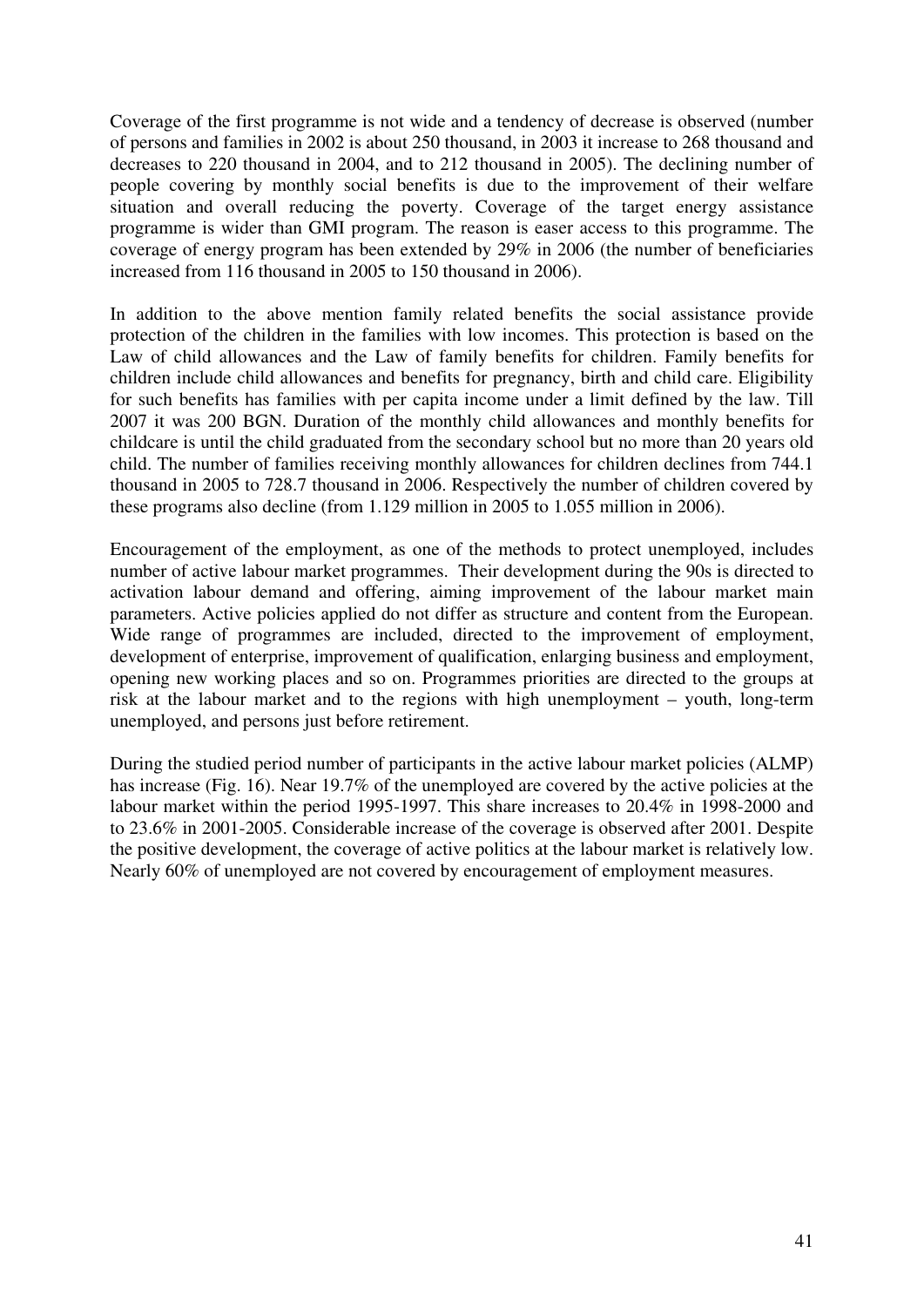



Source: Employment agency. Annual reports.

Level of income, paid to the beneficiaries instead of job income, is important element of the social protection. It has crucial importance in respect the level of participation of different social groups at the labour market. Main indicator, ensuring realistic picture of payment differentiation of the separate population categories, is the coefficient of replacement of unemployment benefits and social income, compared to the average wage (Table 8).

Protection of the income of unemployed, measured by the level of unemployment benefits can be considered as moderate or too close to the protection of the income of working at minimum wage. It decreases the unemployed initiative to search jobs more actively. They prefer to receive benefits during the whole insured period and to start searching employment after that.

**Table 8. Relationship between the minimum wage, unemployment benefits and guaranteed minimum income (GMI) and the average wage, 1992-2005 (%)** 

| Relationships    | 1995 | 1996 | 1997 | 1998 | 1999 | 2000 | 2001 | 2002 | 2003 | 2004 | 2005 |
|------------------|------|------|------|------|------|------|------|------|------|------|------|
| Unemployment     | 34.0 | 28.6 | 29.5 | 32.0 | 30.8 | 31.0 | 33.5 | 38.7 | 34.2 | 34.2 | 31.8 |
| benefits/Average |      |      |      |      |      |      |      |      |      |      |      |
| wage             |      |      |      |      |      |      |      |      |      |      |      |
| GMI/Average      | 18.7 | 6.4  | 13.6 | 14.9 | 18.6 | 16.6 | 14.9 | 14.7 | 14.1 | 13.7 | 15.3 |
| wage             |      |      |      |      |      |      |      |      |      |      |      |

Source: Calculated on data from Ministry of Labour and Social Policy.

Protection of income of unemployed, who does not receive unemployment benefits, is low. Those people do not have regular income. Up to 2002 part of the long-term unemployed received social assistance, but these are not paid since 2003.

Lowest protection of income of non-active persons is observed – persons on social assistance. Level of GMI is too low (40 BGN in 2004 and 55 BGN since 1 June 2005) and constitutes less than 1/5 of the average wage. Thus, the social assistance system cannot be considered "generous" to the pointed population category. The protection of income of non-active persons in productive age cannot be an obstacle to a higher mobility and participation at the labour market.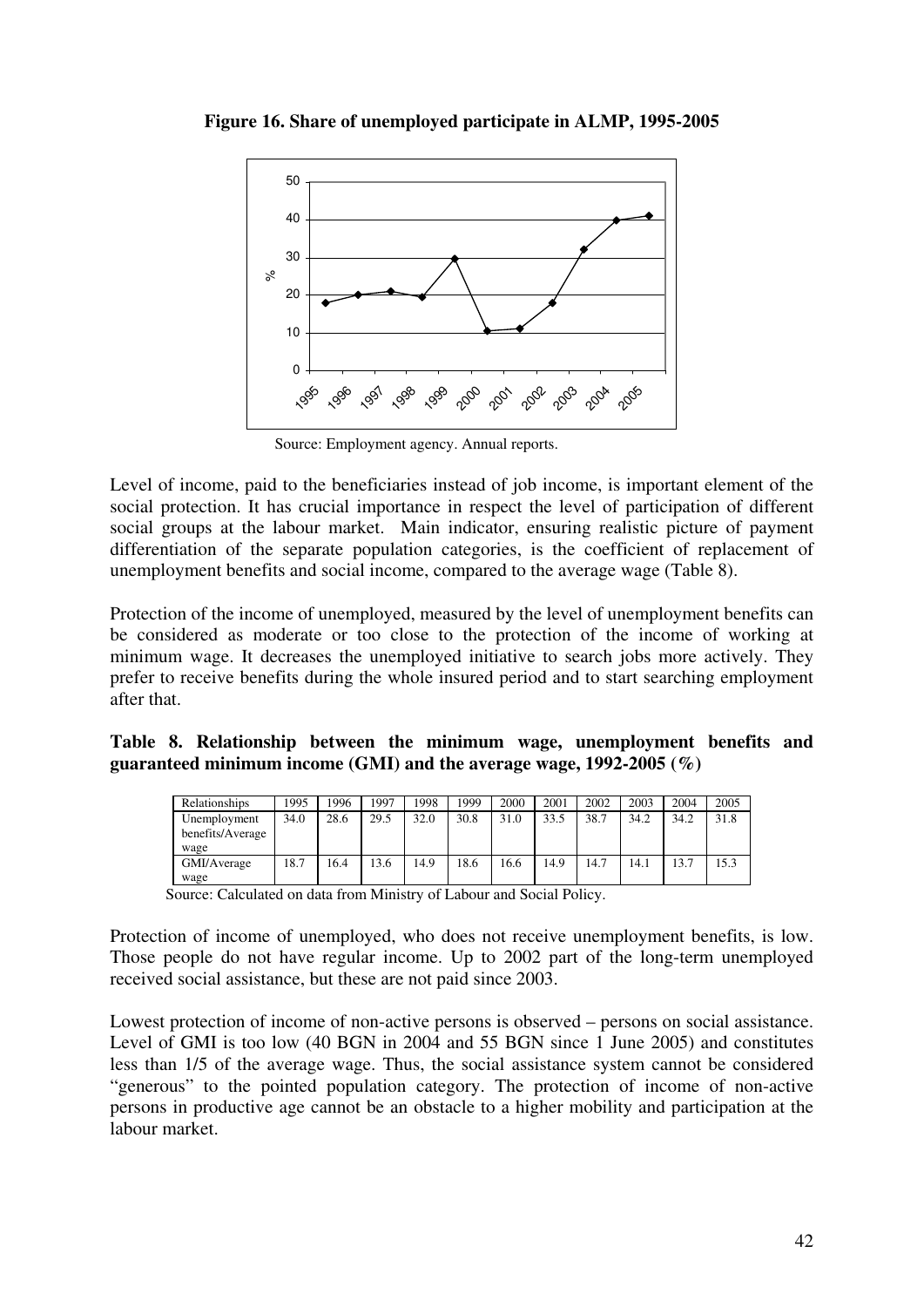Expenditures on passive labour market policies, as a percentage of the GDP, remain relatively low (less than 1 per cent) and change in parallel to the dynamics of number of unemployed, receiving unemployment benefits (Fig. 17). It varies, depending on newly registered unemployed fluctuations. It increases to 0.62% in 2000 in parallel to increase of the unemployment. Share of expenditure on passive politics at the labour market, as a percentage of the GDP, decreases to 0.21% in 2005. This trend is a result from the strong restrictive passive policy at the labour market in respect the access, the period of payment of unemployment benefits and allowances. Increase of the number of unemployment benefits recipients within the period 1997-2000 is a consequence of the increased number of newly registered unemployed.

Expenditures on active labour market policies, measured as a percentage of the GDP, are relatively low (less than 1 per cent). They are characterized with positive trend, which means that increase during the observed period (Fig. 17). Average share of the expenditure on active policies within the period 1993-1997 is  $0.16\%$ ; 1998-2000 it increases to  $0.27\%$  and for the period  $2001-2005 -$  to  $0.39\%$ . The shares, compared to the unemployed<sup>38</sup>, are as follows: 1993-1997 – 0.012; 1998-2000 – 0.018; 2001-2003 – 0.026. The results show that more and more resources are directed to active politics at the labour market during the observed period.

**Figure 17. Expenditures on PLMP and ALMP as percentage of GDP** 



Source: Employment Agency, Annual report. National Insurance Institute.

Social protection system in Bulgaria is finance by government (subsidies), social contributions by employers and workers and taxes. The relationship of employer's and worker's social contributions is fixed by the law and is in proportion 60:40 respectively. The tendency is to equalizations.

The total expenditures on social protection have increase during the period 1995-2006. Social protection expenditures as a percentage of GDP growth from 14.2% in 1995 to 18.8% in 2003 and after that slightly decrease at 16.8% in 2006 (Fig. 18). In the last few years they grew less than GDP. The separate elements of the protection system have different dynamics (Annex, Table 1).

<sup>-</sup> $38$  Share of the active politics at the labour market in GDP, referred to the percentage of registered unemployed.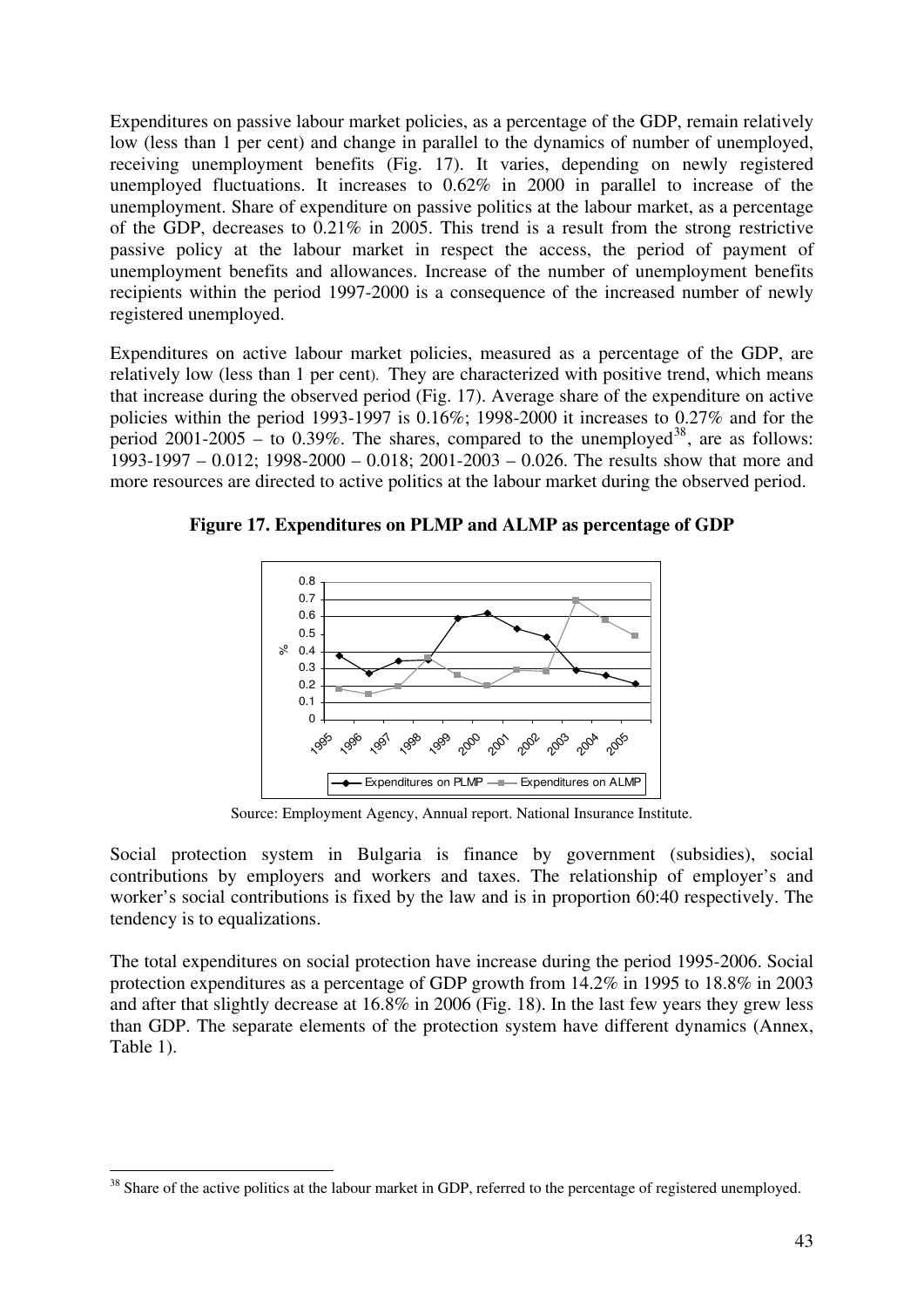#### **Figure 18. Share of total expenditures on social protection as percentage of GDP and government budget, 1995-2006**



Source: Ministry of Finance.

The same dynamic is observed in government expenditures on social protection. Social protection takes over one third of total government expenditures. The greatest part is expenditures on pensions. They take over one fifth of the total government expenditures. Their share has increase from 18.7% in 1995 to 23.0% in 2006. More attention was paid in the last few years on improvement of the health care. The financial resources allocated in health system have increase from 8.4% of total government expenditures in 1995 to 11.1% in 2006.

The efficiency of Bulgarian social protection system can be considered from different aspects. The more important aspects are the impact on poverty, labour market and quality of health services. According to the survey<sup>39</sup> carried out in 2003 the social security system as a whole has a significant impact on reducing poverty in Bulgaria. The share of poor population decreases approximately three times (from 39.7% before to 14% after social transfers). The contribution of the individual components of the system is different. Social assistance transfers and unemployment benefits contribute to reducing poverty by 3.4 percentage points, i.e. the number of the poor falls from 17.4% before the transfers to 14.0% after that. Therefore, retirement benefits are of primary significance for reducing poverty in the country, compared to other types of social transfers.

The impact of social protection system on the activity rate and unemployment can be assessing as moderate. The limited coverage of protected unemployed (receiving unemployment benefits and participation in ALMP) stimulates people to participate in the labour market and looking for jobs. Thus the social protection policy contributed in some extent for increase the participation rate and lowering the unemployment.

The following conclusions can be drawn regarding the social protection system in Bulgaria, namely:

 $\triangleright$  There is a well-developed legislative framework in Bulgaria, ensuring social protection. The access criteria to the different protection systems are differentiated according to age, income level, financial and property status, health status, etc.;

<sup>-</sup><sup>39</sup> Bulgaria: The challenges of poverty, NSI, 2006, pp. 117-150.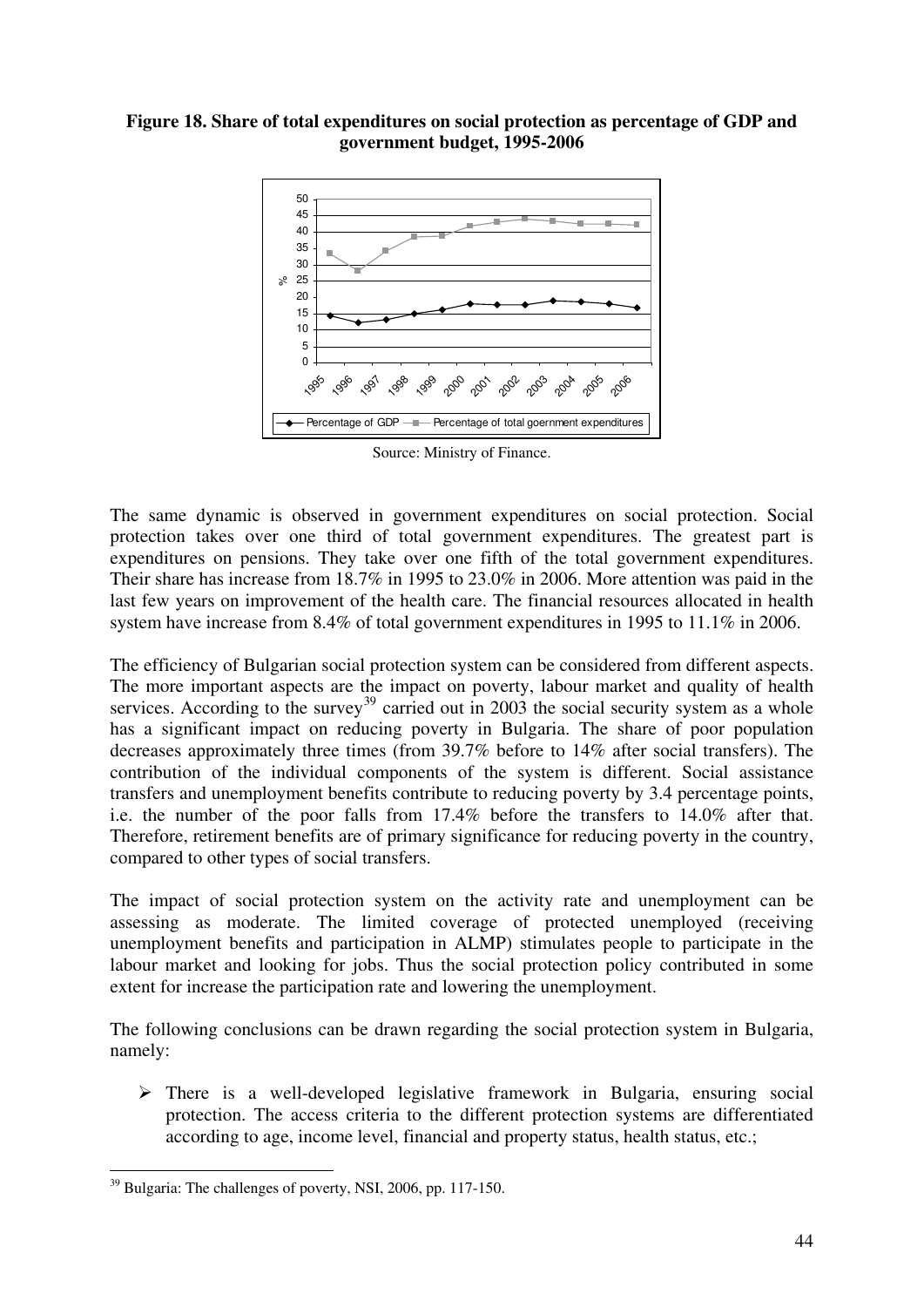- $\triangleright$  The coverage of the social protection system is strongly differentiated in order to provide adequate protection of the population under and above working age (children and pensioners) and to stimulate people in active age (unemployed) to seek for a job. The first group is relatively well covered, whereas the coverage of unemployed is limited;
- $\triangleright$  The coverage and expenditure on active labour market policies is relatively low compared to EU average;
- $\triangleright$  The income of all social groups (employed, unemployed and inactive) is insufficiently protected. A change in the trend is observed after 1997 and it concerns workers earning minimum wage mainly;
- $\triangleright$  The changes towards improvement of the income protection during the last years do not decrease mobility of employed. On the contrary, searching for additional employment amongst employed increase.

# **3.9. Work and family**

The reconciliation of work and family life after more than 15 years of transformation of the political and socio-economical system continues to be a complicated issue for the society due to a number of ongoing contradictory processes. On the one hand, "work" continues to be an issue of primary importance since it has been and still is the main source of incomes for the majority of the Bulgarian population. On the other hand, the social infrastructure that has to support the reconciliation of work and family (child care, care for elderly people, etc.) is still in a process of building up since the old one was almost completely destroyed. As a result, there are a lot of difficulties that people have to overcome in their efforts to reconcile work and family in a more effective way. Some population groups, e.g. women, face more the difficulties than other groups, e.g. men. For instance there is a shortage of kindergartens that impedes the re-entering of young women into employment after childbirth. Other problems relate to care for elderly people who have been neglected for a long period of time. There are still problems of balancing the role of public and private institutions in this field, as well as the role of local authorities in delivering such services. Today, the municipalities face financial restrictions to manage the development of such an infrastructure because of the centralization of the budget revenues. Another issue debated in the society as a problem of high importance is the quality of delivered social services.

The main forms of family-related benefits have been presented in the previous section of the present report. Here, the attention is focussed on person's opinion regarding provided reconciliation of family life and work, related services and the extent of persons' satisfaction with them.

The outcomes of the National Working Condition Surveys in Bulgaria point out that 44% of employed persons have difficulties in reconciling work and family life. Of them 31% feel that their job sometimes causes some problems, while 13% have constant difficulties in trying to reconcile work and family life. $40^{\circ}$  The rest of the employed declare that their job does not cause problems for family members or friends.

Childcare services are one of the important aspects of reconciliation. The questions of availability, affordability, as well as quality of provided services are of high importance for employment reintegration of women after childbirth. Bearing in mind the significant decline

<sup>-</sup><sup>40</sup> European Foundation for the Improvement of Living and Working Conditions. National Working Condition Survey, Bulgaria, 2005.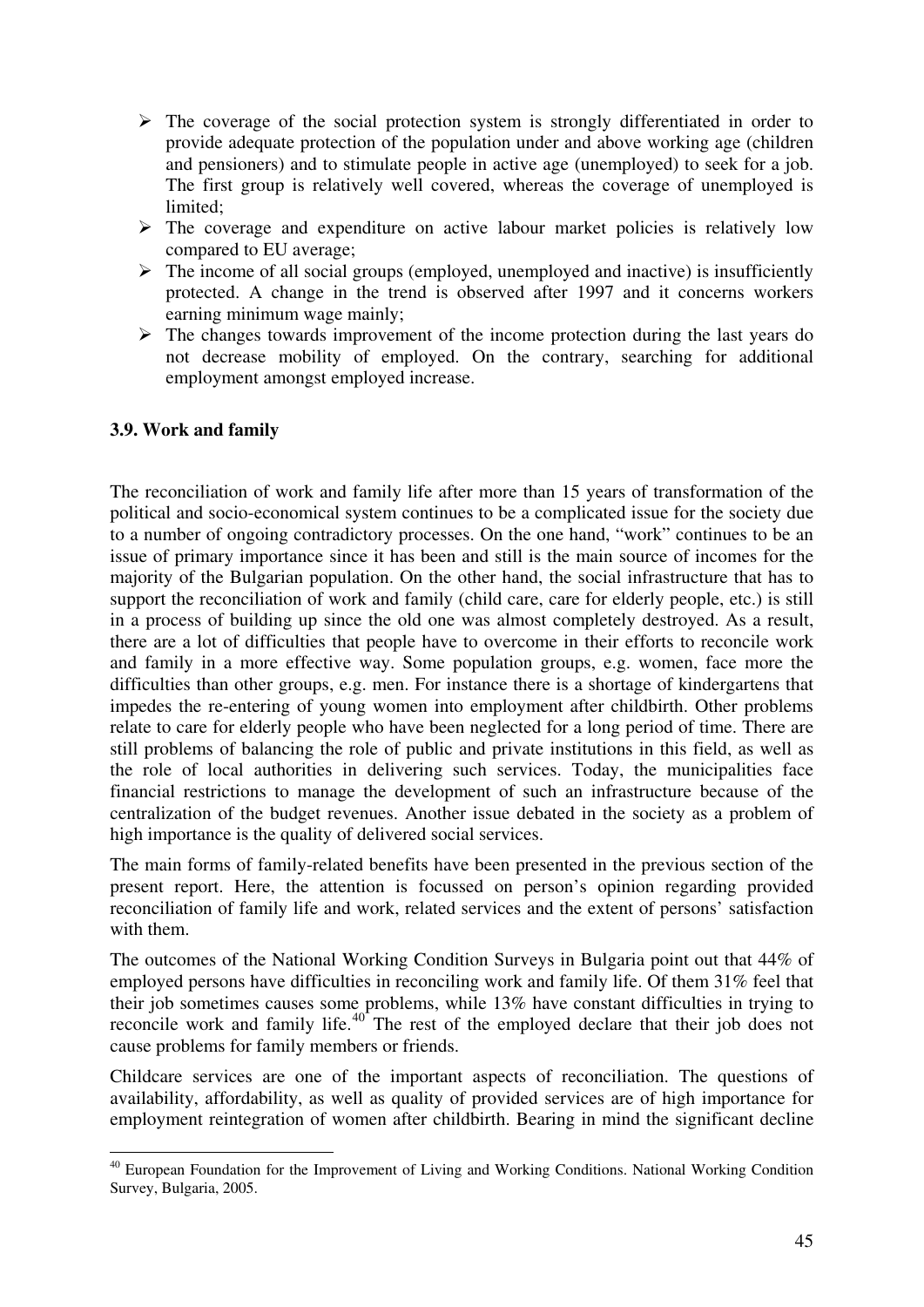in birth rate in Bulgaria<sup>41</sup>, it is obvious that the number of kindergartens and enrolled children should decline. However, the increasing birth rate to 9.6 in the last years increases the demand for this kind of services and outlines a shortage.

|       |      | Kindergartens by |         | Children enrolled | Pedagogical |      |  |
|-------|------|------------------|---------|-------------------|-------------|------|--|
| types |      |                  |         |                   | personnel   |      |  |
|       | All  | Half             | All day | Half              | All day     | Half |  |
|       | day  | day              |         | day               |             | day  |  |
| 1997  | 2801 | 748              | 198011  | 22029             | 19407       | 1182 |  |
| 1998  | 2783 | 735              | 198726  | 19799             | 19337       | 1113 |  |
| 1999  | 2754 | 678              | 194431  | 17476             | 19037       | 981  |  |
| 2000  | 2639 | 602              | 184913  | 15454             | 17828       | 849  |  |
| 2001  | 2627 | 606              | 184727  | 14373             | 17794       | 825  |  |
| 2002  | 2544 | 573              | 187467  | 13685             | 17470       | 782  |  |
| 2003  | 2511 | 757              | 184964  | 16053             | 17664       | 991  |  |
| 2004  | 2482 | 809              | 185359  | 17309             | 17799       | 1074 |  |
| 2005  | 2463 | 866              | 186958  | 19212             | 18052       | 1194 |  |
| 2006  | 2456 |                  | 187899  | 18772             | 18130       | 1165 |  |

**Table 9. Kindergartens and children, enrolled in Bulgaria – 1997-2005** 

Source: Statistical Reference Book for respective years.

The presented absolute numbers are the only available published statistics. The lack of data on enrolment rates impedes the more detailed analysis as well as the formulation relevant conclusions. Anyway, there is a downturn tendency in the number of all-day kindergartens of 13% for the period 1997-2005 and the decline in the number of children enrolled in them was 6%. It should be mentioned that in Bulgaria the majority of the kindergartens are public (the share of private ones was 0,01 in 2005 and 0,06 in 2001)<sup>42</sup>. As far as the number of kindergartens decreases faster than the number of children enrolled more children per kindergartner is observed, outlining the increasing efficiency of the existing public childcare system. However, the decrease of the pedagogical personnel by 7% suggests that less specialized personnel take care of the children, which has perhaps negatively influenced the quality of the provided services.

According to a case study, the importance of kindergartens has been outlined by 46.6% of the respondents who declare that they prefer public kindergartens for their children aged 3-6 years. The fact that 69,3% of the interviewed persons share the view that children up to 3 years should be brought up by their mothers and fathers means that employment issue of mothers becomes a priority after the children became 3 years old. <sup>43</sup>

Despite this understanding, there are number of women who prefer to be back at work as soon as possible after childbirth not only because of economic reasons, but also because of existing competition and the professional difficulties they will have in case of long absence of work. In support of this conclusion we provide figures, illustrating the trends in paid workdays due to: (a) pregnancy and childbirth (maternity leave)<sup>44</sup> and (b) parental leave, which means childcare after the termination of the legal period for maternity leave.<sup>45</sup>

<sup>-</sup> $41$  The birth rate declined from 17.8 (1/1000) in 1960 to 8.6 in 2001 and slightly increases to 9.6 in 2006, Statistical Reference Book, 2006, NSI.

<sup>42</sup> Statistical Yearbook for respective years, NSI, Sofia

<sup>&</sup>lt;sup>43</sup> Mihova, G. Raising of Children up to the Age of 6 by Employed Individuals in Bulgaria: Preferences and Practices (in Bulgarian). – In: Population Journal, 1-2, 2006, p. 107.

<sup>&</sup>lt;sup>44</sup> The period varies depending on the legal frame, by present it is 4 months.

<sup>&</sup>lt;sup>45</sup> This period includes 2 years during which mothers are paid 90% of their wage and unpaid leave that could be transfer to the father or the grandparents.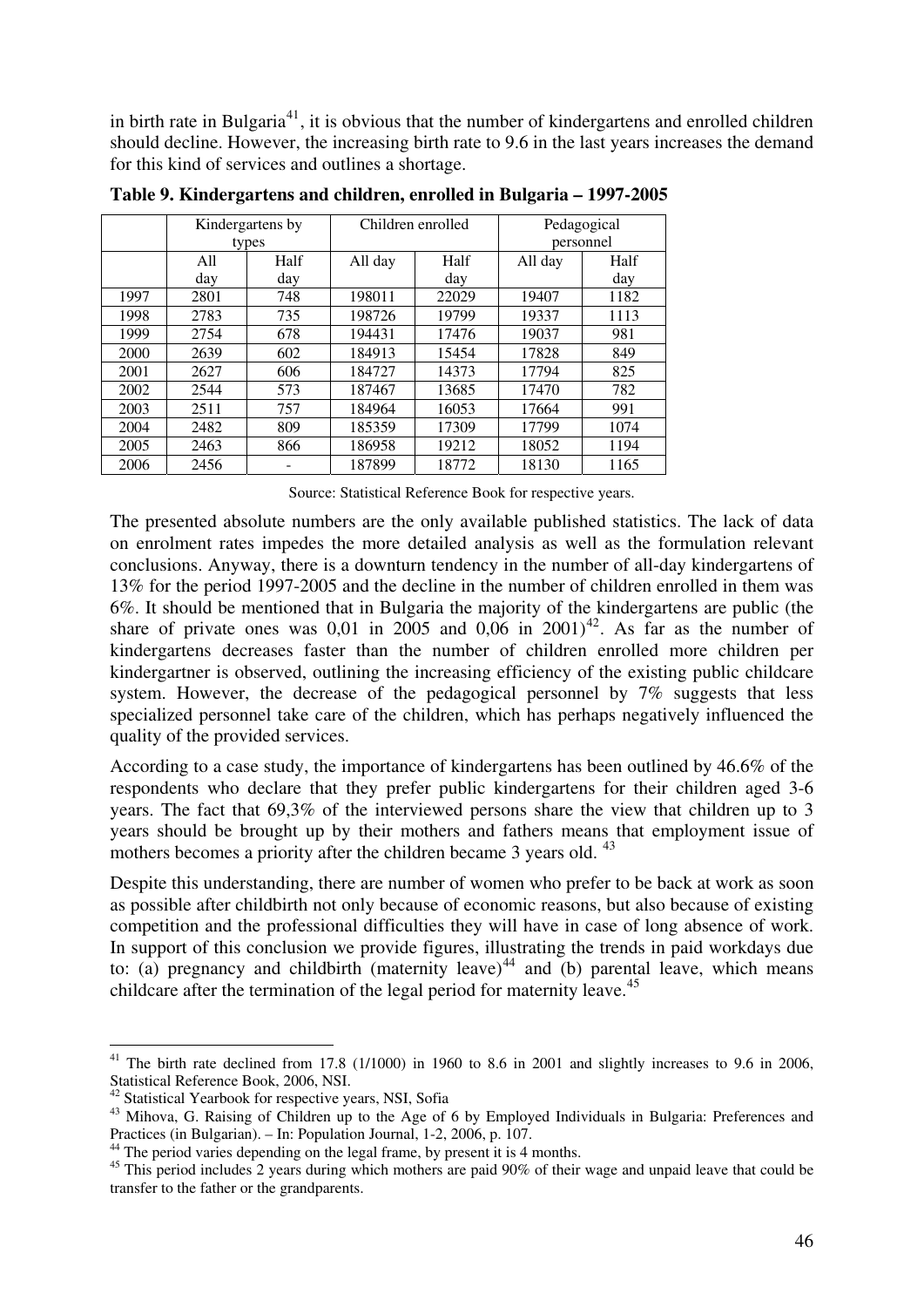

**Figure 19. Total paid work days due to pregnancy and child birth, parental leave and fertility rates** 

Within the environment of recent active public debates on the issue, the government has introduced some policies to make the reconciliation a more easy process for young mothers, in particular. Thus, since 2004 the parental leave has become transferable to the father and the grandparents, if they are insured for all risks. This scheme is operating for a short period and it is not possible to present enough data whether this possibility is used and to what extent the fathers are likely to replace the mothers in raising a child after it becomes nine months old. According to expert evaluations this right is used more by grandmothers due to several reasons: they are pensioners or unemployed, their wage is lower than the one their son/daughter should receive if they enter employment and in all cases the use of this right is in their interest. They are also interested to use this right even if being employed because the economically better option is to have their children in work.

Another policy is the extension of paid leaves after childbirth from 135 days to 315 days with a replacement rate of 90% of the previous remuneration. Another aspect of the undertaken policies is the introduction of a family-based taxation of incomes in 2005-2006. The introduction of a flat-rate income tax since 2008 again put the family-based taxation on the agenda. The effects of the undertaken policies on household's income and on employment participation have not been studied yet due to which we cannot provide any information on the outcomes and the efficiency of the undertaken policies.

The time budget of the household members per day and the commitments of men and women for childcare (as a time spend for meeting child needs by helping him/her in a more physical sense) and bringing-up of child (reading books, learning school lessons together, going to cinema, theatre, playing games, etc.) indicate that women spend twice more time for childcare while the time for bringing up child is relatively equally divided between both parents (Table 10).

The employed women usually combine childcare in a family with household labour and work. In 2001-2002 women spent more time on childcare and child bringing-up compared to 1988. It means that women stayed longer at home and took more care for the child while men were

Source: Statistical Reference Book, National Social Security Institute, 2003, p. 202.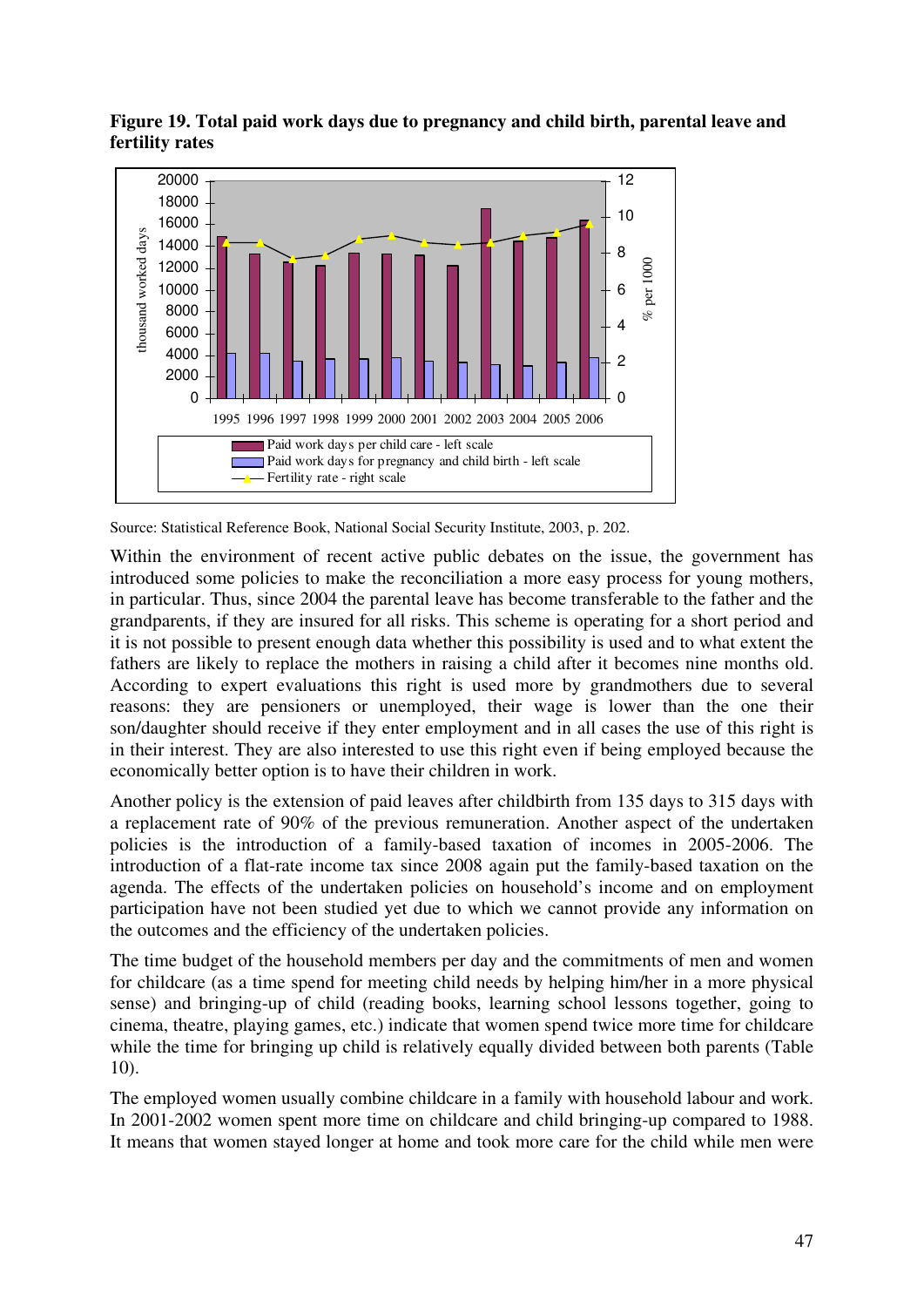more engaged with work and provision of incomes to the family. According to survey data, women in Bulgaria spend 4 hours per day on childcare and home works.<sup>46</sup>

The conditions of combining work and family life have changed considerably during transition. On the one hand, the participation of women in the labour market and employment requires greater efforts due to the highly competitive environment. On the other hand, there is not adequate favourable social infrastructure to support child rising and alleviate household labour. The opportunities for better combination of work and family commitments through flexible working time are still underdeveloped but the low living standard and the low labour incomes are factors, which reduce the incentives for using them.

| Activities                         | Total | Male | Female |
|------------------------------------|-------|------|--------|
| Physical care for raising child    | 80.2  | 47.9 | 86.4   |
| Studying with a child              | 61.1  | 65.7 | 68.7   |
| Reading, playing and conversations | 68.3  | 65.7 | 68.7   |
| Accompanying the child             | 64.3  | 74.2 | 57.8   |
| Others                             | 55.0  | 80.0 | 30.0   |

| Table 10. Time budget for childcare and bringing-up child in 2001-2002 |
|------------------------------------------------------------------------|
| (minutes per 24 hours)                                                 |

Source: Time budget survey 2001-2002, NSI.

A special topic that should be discussed is that of policies and labour market policies in particular, that have to support women to reconcile work and family life easily. In Bulgaria, the focus of the employment policy is on easing women's reintegration in employment after childbirth. The Annual National Plans of Employment include some active measures and policies in this field especially in the last two years. There are several targeted measures for helping women's reintegration into the labour market after childbirth, including incentives for employers to hire people from this target group, or incentives for updating qualification and education of young women to increase their employability. Some protections are also in force regarding extra working time of mothers with small children less than 3 years of age described in more details in section 3.3 above.

The social policy supports mothers with children with cash or in-kind payments (e.g. medicine, cloths, food in school, etc) in case the family income is below a certain level and they are considered poor or in case of disability of the child, etc.

The family-based taxation should be mentioned as an element of the tax policy. It was introduced in 2006 and since no assessment of its effects on family budgets or employment motivation was made it is difficult to support or to criticize this policy tool.

Summarizing the evidences and the policies in place the issue of reconciliation of work and family is a debated one, but not of primary importance. There are many aspects that are not studied in details or are not under regular observation. Due to this the debates as well as the undertaken measures could be defined mainly as incidental rather than systematic. Therefore, more consistent and systematic analysis of the precarious status of some groups of the population, e.g. women, is needed. Meanwhile, there are many other aspects that have to be studied, e.g. the effects of long-term or seasonal emigration of a parent on bringing-up children; of long-hours work on family life, etc. These and many other questions still need to be answered as well as more studies on interrelation between the reconciliation problems and the social and economic development to be conducted.

<sup>-</sup><sup>46</sup> Time budget, National Statistical Institute Survey, 2004, p.357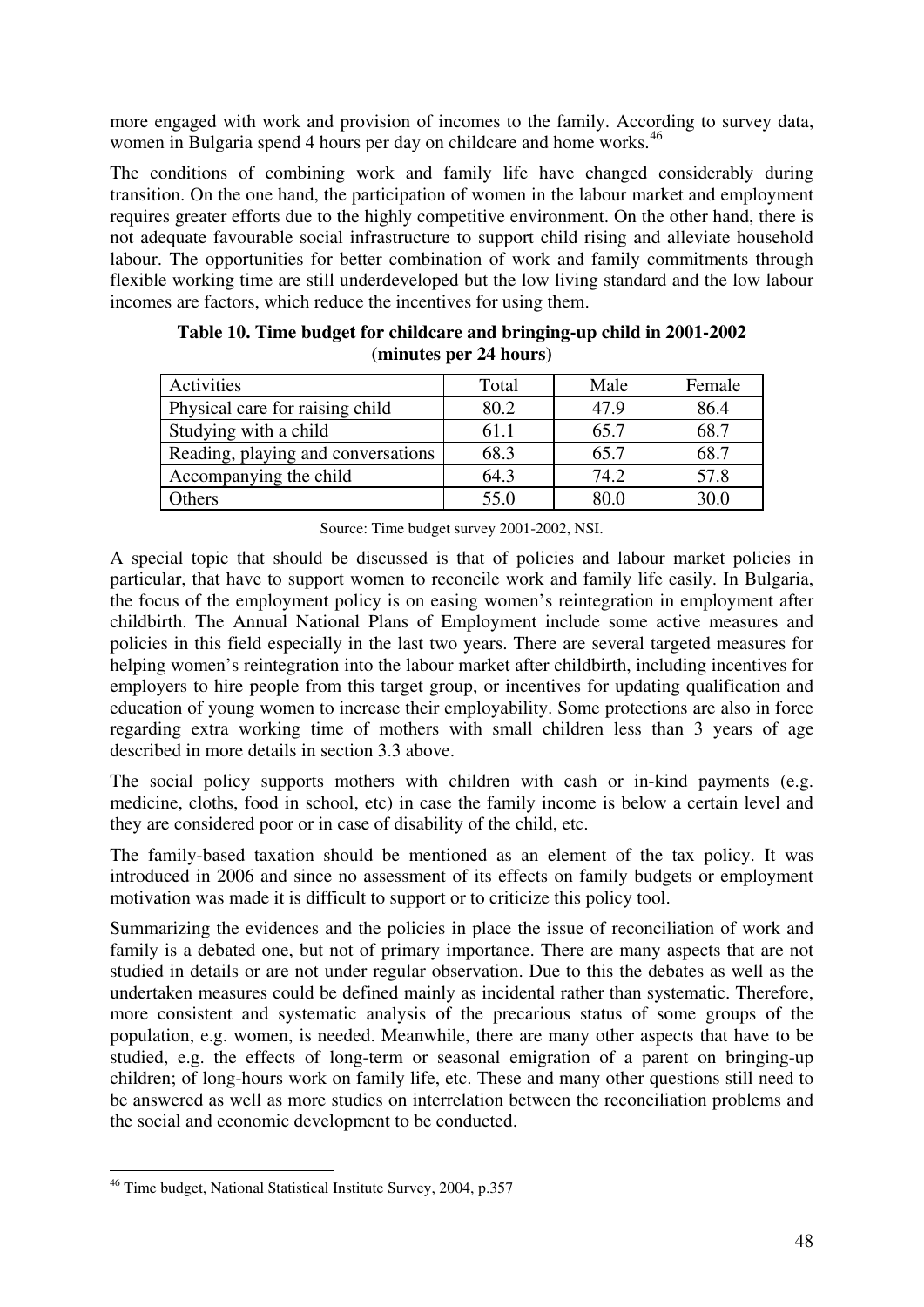#### **3.10. Child labour, forced labour**

The issue of child labour is an integral part of the labour market policy and a subject of debates, however, not on regular basis. There are a number of legal documents that frame the national policy regarding children involvement in labour.<sup>47</sup> By ratifying a number of key related treaties in the field of child labour Bulgaria also has demonstrated its commitments to the international standards.<sup>48</sup>

The State Agency for Child Protection acts as a national institution in charge of state policy implementation.<sup>49</sup> The close cooperation of the Agency with other institutions is considered to be a precondition for its effective work, e.g. in 2003 the State Agency signed the first document, named "Collaboration Agreement" with the General Labour Inspectorate aimed at combating child labour. The IPEC programmes and projects, performed in the country in the period 2004-2007, have supported the protection of worst form of child labour in the country very actively.<sup>50</sup> There are 42 non-governmental organizations that deal with child problems and child labour in particular.

In 2000 a National Survey named "Child Labour in condition of transformation in Bulgaria" was preformed to lighten the scope and depth of the problem. Since then a number of governmental documents had been adopted to outline the legal frame of the policy. The most important to be pointed out is the Child Protection Law (adopted in 2000, latest amendments in 2006) and the National Child Strategy (2004-2006), as well the annual action plans under the national strategy, etc.

It should be mentioned that according to the legislation children aged 16-18 could be engage in work but only after an official permission by the labour inspection and in a legally determined rules – up to 30 hours per week, regular working time, etc.<sup>51</sup> Since 2004 child labour without permission is considered a crime and is imposed by prison (up to 6 months or more depending on the children age) and fine.

<sup>&</sup>lt;u>.</u> 47 Bulgarian Constitution; Labour Code (art.301); Child Protection Act; Public Education Act; Vocational Education and Training Act; Penal Code; Combating Trafficking in Human Beings Act; Social Assistance Act; Juvenile Delinquency Act etc.

<sup>48</sup> Bulgaria has ratified the relevant international documents on child labour48, and has transferred their provisions in its national legislation, namely in the following documents48: Bulgarian Constitution (1991), Public Education Act (last amended SG 105/2006), Labour Code (last amended SG 102, 105/2006), Penal Code (last amended SG 75, 102/2006), Combating Trafficking in Human Beings Act (last amended SG 86/2005), Child Protection Act (last amended SG 82/2006), Social Assistance Act (last amended SG 105/2006), Family Benefits for Children Act (last amended SG 95/2006), Vocational Training and Education Act (last amended SG 62/2006), Occupational Health and Safety Act (last amended SG 105/2006), Juvenile Delinquency Act (last amended SG 103/2005), and certain secondary legislation discussed below.

<sup>49</sup> It was established under the Child Protection Act with an Ordinance of the Council of Ministers No.226 from 30 October 2000 and started its activity on 1st of January, 2001. The Chairperson of the Agency is a Council of Ministers specialized body for guidance, coordination and control in the area of child protection activities. The Chairperson with the cooperation of ministries, implementing childcare activities, develops the state policy for child protection, develops and controls national and regional child protection programs implementation, licenses natural persons and legal entities, supplying child care services, controls child rights protection etc. The Agency acts in cooperation with ministries, agencies and NGOs, working in child rights protection area

<sup>50</sup> In the period 2005-2007 the IPEC/Protect CEE activities numbered 5 action programs, 11 mini programs, 2 ext. collaboration contracts, 2 direct contracts with publishers and 3 national seminars.

 $51$  Child Law.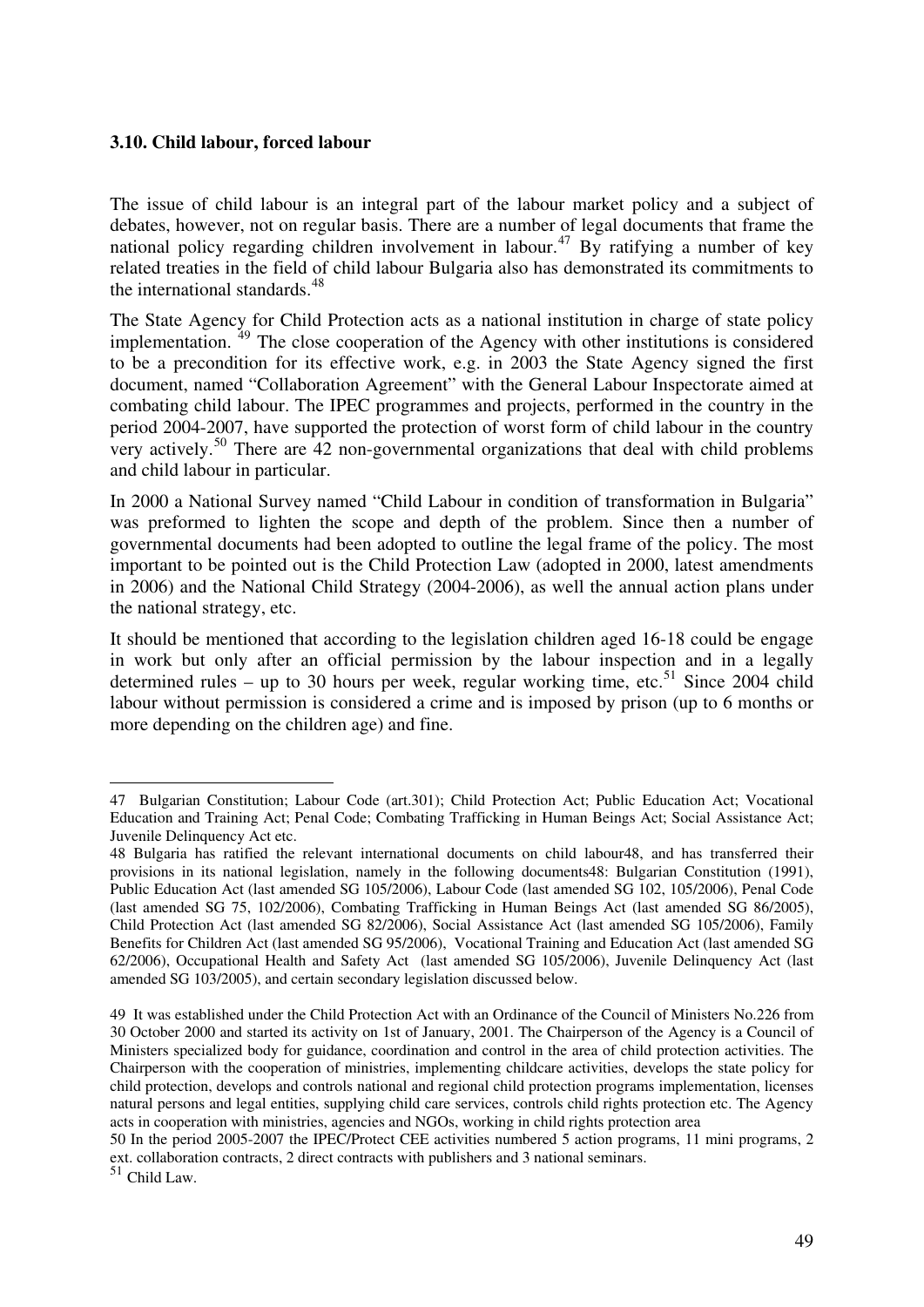In numbers, the significance of the problem, according to the above-mentioned survey, amounts to 83 thousand children in work (out of 1294 thousand) and this presented 6,4% of all children aged  $5-17^{52}$  Additional 418 thousand or 32.3% were engaged in family farms and 41.8% in households' work. Further the survey points out that only 14% of the children are not in work or are not engaged in family farming or household work.

Majority of the working children were engaged in the private sector and without labour contracts. In fact this means that they were in employment illegally. From a branch point of view 56.2% were engaged in Trade sector and services, 16.9% in Agriculture and 7% – in Communications.<sup>53</sup>

Further in the profile of "working children", as outlined in 2000, the share of male prevailed (55.8%); the age structure pointed out that with the increase of age the share of working children increases (11.8% in the age group 5-9 and 55.3% - in age group 15-17 years old). The study also outlined that employed children were paid very low  $-43.3\%$  received monthly amount of 10 to 30 BGL or 5-15 Euro. The rest received over 30 BGL or over 15 Euro but the survey did not point out how much. The employers determined the amount of the wage on their own and 34% of the children add this money to the family budget.

The length of working day for children, as found by the survey, was up to 9 hours – for 41.6% of the requested children and over 41 hours – for 3.3% only. This means that the legal norms in some cases were violated since only 30 hours are permitted under the law. In many cases the school and work were combined (34% of children were in school and working in the family farm; 39.4% – in school and work in household), while in some cases children were only in work and did not go to school (3.4% did not go to school and work in family farm and 8.2% did not go to school and worked household work).<sup>54</sup>

There are many reasons, which caused engagement of children in work. However, poverty reflects to the highest extent the behaviour of the family and their attitude to children labour. E.g. child labour in agriculture reflects both the lower level of incomes of rural families but also a traditional family understanding that all member of the family have to contribute to family welfare. The above-mentioned national study paid special attention to this problem. According to its outcomes in 2000, an estimated 418,000 children worked in agriculture (plants growing and animals care). Out of them 55.8% were boys and 44.2% were girls. The average age to start working for those children is 7.2 years of age (33% of the children). 77.4% of respondents who answered the questions declared that they worked voluntarily and 15% - as per the will of their parents but also voluntarily. 16.6% of children declared that they worked more than 30 hours weekly. 34% of children working in agriculture were attending school (39% of boys and 33% of girls). 3.4% from the boys that are economically active and engaged in family farms do not attend school. For more than 90% of children, work is not perceived as affecting their school performance. Only 1.8% of the working children say they have health problems. More Turkish children report being involved in hazardous agricultural work (19% including 15% of them are working with pesticides), while Roma are typically less involved in agriculture (as most do not own land). This data suggests that child labour needs further research in terms of defining the hazardous conditions of child labour in agriculture that needs elimination and the light works that children could be involved in.

Child labour is closely linked to dropping out from school and in many cases it could be an indicator for engaging children in labour. The data from National Statistical Institute indicates

<u>.</u>

<sup>&</sup>lt;sup>52</sup> Child Labour Problems in Condition of Transformations in Bulgaria, ILO, IPEC, Sofia, 2001, p. XVII.

<sup>53</sup> Ibid. p. XVIII.

 $54$  Ibid. p. XX.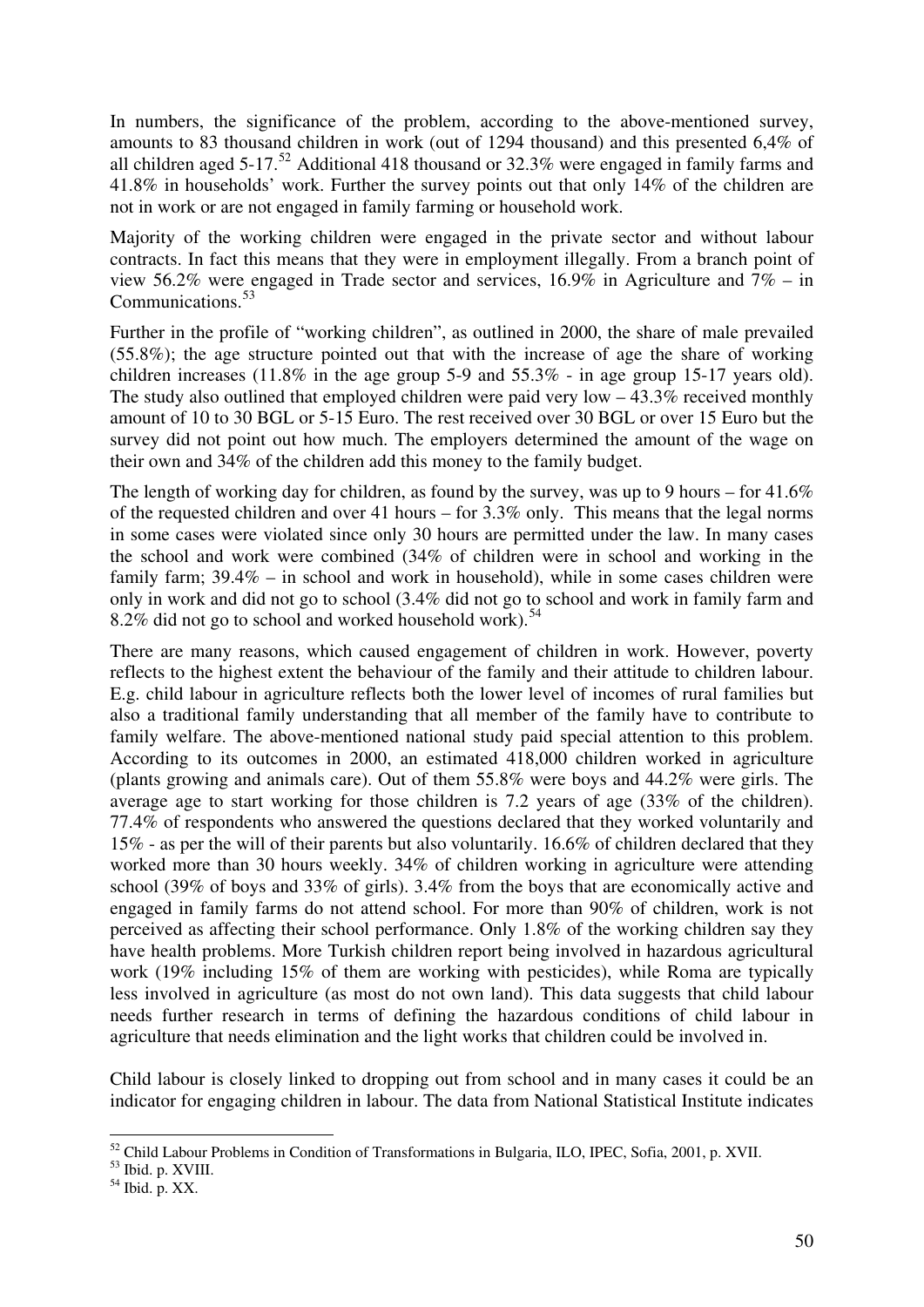that 23% of the children between  $9<sup>th</sup>$  and  $12<sup>th</sup>$  grades are out of the system. In the junior high school – from  $5<sup>th</sup>$  and  $8<sup>th</sup>$  class, 16% of children do not attend school. Another research indicates that the number of children dropping out varies according to the different ethnic groups. It is highest among the Roma-Muslims – 18,1%, followed by the Roma-Christians – 12,8%, Turks –  $8,3\%$  and Bulgarians –  $2\%$ . The most crucial situation is with the Roma-Muslims living in villages –  $25.6\%$  of these children do not attend school<sup>55</sup>. UNDP National Report points at the fact that children living in the **rural areas** are more vulnerable for dropping-out from the educational system than children from urban areas<sup>56</sup>. The Municipality of Kardjali was one of the examples for low level of school attendance – 87.94% in 2003 (the average for the country is 91.78%).

**Working Street Children** is a category of special attention. In December 2004, the State Agency for Child Protection reported 625 children involved in WFCL in the streets of five big cities (Sofia, Varna, Plovdiv, Burgas and Stara Zagora). The types of work the children were performing included begging, car washing, scavenging and prostitution. Life for working street children is marked by many problems related to their health, access to education, socialization and overall development. They are also most vulnerable to other WFCL including child trafficking, exploitation for illicit activities and prostitution.

The studied problem cound not exclude one more aspect – e.g. **children involved in illicit activities**: According to the Annual Report of the Central Commission against Juvenile Delinquency for 2003, 13 per cent of crimes in Bulgaria in 2002, were committed by children. The National Statistics show an increase of the number of anti-social acts<sup>57</sup> and crimes committed by children and registered in the Child Pedagogic Rooms under the Juvenile Delinquency Act<sup>58</sup> - 13,196 in 2003 against 11,070 in 2002. It has to be noted that "anti-social" acts" cover a wide variety of activities - running away from home, wandering, prostitution, alcohol and drug addiction – of which not all would be criminalized in other countries. There is no data for children involved in drug dealing, but according to the police and the local commissions on juvenile delinquency, children are engaged in the dissemination of drugs near schools.

**Child trafficking** as a form of WFCL reflected the country since "Bulgaria is a source, transit, and destination country for men and women trafficked from Moldova, Romania, Russia, Ukraine, and Armenia to Bulgaria and through Bulgaria to Spain, Austria, Germany, France, Italy, the Netherlands, Belgium, the Czech Republic, and Macedonia for the purposes of sexual exploitation. Men and women from Bulgaria are trafficked to Cyprus, Greece, and Turkey for purposes of sexual exploitation and forced labour". <sup>59</sup>

<sup>&</sup>lt;sup>55</sup> Project report "Assessment of the educational policies concerning the access to education for children from minorities", National Council for Ethnic and Demographic Issues. http://www.imir-bg.org/

<sup>56</sup> UNDP (2003г.). National report for the human development: Rural areas, surmounting difficulties during the development. Page. 36-40. http://www.undp.bg/bg/publications,

<sup>57</sup> The legal definition stipulates that "*The "anti-social act" is any conduct which is socially dangerous and against the law or against the moral and good mores.*" This definition allows children that are actually at risk as defined by the Child Protection Act to be treated as perpetrators and to become subjects of restrictive and punitive measures instead of protection measures as victims/ children at risk.

<sup>&</sup>lt;sup>58</sup> Criminal statistics in: www.nsi.bg

<sup>59</sup> US State Department, *Trafficking in Persons Report 2007.*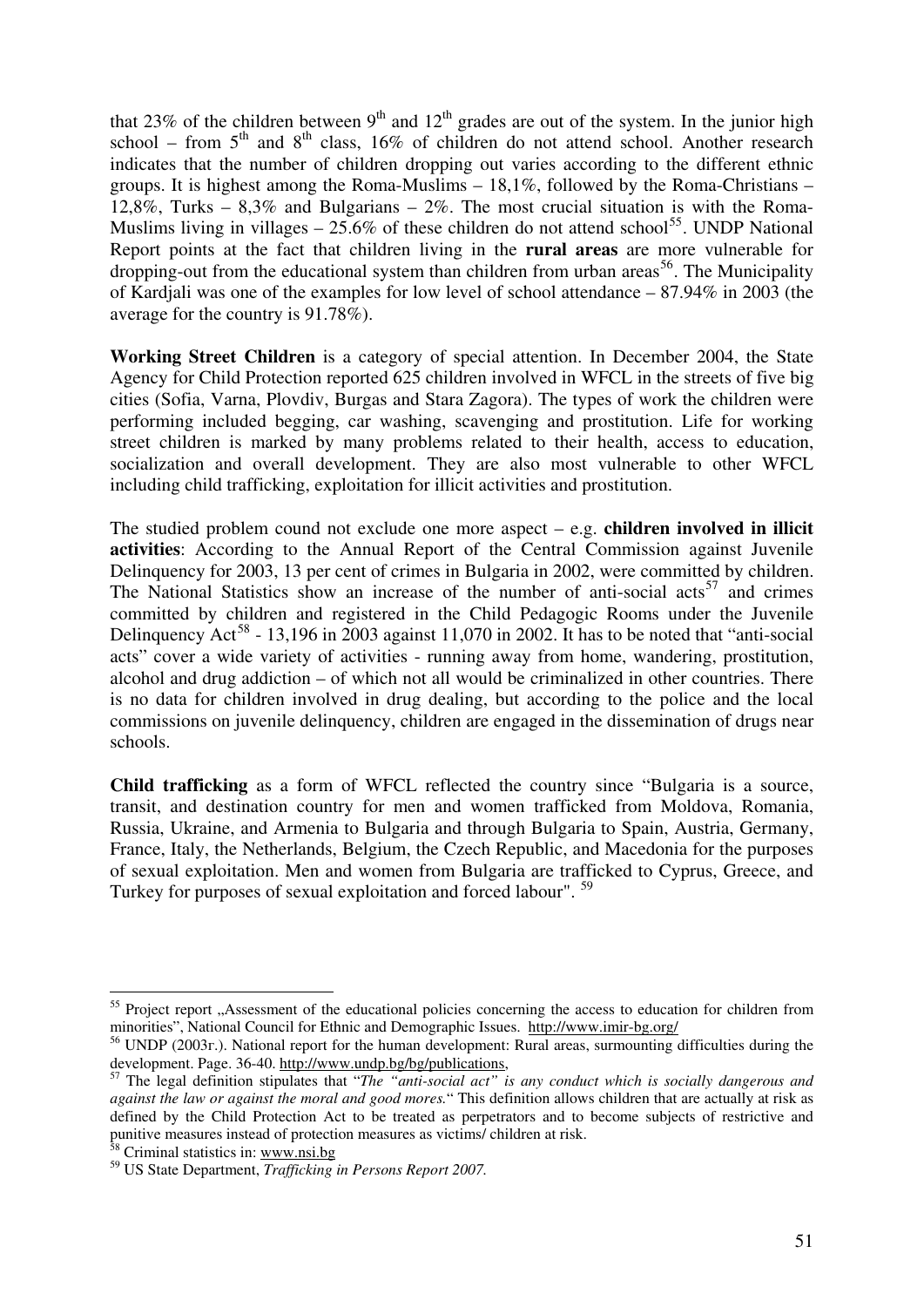There is a strict and clear legal base related to child trafficking. <sup>60</sup>

The implemented policy against child trafficking is considered to be positive. "Bulgaria improved its victim assistance infrastructure by opening a government-run child trafficking shelter and continued to demonstrate increased law enforcement efforts".<sup>61</sup> However, the same report outlines existing problems: "Bulgaria's National Anti-Trafficking Commission could not effectively monitor and improve national and local efforts due to inadequate staffing. Bulgaria should improve support for the Executive Secretary of the Commission and ensure implementation of the National Anti-Trafficking Strategy, which was adopted in February 2005. <sup>62</sup>

Regarding the prevention policy the government relied exclusively on NGOs and the international community to fund and execute public awareness campaigns about the dangers of trafficking. The National Border Police actively monitored airports and land border crossings for evidence of trafficking in persons.<sup>63</sup>

In September 2006, the government opened two crisis centres that provide rehabilitative, psychological, and medical assistance specifically tailored to address the needs of child trafficking victims; each shelter has capacity for 10 children. These centres assisted approximately 20 children from September 2006 through March 2007. The government referred repatriated Bulgarian trafficking victims and foreign victims trafficked to Bulgaria to NGOs for legal, medical, and psychological assistance. All victims in Bulgaria are eligible for free medical and psychological care provided through public hospitals and NGOs. In 2006, 11 victims gave testimony in support of trafficking prosecutions, but none was protected under the full witness protection program. Victims are encouraged to assist in trafficking investigations and prosecutions; victims who choose to cooperate with law enforcement investigators are provided with full residency and employment rights for the duration of the criminal proceedings. Foreign victims who choose not to cooperate in trafficking investigations are permitted to stay in Bulgaria for 1 month and 10 days before they are repatriated. Victims generally were not detained, fined, or otherwise penalized for unlawful acts committed as a result of their being trafficked.<sup>64</sup>

Notions regarding the changes in the situation in the years and the direction of these changes , are based on the information from the annual reports of labour inspections and separate case studies. There are several important features that should be outlined:

 The increasing cases of legalization of children engagement in employment. According to the annual report in 2006, more and more employers started to ask labour inspections to hire children (16-17 years old), e.g. in Vratsa region the official permissions in 2006 were twice more than in 2005.

 $63$  Ibid.

<sup>&</sup>lt;sup>60</sup> The Constitution prohibits forced labour. The Law on Combating Trafficking in Human Beings, which entered into force in January 2004, includes measures for the protection and assistance of child victims of trafficking, and created the National Anti-Trafficking Commission to coordinate and construct policy on trafficking. Bulgarian law penalizes trafficking a minor with 2 to 10 years imprisonment and fines. Inducement to prostitution, which is often associated with trafficking, is punishable by 10 to 20 years imprisonment, if the victim was a minor.

<sup>61</sup> US State Department, *Trafficking in Persons Report 2007.*

<sup>62</sup> US State Department, *Trafficking in Persons Report 2007.*

 $64$  Ibid.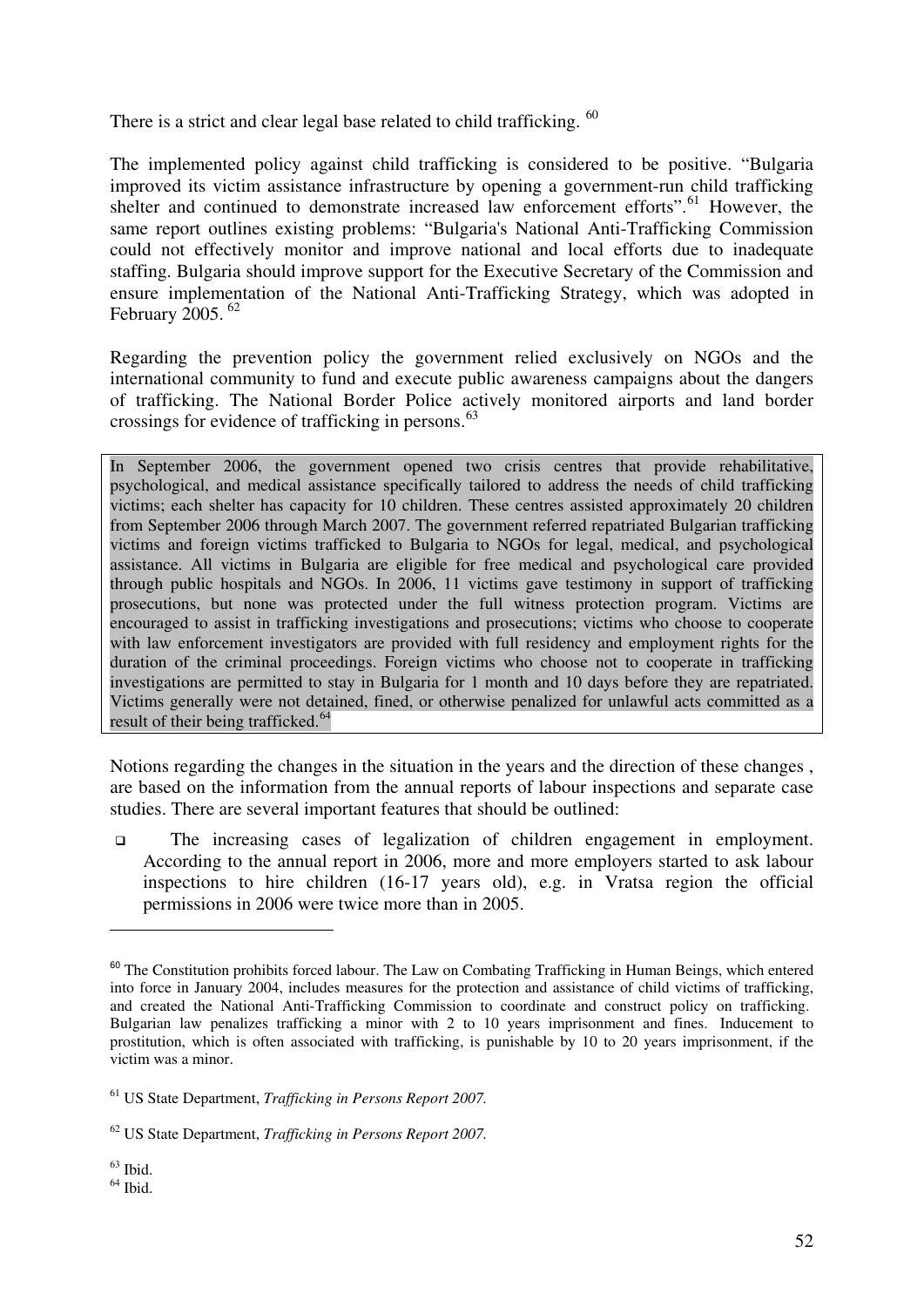- No differences had been observed from branch point of view regarding child labour tourism, trade, clothing, etc. are the spheres where employers engage children. Usually this is a seasonal employment in small and medium firms.
- Despite the more strict legal norms and considering child labour a crime, a journalistic inquiry in 2006 points out a number of violations in 7 regions in the country. However, their conclusions confirmed the tendency towards legalization of children labour in the frame of the law, since more permission were issued for employment of children between 16-17 years old. The majority of the requests were for seasonal employment during the summer vacancy. However, illegal children employment remains, as confirmed by local inspections (e.g. girls, dancers in night clubs).
- The number of children who wish to work increases, according to local inspectors in Gabrovo, where up to 5 requests per day were registered in the last year. According to inspectors' view, children do not want to lose their time in summer and prefer to do something. However, they find the legal regime quite inflexible and overburden.

As pointed above numerous national strategies and action plans address issues, related to child labour, education, poverty, and social inclusion. This means that there is a complex of policies, undertaken in the country to combat child labour and especially the WFCL. The family taxation aims at relieving family incomes depending on number of children; the labour market policy aims at more and better employment for people meaning more job opportunities and more incomes for all. Active labour market policies contain a variety of programs and measured for special groups, incl. lonely mothers and fathers and mothers with small children, programs for employment reintegration of some groups like ethnic families with more children, etc. The social policy includes scheme for children allowances; social assistance system also includes schemes for supporting low-income families as described in section 3.8 of this report. Children are also encourage to by in school by some grant schemes e.g. free of charge books, breakfasts, etc.

**In conclusion** the child labour as a problem that exists in the country and focuses the attention of the society and the policy-makers. Both aspects of child labour – its legal forms and the so-called "worst forms of child labour" are subject to different policies and measures, and many institutions are in charge of policy implementation.

The dimensions and the forms of child labour, as well as the factors behind it, have been subject to special studies and analyses, unfortunately, not on a regular basis. Due to this the trends in the child labour development could not be outlined.

The implemented policies in the country could be distinguished depending on the nature of child labour: on the one hand, a policy for legalizing and making more clear the procedure of permitted under the law forms of CL<sup>65</sup> On the another hand, a policy of strict control on WFCL e.g. trafficking of children; working children in the streets, etc.

Although the legal and institutional framework has been updated and harmonized with the EU standards, some forms of child employment (illegal) and especially WFCL, in particular,

<sup>&</sup>lt;sup>65</sup> It should be mentioned that in Bulgaria the family solidarity regarding household incomes is quite high and voluntary child labour especially in the agriculture follows specific national traditions: e.g. for many centuries the rural families shared the efforts between all family members in cultivating land, plants growing and animals care Meanwhile, the economic and social restructuring during the transformation caused serious changes in employment status and households well fare. The low level of incomes and the social and economic stratification encourage children participation in economic activities for earning money. The economic activities during the summer school holidays are also a form of child participation in the labour market.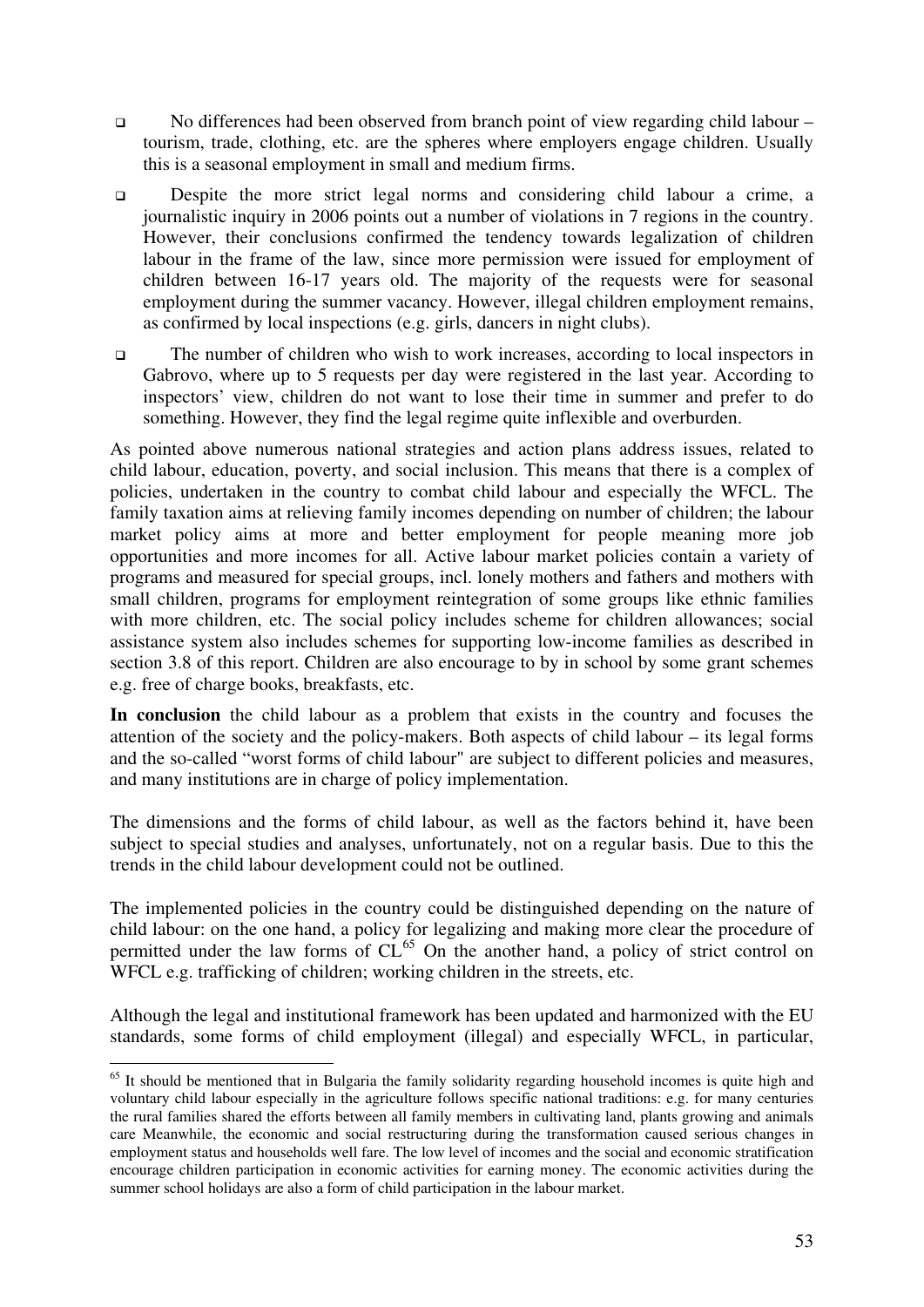trouble the society. In this respect it should be also concluded that there is a need for regular monitoring of child labour so as to have clear idea about the trends and the efficiency of the applied policies. As described above, there are many policies, considering child labour. However, there are no evaluations of the effects of these policies on decreasing illegal child employment or WFCL. Consequently, there is a need for such evaluations that could be of help for policy-makers to reshape or restructure the existing programs and measures.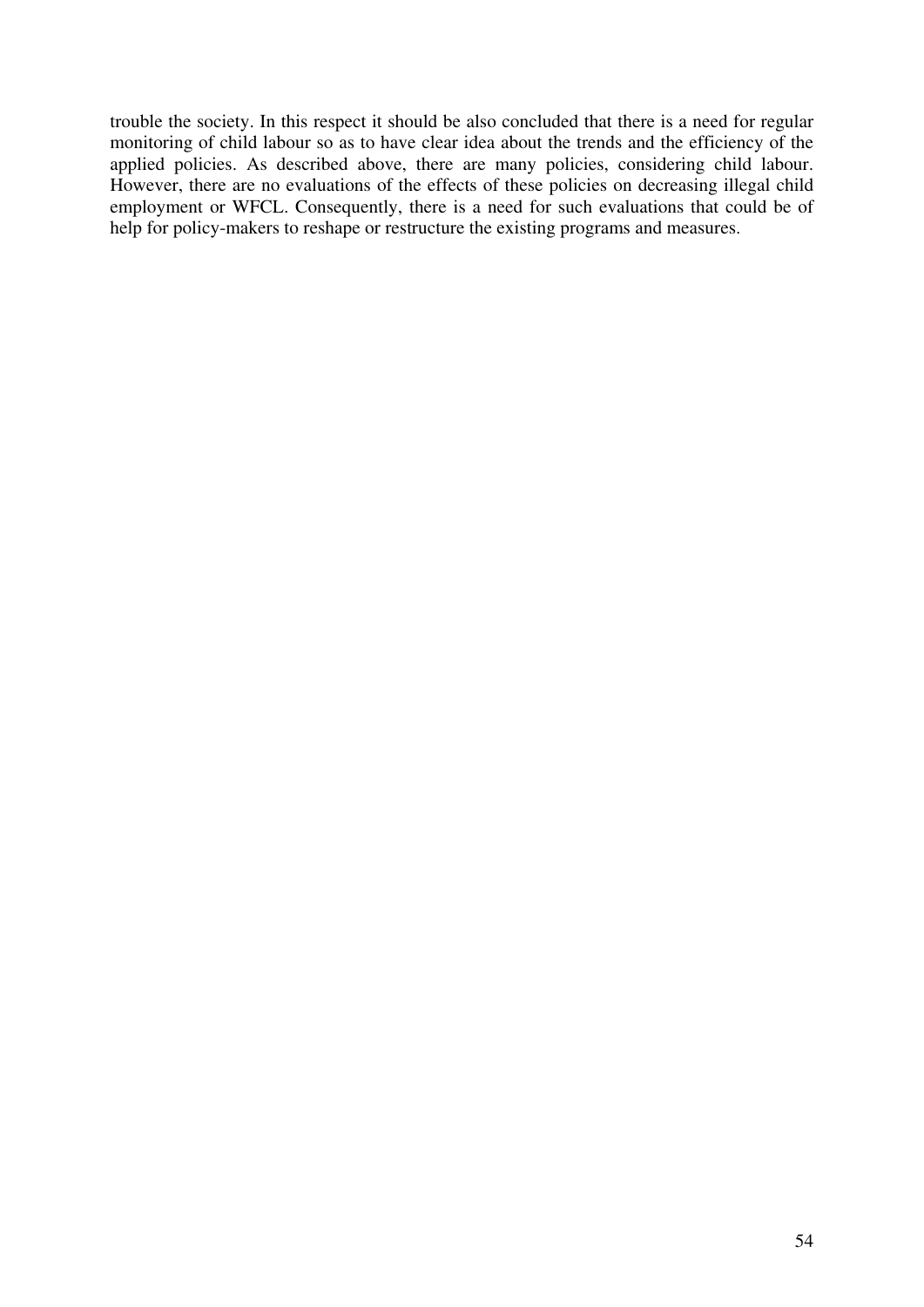# **4.Linkages, trade-ins and trade-offs between different elements of working and employment conditions**

The elements of decent work, subject of analysis in the previous part of this paper, differ in their origin and causing effects (sequences). Due to this the study of the interactions between the different elements should have to consider this multi-dimensions between the elements. This means at least several things: (a) some of the elements could be characterized as primary in view of their effects to the others; (b) some of the linkages have direct effects, while other interrelations occurred indirectly; (c) some of the interrelations could be metrically verified, while others – not; (d) in some cases the effects are combined or multiplied; (e) the interrelations between the different element have different powerful effects, etc. There is also one important point that should have to be taken in consideration – depending on professional and branch status the interrelations between the studied elements of the decent work differ to a high extent. This means that we could assess the real effects in more details only when studying interrelations in a concrete sphere, e.g. specific job or decent work in particular branch or at firm level. Unfortunately, in Bulgaria such studies are very episodic and fragmented.

Nevertheless, we will try to identify the interactions between the elements, the trade-offs and the trade-ins and will present in quantitative and qualitative way some of the interactions.

#### **4.1. Linkages between the elements from the point of view of their direct or indirect interactions**

The first part of this paper studied 10 elements of decent work. Among them **the type of labour contract** could be considered as element of primary origin regarding wage level, working time, training, healthy and safety work environment since all elements depend on labour contract conditions. Generally in Bulgaria, employment under labour contract for permanent job and on full-time means to a certain extent more decent work conditions regarding payment, health and training conditions, and social protection. However, wage level does not correspond to type of contract but depends on job position and branch. For instance, according to a case study in bank sector, where permanent full-time employment predominated, employed people reported satisfaction on wage level, training, social protection, health care, but also complained on over-time, high labour intensity, stress, etc.<sup>66</sup>

There are curtain branches where part-time job and a wide variety of atypical forms of employment, including over-time, night-time, end of the week, holidays work, etc, are often reported but not systematically studied, e.g. retail, hotel and restaurants, tourism, etc. This specific working time does not mean higher wage level, on the contrary, the wage level is lower than average and the health protection is very low in case of self-employed people, engaged in retail.<sup>67</sup> The effects of over-time and employment by the end of week and on holidays have negative impacts on family life and childcare. That is way we observed many young people engaged in these activities, as well as people over 50 years old or pensioners. A case study on youth employment pointed out that atypical working time was one of the

<sup>-</sup><sup>66</sup> Case study, Better working conditions in the internationalised banking sector, in "Towards a better balanced world of work", The evolving world of work in the enlarged EU, EC-ILO, 2007, p.81-85.

<sup>67</sup> Tomev, L. 2000, Rabotnoto vreme na targivskite obekti – ikonomicheski, sojialni I trudovi-pravni aspekti, Sofia, KNSB.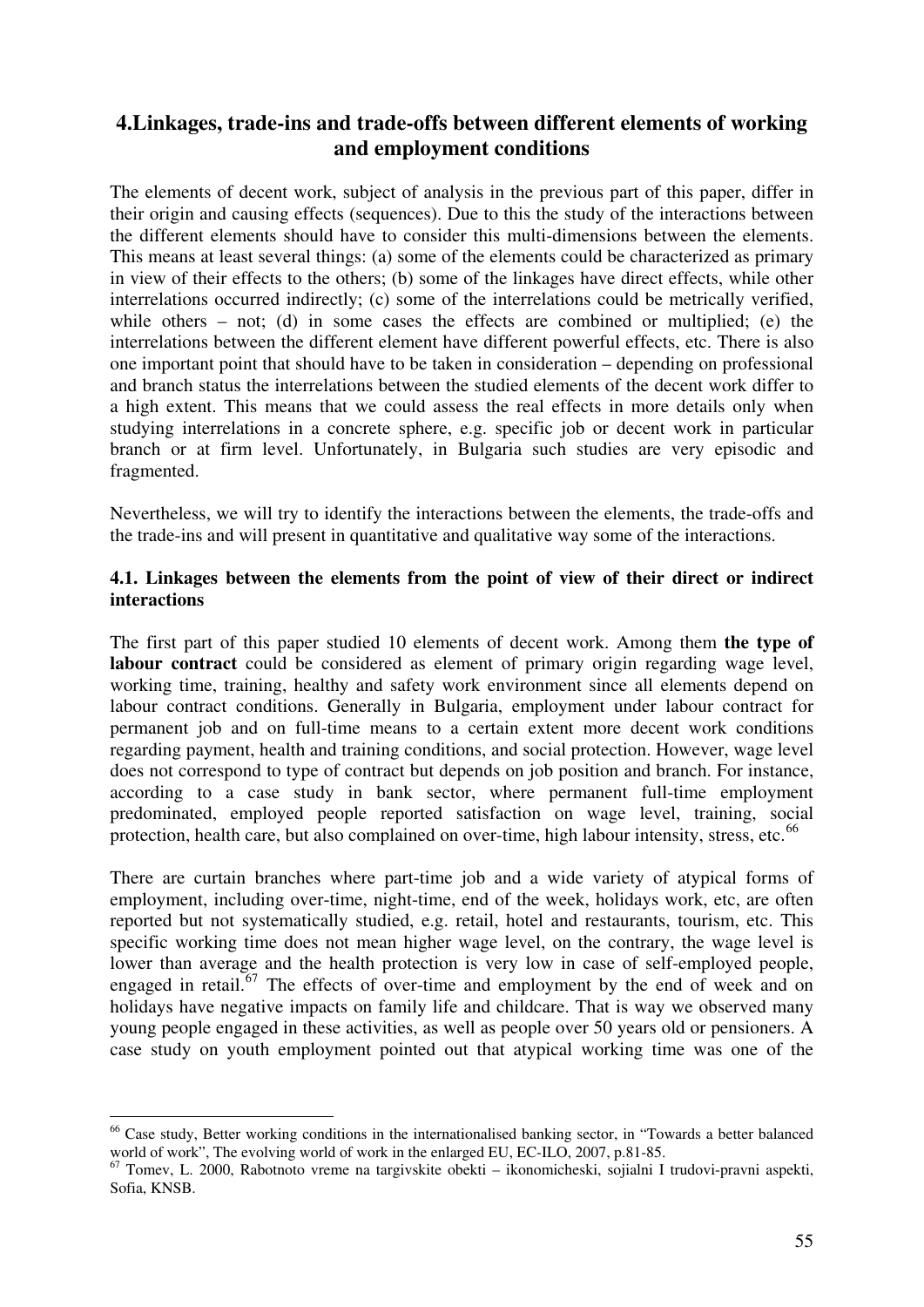specific features of their employment.<sup>68</sup> Concerning the interrelations, we have to mention that working time depends on labour contract but also on level of payment. Usually, the low level of payment is compensated by more working hours, extra work time, second and third job, etc. Thus, working time indirectly influences the health status, family life, etc.

Generally, the type of contract plays important role on the interactions since stable employment contracts (permanent and on full-time working day) insures, as a rule, higher level of wages, better opportunities for training, in some cases – better health and safety environment, etc. On the contrary, part-time, temporary, etc. forms of contracts are associated with non-standard working time; lower level of payment; fewer opportunities for training, difficulties in reconciliation work and family, etc.

**Health status** influences directly on work and family life. But health is also a factor, predetermining people choice of type of contract, of working time. Health is mostly influenced by work pace and work organization, as pointed above.

**Training** is an element of work organization and of social dialogue. But level of training on its term influences wage level, since the higher the qualification of the person, the higher the level of payment.

**Work and family life** is influence by the type of contract of employed people, the level of wages, the working time, etc. And, on the contrary, the family life pre-determined in many cases the choice of type of contract, of working time, etc. This is valid especially for some groups and mainly for young women and elderly people.

Depending on the understanding of **child labour** as illegal activity, or as activity allowed under the existing national legal norms, this element could be considered first as exception of labour market rules that reflects social and economic problems in the society, poverty problems in particular. Being an activity out of the rules of the market, child labour should be connected with activity without contract, atypical working time, lack of social protection, etc. The second form of child labour – the one allowed under the law for some age groups, is also associated with atypical forms of employment (contracts, wages, working time, etc), since this is usually a seasonal employment or permanent work.

4.2. Trade-offs and trade-ins between some of the studied elements

<u>.</u>

As already pointed above there are number of connections and interactions existing between the separate elements of working and employment conditions. It is difficult to find out the degree of influence and to what extent cause-reason connections exist based on the existing statistical information. That's why, the interaction between separate elements will be surveyed here, based on qualitative estimates, and thus the quantitative estimates will be presented, where possible.

Social protection, as one of the basic elements of working and employment conditions, interacts with the rest to a different degree. Social protection of unemployed and inactive persons in productive age is of a particular importance for the labour market. First one is realized by the labour market policies (active and passive) and second – throughout social

<sup>&</sup>lt;sup>68</sup> Case study, Youth employment in transition, performed for the project. The evolving world of work in the enlarged EU, EC-ILO, 2007, unpublished.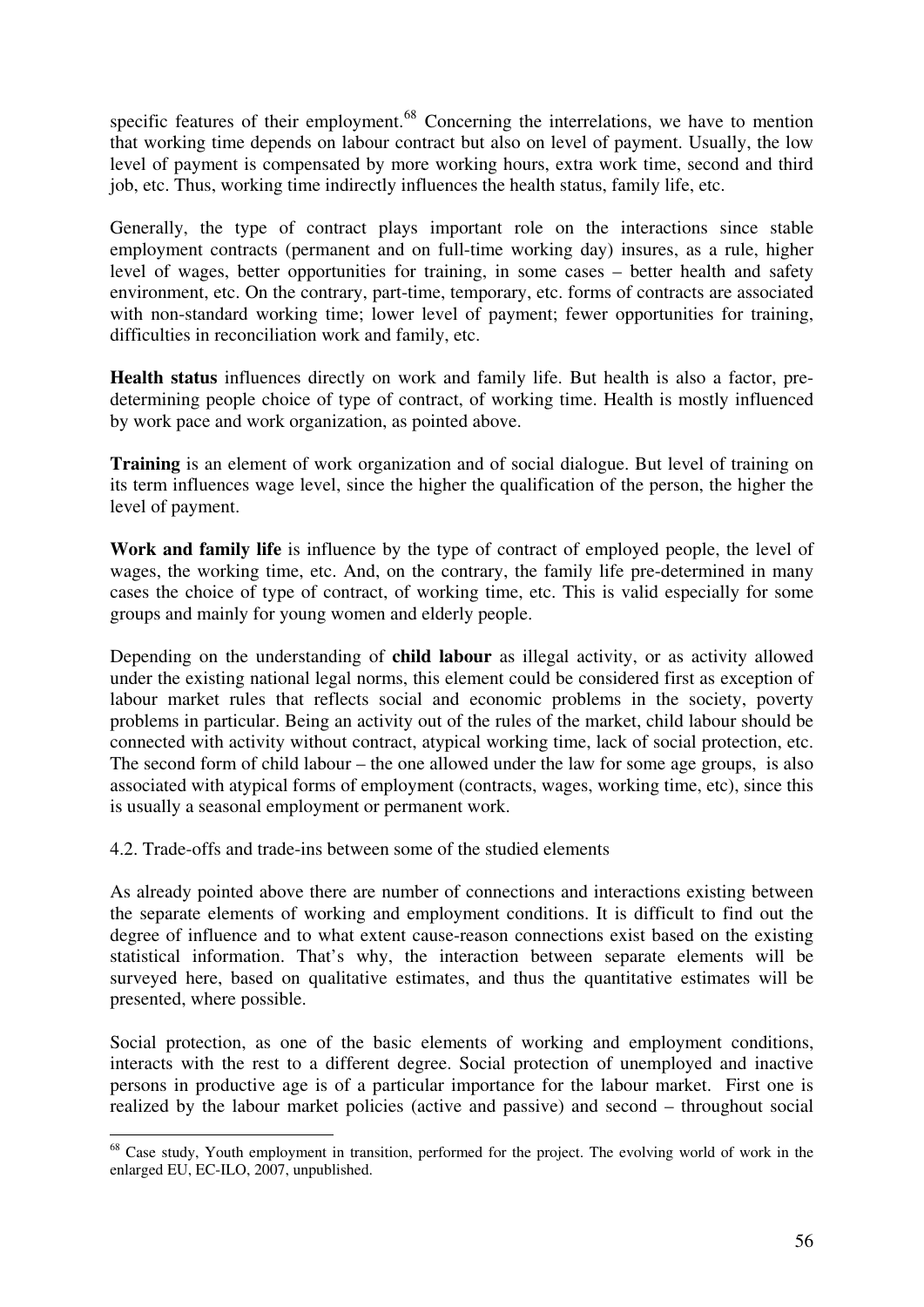assistance system. The second connection is quite important in the Bulgarian conditions due to the relatively high percentage of encouraged unemployed, compared to the inactive population (12%) and relatively low economic activity.

Social protection influences most considerably the main labour market parameters (employment, unemployment and economic activity) and employment status. The separate social protection systems interact differently with the labour market parameters. Two main connections will be investigated in the present survey: 1) interaction between the social protection (protection of inactive persons in productive age), employment status and labour market parameters; 2) interaction between the protection of unemployed (passive and active politics) and labour market parameters.

The comparative analysis of the social assistance characteristics and the labour market parameter dynamics are a reason to consider this dependency as trade-off one. Social assistance system provides weak protection for inactive persons in productive age. It covers small part of this population category and ensures low-income level. The percentage of replacement of wages by social benefits is lowest (16% in 2005) and the expenditure on social allowances for inactive persons in productive age is about 0.3% of GDP. In this aspect, the social assistance stimulates the economic activity and employment. Economic activity and employment show tendency of increase during the last years, which proves the pointed dependency. At the same time, the insufficient assistance of population in active age stimulates development of flexible employment types (part-time, self-employed and fixed term contracts).

Interaction between the unemployed protection and application of active and passive labour market influences considerably the level of employment and unemployment. Quite strong is the impact of the active policies on the employment. Increase of the resources for active policies correlates positively with the employment change (Fig. 20). It is quite obvious during the period after 2000 (Fig 20, A).

# **Figure 20. Dependency between the share of Active Labour Market Policies (ALMP) in GDP and employment growth, 1995-2005**

*А. Dynamics of ALMP share in GDP and employment growth* B. Correlation between ALMP

 $\overline{0}$  $0.1$  $0.2$ 0,3 0,4 %0,5 0,6 0,7 0,8

> 1993 **1994** 1992





Source: Statistical Yearbook, NSI, Annual report, A3

20a4<br>20a4  $\zeta_{Q_2}$ 

 $-4.0$  $-20$ 0,0 2,0 4,0 6,0 8,0

 $\mathcal{S}^{\circ}$ 

<sup>1</sup> *જ ( જ જ જ વર્ણ છે, જ વર્ણ* છે.

Share of expenditures on ALMP in GDP  $\longrightarrow$  Employment rate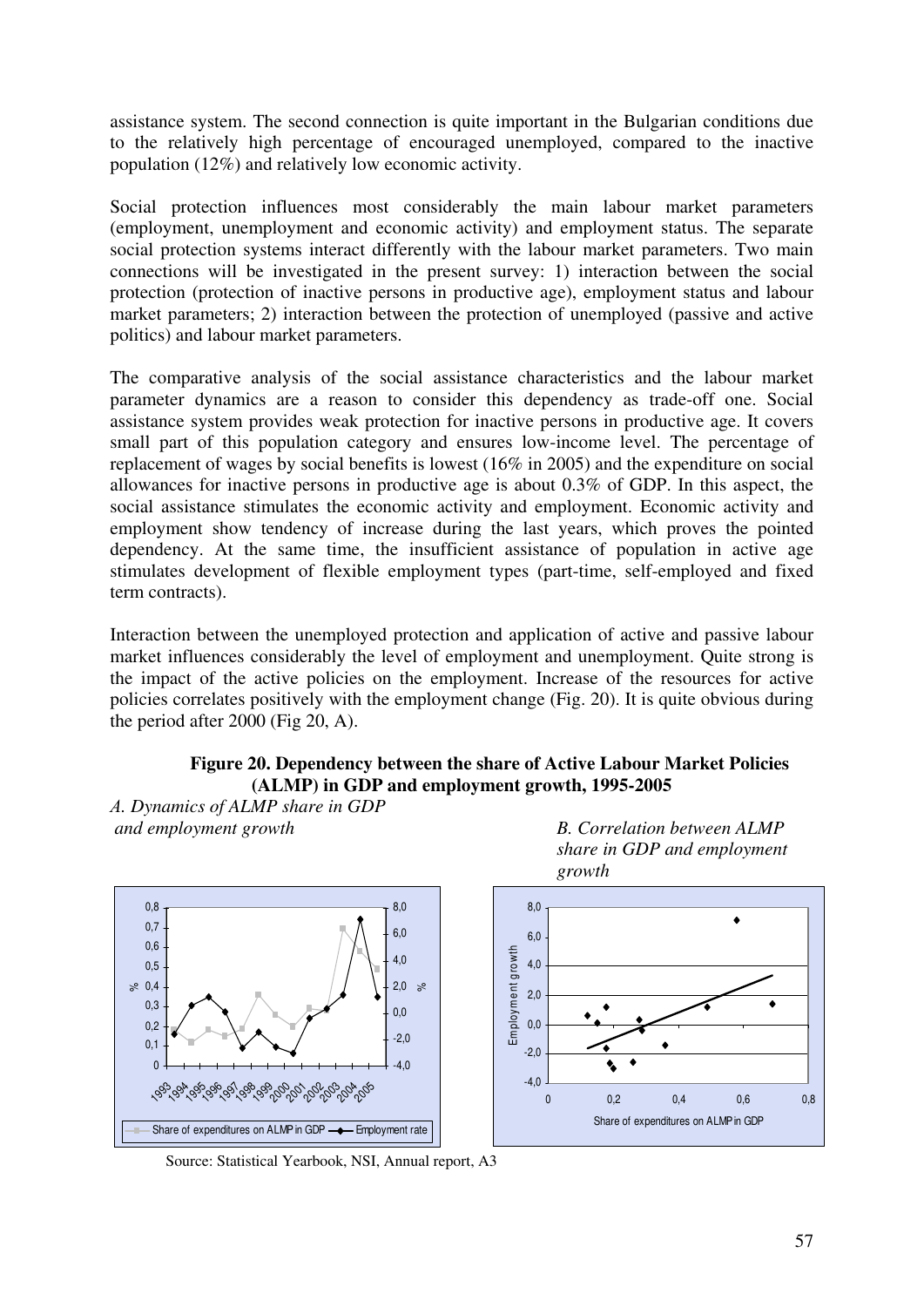Share of expenditure on ALMP in GDP increases for the period with about 0.6 percentage points and the employment growth, being negative, reaches 7% in 2004. Expenditure on ALMP contributes to increase of employment apparently. It's quite obvious at the end of period, when decrease of the expenditure on ALMP in GDP implicates decrease of the employment growth. There is a positive correlation between the expenditure on ALMP and employment growth (figure 20, B). Correlation coefficient is relatively high - 0.59.

The coverage of active policies is important for increase of the employment in the country. Increase of the number of unemployed covered by the ALMP leads to increase of employment (Fig. 21).

#### **Figure 21. Connection between the ALMP coverage and employment growth, 1995-2005**

*А. Dynamics of the share of unemployed* 



 *in ALMP and employment growth B. Correlation between the share of unemployed in ALMP and employment growth* 



Source: Statistical Yearbook, NSI, Annual report, A3.

Widening the ALMP coverage and increase of employment rate is observed after 2000. Connection between them is relatively strong (correlation coefficient is 0.61) and is a basis to conclude that the widening the ALMP coverage leads to higher employment.

In contrast to the ALMP, the expenditure on unemployment benefits does not influence the unemployment level so much. Share of expenditure on passive policies on labour market (PLMP) in GDP changes in parallel to the changes of unemployment (Fig. 22, А). This share directly depends on the number of newly registered unemployed and on the benefits amount. Consequently, it cannot be expected that the expenditure on unemployment benefits would generate increase of the number of unemployed (Fig. 22, B). The empirical estimate of the strength of this connection shows weak correlation dependency. Correlation coefficient is positive, but relatively low (0.35).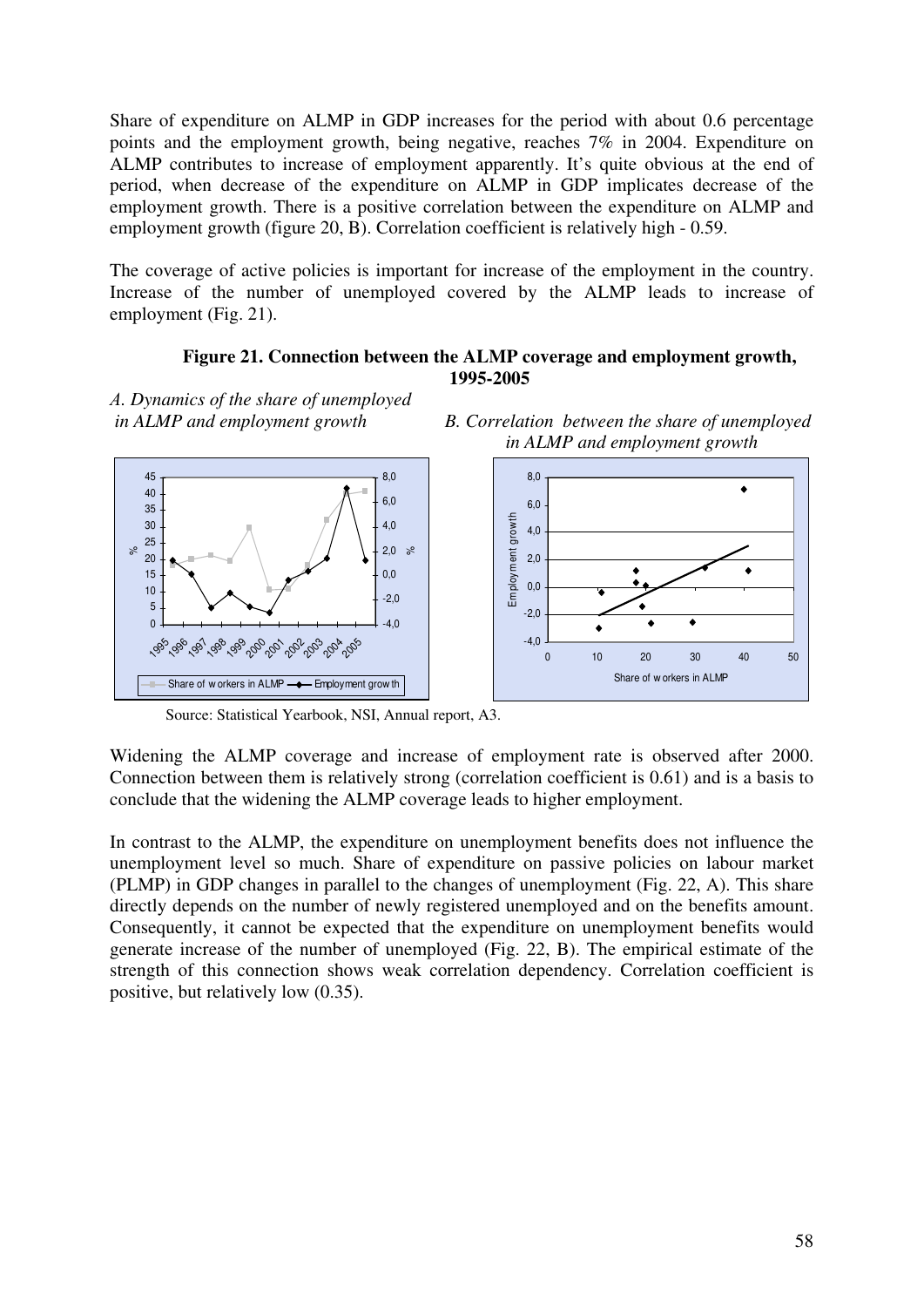#### **Figure 22. Connection between the PLMP and unemployment rate, 1995-2005**

*А. Dynamics of the share of PLMP in* 

*GDP and unemployment rate Б. Correlation between the share of PLMP in GDP and unemployment rate* 



Source: Statistical Reference book, National Insurance Institute, Annual report, A3.

Summarizing estimates of interaction between labour market policies and labour market functioning, the following conclusions could be done:

First, ALMP in Bulgaria (and especially after 2000) influence substantially its functioning. In general they lead to improvement of the parameters and in this respect can be considered as trade-ins. Increase of the expenditure and coverage of labour market policies could be considered as important prerequisite, stimulating the labour market.

Second, the expenditure and coverage of PLMP do not stimulate unemployment. No matter the positive dependency found between them, they are not main factor, restricting labour supply.

Interaction between social protection and the rest elements of labour conditions is not clearly expressed. Connection with wages is not direct, because they are determined during the negotiation process (collective and individual bargaining). The low replacement level of income from wages by social allowances and unemployment benefits stimulates participation in the labour market. The relatively low proportions express the trade-off between them. Low social protection is at the expense of higher wages.

Social protection of unemployed, realized through ALMP, correlates closely with the access to training. No matter that the expenditure on training and qualification of unemployed in Bulgaria is not high, they increase and cover bigger number of unemployed. In this sense, interaction between the pointed two elements can be characterized as trade-ins – increase of the first leads to proportional increase of the second.

Social protection of deprived children and maternity in the country influence positively the balance between the labour and family. Child allowances are not high, but the access to them is relatively high. At the same time, maternity leave duration is one of the highest in EU. Thus, the interaction between the children, maternity and family protection complements one another.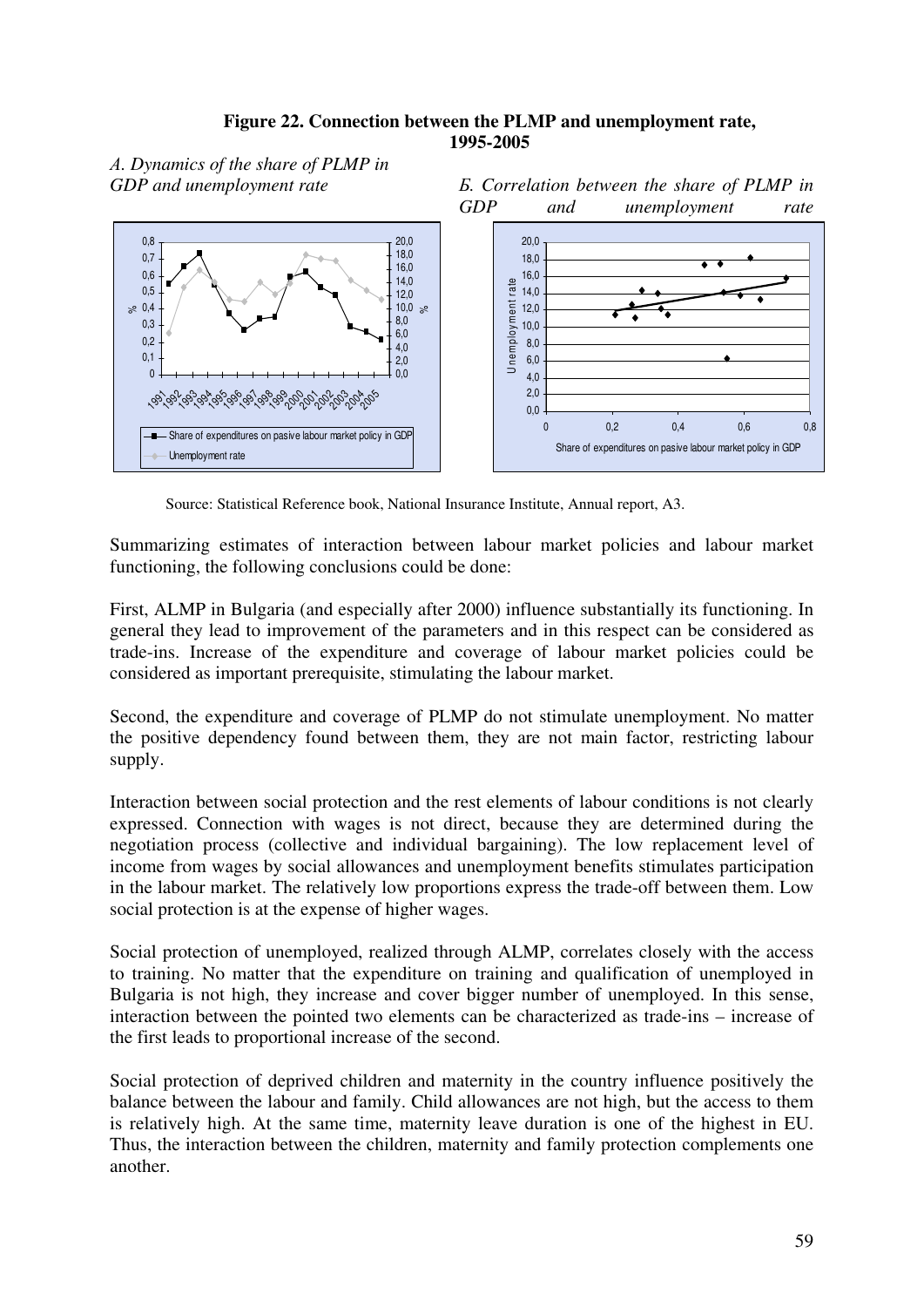The social dialog, as one of the main institutions at the labour market, directly interacts with all working and employment conditions elements. It is strongest in respect the wages. One of the basic functions of collective negotiating is the protection of wages from inflation and their binding with the economic results. Two aspects of the connection between the income from employment and negotiations system could be examined: protection of wages against inflation and dependency of wages on labour productivity. Those two aspects are a basis for estimations of the influence of collective negotiating and its effectiveness.

Real wage dynamics (minimum and average) shows that protection against inflation is underestimated after 1990. Compared to the beginning of 90s, the average wage erosion is about 48% and the minimum – nearly 40%. No matter that a process of recovery is observed after 1997, the real wage does not reach the level, registered before the reforms. It is due to the restrictive state policy up to mid 90s and to the weak position of trade unions at a company level. Number of trade unions members decrease since the beginning of 90s. Something more, the collective negotiations cover relatively small part of employed. So, the connection between the trade unions power in negotiations and wage dynamics is positive – decreasing trade unions power influences the low wages dynamics.

Another important element of the security of the employed income is the connection between wages and labour productivity. The connection between labour productivity and wages in Bulgaria is not strong. This dependency generates relatively low expenditure on labour and lower protection of the income of employed respectively.

Low commitment of wages with social dialog at company level is a consequence of the lack of dialog at most of the private sector enterprises. Thus, the workers at these organizations are exposed to uncertainty and risk. Most affected in this respect are working at services (hotels, trade), manufacturing industry (tailoring and textile) and construction.

Interaction between the social dialog and the employment status is not clearly expressed. Employers hire workers according to their necessities and trade unions cannot influence this process. The collective negotiating is more meaningful in changes of the labour contract character (transition from permanent to temporary contract for example). Last years data show increase of number of employed under permanent labour contract, which means relatively high protection of employed under such contracts.

Social dialog influences in particular the working time and labour organization. The analysis of the respective indicators dynamic gives grounds to suppose that trade unions are "debtors" to employed in this respect. Increase of the time worked proves the relatively weak protection of the employed. In this respect, decreased negotiating strength of the trade unions corresponds to the lower protection of employed, concerning working time. Similar is the dependency between the social dialog and the intensity and stress at the working place.

The social dialog role in creation healthy and safety working conditions in Bulgaria could be estimated as positive. Decrease of the number of work accidents during the last years is the proof. The situation is a consequence of the joint efforts of employers and trade unions during the negotiations.

Level of wages interacts differently with the rest working and employment conditions elements. Low remuneration level in the country does not stimulate the development of parttime contracts. Most of the employed under part-time contracts show the lack of better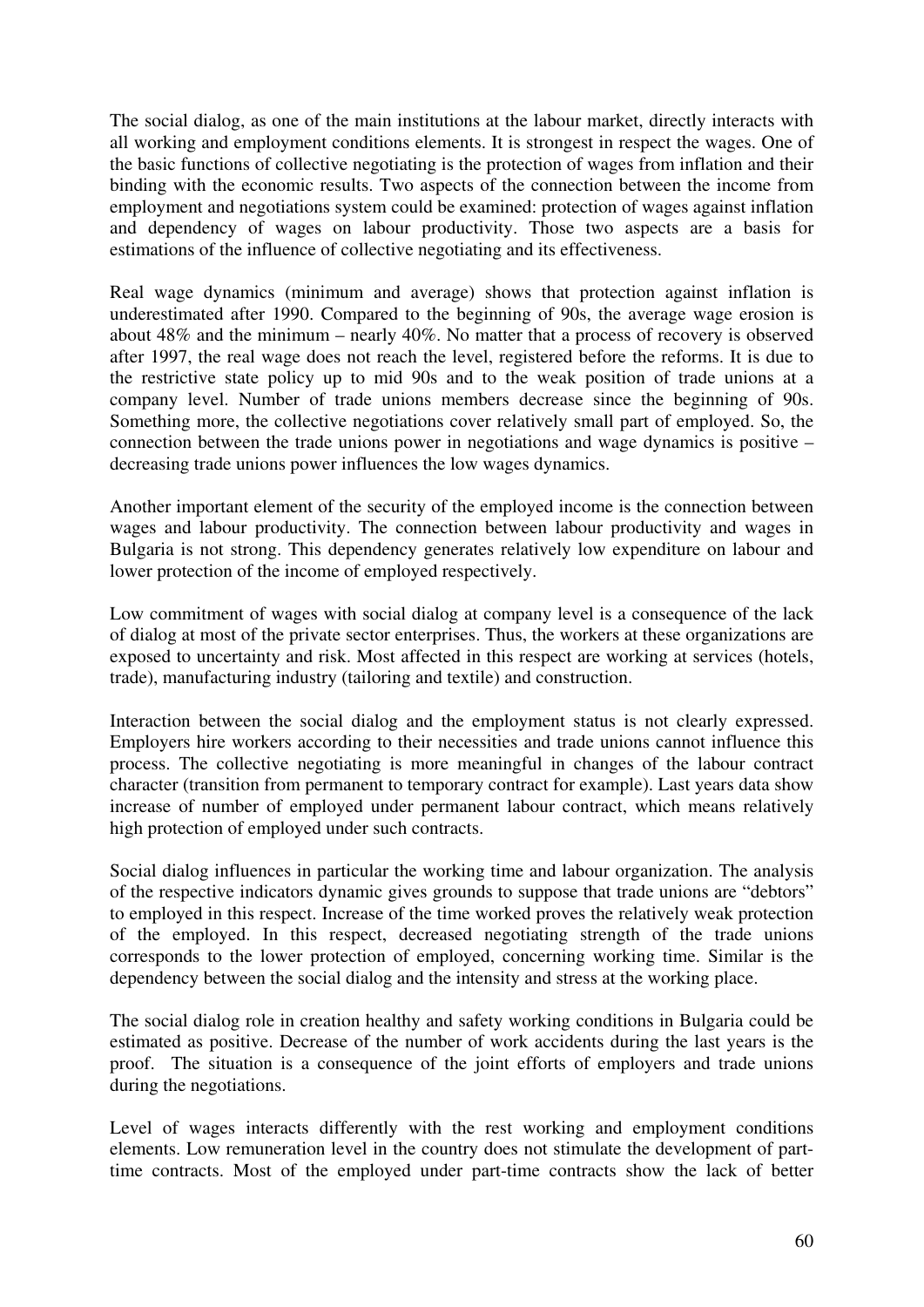possibility as a reason to accept it. Just small part of them is searching such type of employment.

The relatively low protection of the real wages stimulates employed to search second employment or additional part-time employment. Household budgets survey  $69$  data prove this tendency. Share of income from additional employment increases 11 times (from 0.4% in 1990 to 4.8% in 2005). Accepting additional employment creates possibilities for increasing the stress, psychical burden and for worsening health status of employed. The additional work takes part of the free time also and restricts the possibilities for reconciliation work and family life.

 $69$  Household Budgets in the Republic of Bulgaria, NSI, different years.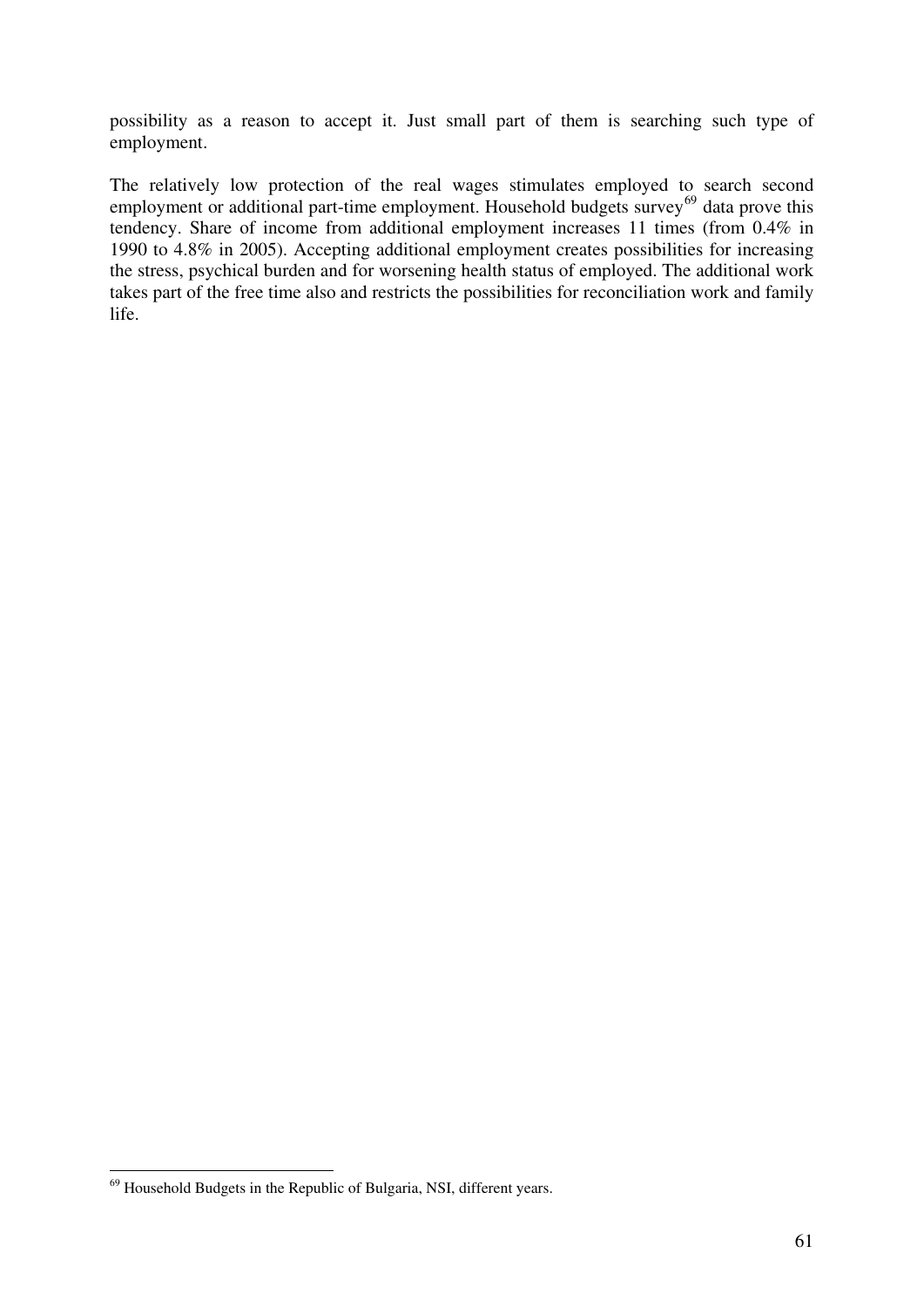# **4.3. Identification of vulnerable groups affected by existing interrelations**

Following the outcomes of present and previous studies<sup>70</sup> on this topic we identify different vulnerable groups in the labour market.

#### **Depending on the type of contract** the most vulnerable groups are:

(a) Young people

-

- (b) Elderly employed people.
- (c) Self-employed people
- (d) People in employment without labour contract.

They are more often employed under less secure form of contracts – e.g. on part time, temporary, long time, Saturday and Sunday, evening time, etc. Self-employed people are listed as specific category since some of them worked without social insurance and health protection and in some cases – they do have contract. There are also people illegally in employment that means that they do not have contracts at all.

- **Depending on level of payment** the study recognized as vulnerable people engaged in that branches where the wage level is below the average for the country and more concrete – textiles and clothing; leather industry; hotels and restaurants.
- In accordance with **working time and work organization** the most vulnerable are again young people and that employed in services and retail trade.
- **Work intensity** highly depends on branch specifics due to which it is a factor for vulnerability for people employed in many sectors but especially in construction, trade, and more advanced services e.g. telecommunications, computer design, programming, etc.
- **Safety and healthy work conditions** are also closely linked to branch technology. In some branches the negative effects are mostly psychological and are connected with stress due to high work intensity while in others the negative effects hamper the physical status of the employed people due to dusty, noisy work (e.g. textile, leather industry) or to other factors (mining and quarrying, manufacturing).
- **Access to training** is most available for people who worked on permanent contract and in public or big private enterprises. Small and medium sector offers fewer opportunities in this respect. Self-employed people engaged in trade, hotels, transport are also reluctant to training and could be considered as vulnerable.
- **Social dialog** is mostly developed in public and big private firms. Most of the workers in private sector are not protected by the trade unions. Practically the

<sup>70</sup> Beleva, I. Tzanov, V. Towards a better balanced world of work in "The evolving world of work in the enlarged EU, Progress and vulnerability" ILO, Geneva, 2007, pp 54-55; Flexibility and Security in the Labour Market; Bulgaria's Experience, ILO, Flexicurity paper 2004/03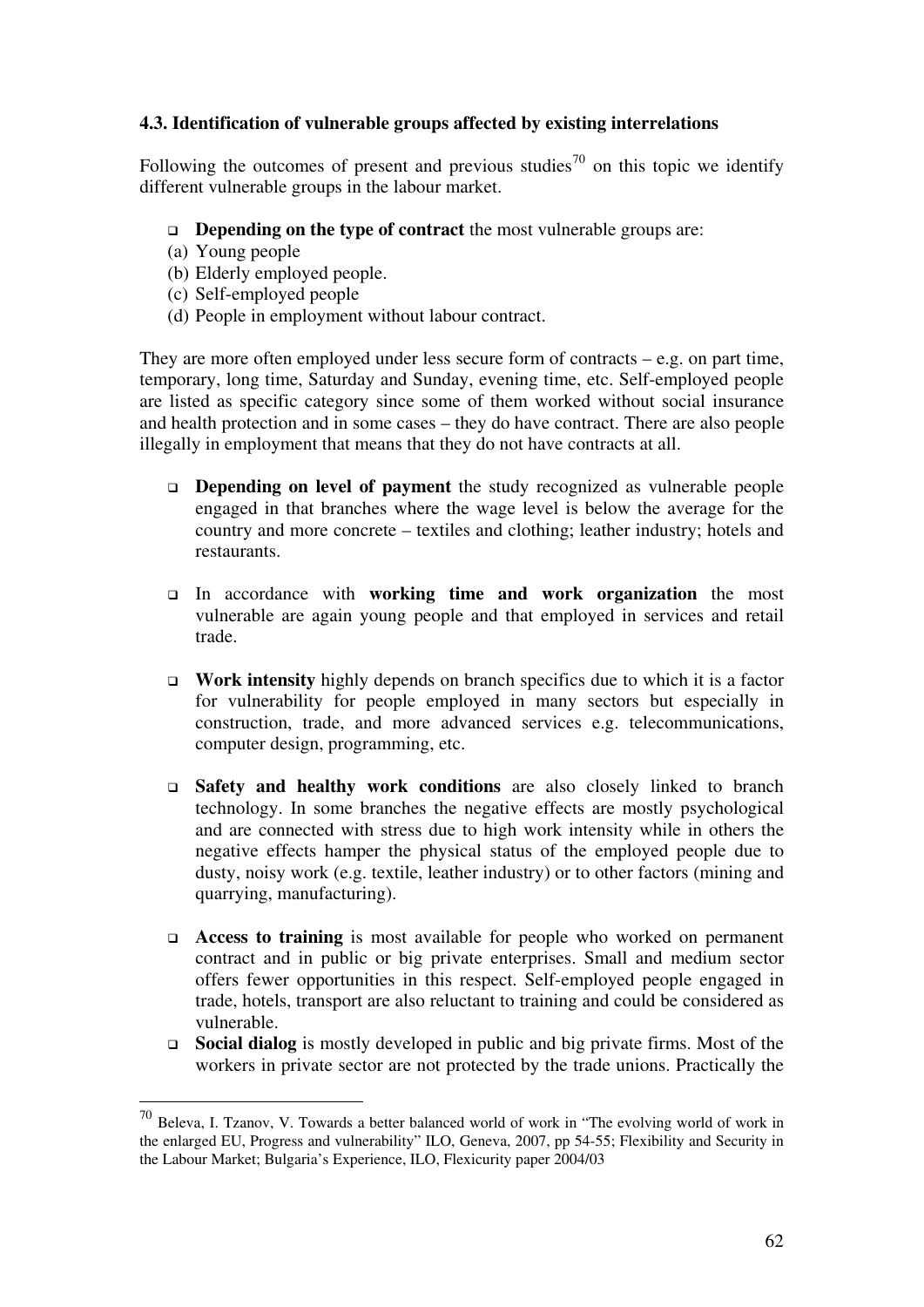workers in the small and medium size private enterprises (textile, trade, manufacturing, hotels and restaurants) as well as self-employed are not cover by any form of collective agreements. The lack of alternative forms of workers participation makes employees in these sectors most vulnerable in respect to wages, working conditions, etc.

- **Social protection system** covers wide range of population. Despite this the interaction analysis finds out unemployed and inactive people as more vulnerable groups. Particularly these are unemployed with low education and no qualification. In relation to the level of incomes (pensions, unemployment benefits and social benefits), receiving from the different programs, most of the recipients are protected at minimum level. These groups are pensioners with low pensions, unemployed, beneficiaries of social assistance and families with children.
- **Reconciliation of work and family life** is most problematic for women than for man and this is understandable. However, the provisions at firm (municipality as well) level to reduce to weight of women are still not so developed in Bulgaria as in more advanced EU countries. Poor women, women from minority, less educated women, young women could be numbered as more risky groups from this angle of the study.
- **Child labour** is a factor for vulnerability for all children that are in employment but in particular it concerns children from poor households and ethnic minority.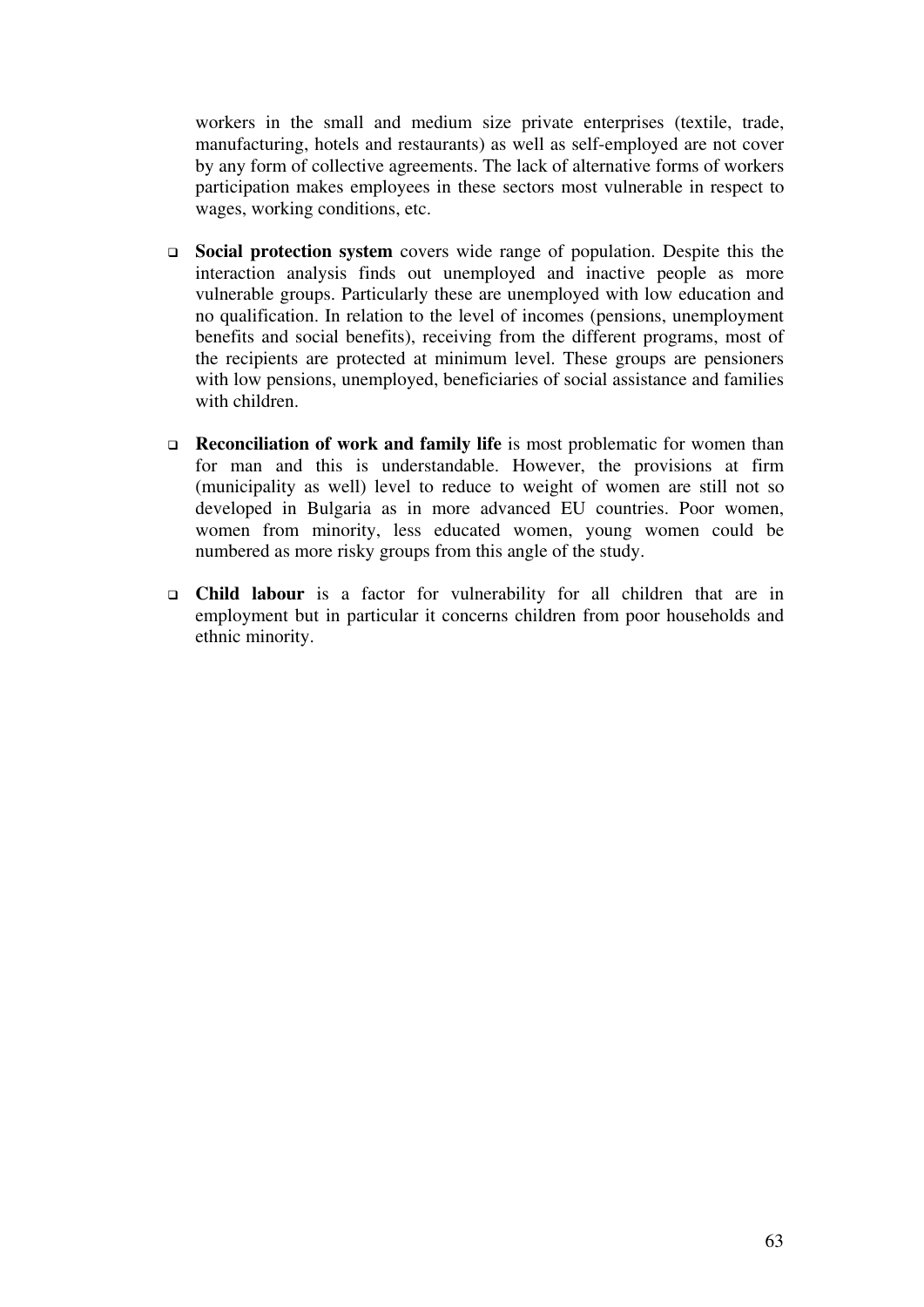# **5. Conclusions and policy recommendations**

This study presents the status and the trends in working conditions and the interactions among them on the basis of the available information. Some of the main conclusions are as follows:

- 1) The labour conditions during the studied period have been influenced by several factors, namely: macroeconomic development; best international practices transfer and the Bulgarian EU accession process.
- $\triangleright$  The study has found out that the economic development in the country after 2000 has positive effects on labour conditions and contributes to their improvement. More people have been integrated in the labour market under labour contracts on permanent and full time basis; both nominal and real wages increase; safety and healthy conditions have been improved to some extent but the most important is that many of the issues of decent work has become a debated and focussed the attention of the policymakers; reconciliation of family life and work has also become a subject of attention and some new policies have been introduced. However, the effects differ - for some of the decent work elements, e.g. social dialogue, training, working time and work organization the progress was less significant.
- $\triangleright$  The EU accession process leads to revision and harmonization of legal framework and institutional capacity development in all spheres of the studied topic.
- $\triangleright$  Many good practices have been transferred to the country by foreign investors and international management. The market competition stimulates the wider dissemination of these good practices.
	- 2) Regarding employment status based on types of contract, the study has outlined that there are increasing trends in the development of more secure forms of contracting, e.g. employment under labour contract, permanent employment on full time basis. However, there are also evidences that labour relations are becoming more flexible and thus to some extend insecure. The development of atypical forms of employment e.g. self-employment, unpaid family workers etc. complicates additionally the picture regarding the types of labour contracts. In addition, new, atypical forms of employment occur, which are however, still not studied in details but point out that both employers and employees need more flexible forms of labour relations.
	- 3) There is a moderate improvement of the wage level of all workers. A catching up process of nominal and real wages exists but the real wages are still below the pre-transition period. Despite the progress towards a more decent wages the further improvement remains a serious challenge for the wage policy. Particularly this concerns lowpaid workers (workers in the processing industry (textile, clothing and leather industry) and in the services sector (trade and hotels)).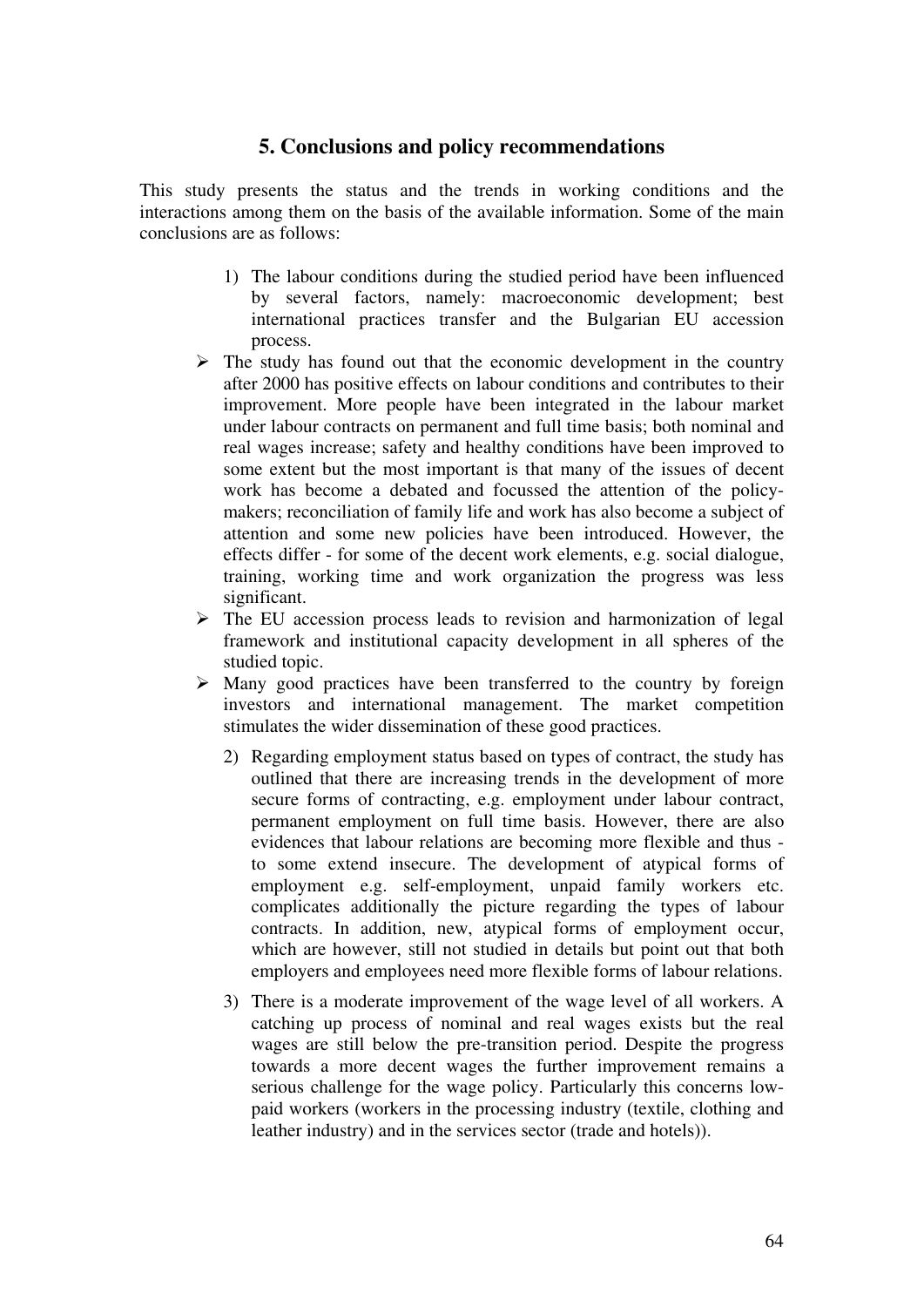- 4) The study also has identified a strong relationship between low wages and the other elements of working and employment conditions. Low wages encourage workers for additional employment (second or multiple jobs), which leads to decrease in leisure, decline in family time and overloaded workers. This results in increase of workers' health problems e.g. stress and over-exhausting. The relatively low wages press people to work over time, to undertake jobs with unsocial working time, which additionally depress their family and social life.
- 5) There is no strong interaction between wages and economic growth. The share of wages in GDP is relatively low and shows tendency of decrease during the last years. This result is mainly due to the relatively low link between wages and productivity. The real wage dynamics lack behind the productivity growth, despite the improvement of this linkage.
- 6) The study has found out that wage inequality in Bulgaria is relatively low. There are no significant changes in wage differentials by sectors, occupation, professions and education. Generally, the workers in the low-paid sectors are not involved in the collective bargaining process. Also, most of the collective agreements at branch level were not extended to the non-included firms although there are legal provisions at place. In this sense the effectiveness of the social dialog should improve.
- 7) Wage structure does not motivate employers and workers for better economic performance. The variable part of wages, corresponding to the financial results, constitutes a small part of total wages.
- 8) The working time mode still remains quite traditional. However, the present, more stable economic development results in extension of working time mainly by the end of week and in weekends especially in specific branches and in the private sector. The study outlines the need for regular observations of working time as an instrument for monitoring the trends in its development.
- 9) The flexible forms of working hours cover only a small part of employed persons. Nevertheless, in some branches the flexible working time is more frequent e.g. constructions, trade, hotel and restaurants, etc. Anyway, following a number of indirect evidences and in comparison with earlier periods of transition, there are more options for flexible and atypical working time.
- 10) The progress in healthy and safety work conditions in Bulgaria has been closely linked to macroeconomic prospect and international standards. The economic bloom after 2000 resulted in positive trends in some of the indicators, presenting safety and healthy work conditions. The international firms operating in the country transfer good practices in this field and positively influence the process of improvement of this element of working conditions.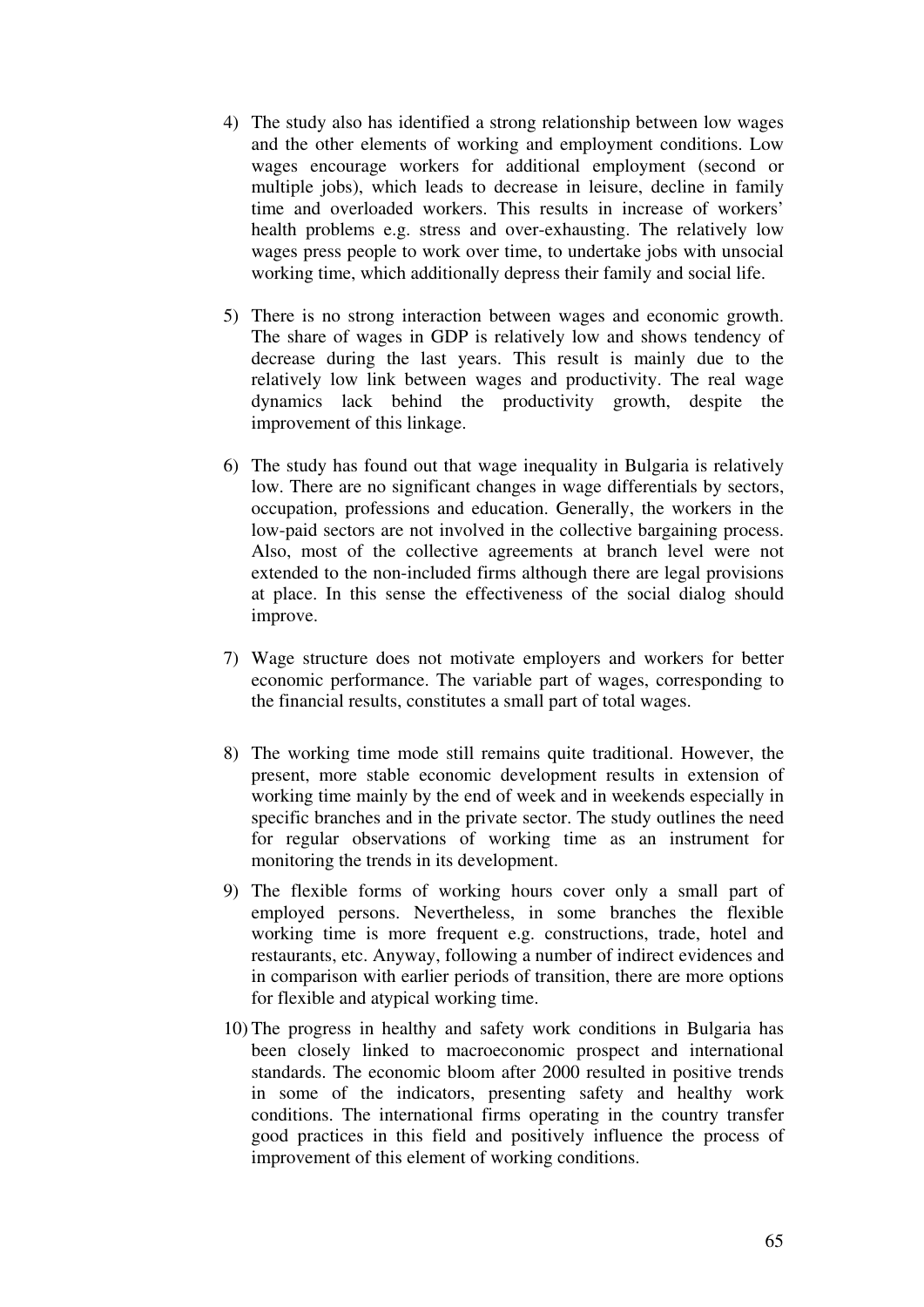- 11) The implemented policy of prevention for safety and healthy work conditions is based on the joint efforts of all stakeholders on tripartite principle. However, the economic environment still contains a number of risks for employed persons. These risks come from some objective and subjective factors, e.g. origin of technology, intensity of work organization, way of reconciliation of family and work life, etc. The more strict control of the GLI could be outlined as a factor for bettering the working environment.
- 12) Access to training is still less developed domain of working conditions. The managers are not sufficiently active regarding CVT of their employees. The assessment of the skill needs is not an integral part of the regular activities of the enterprises. The share of enterprises that planned CVT, e.g. plan/program; budget, training organization, etc., for the studied period 2000-2004, was very small. Employers prefer to engage people with the requested qualification instead of qualifying people by different forms of CVT.
- 13) Workers participation in the social dialog is based on the trade union organizations. There are no developing alternative forms of workers participation as workers' councils. The study outlines a tendency towards decreasing of union density and coverage. Coordination between different levels of negotiations is low but there is a will expressed by the social partners to strengthen the coordination between national, branch and firm level.
- 14) Social protection system is based on legislation that is in the process of harmonization with EU recommendations. It covers all insurance risks (sickness, disability, old age, maternity, etc.). The coverage of the social protection system is strongly differentiated in order to provide adequate protection of the population under and above working age (children and pensioners) and to stimulate people in active age (unemployed) to search employment. The first group is relatively well covered, whereas the coverage of unemployed is limited.
- 15) Summarizing the evidences and the policies in place of reconciliation of work and family the study points out that although a debated issue, it is still not of primary importance. There are many aspects of the issue, which are not studied in details or which are not under regular observation. Due to this, the debates as well as the undertaken measures could be defined mainly as incidental rather than systematic. Therefore, more consistent and systematic analysis of the precarious status of some groups of the population, e.g. women, is needed. Meanwhile, there are many other aspects that have to be studies, e.g. the effects of long-term or seasonal emigration of a parent on bringingup children; of long-hours work on family life, etc. These and many other questions still need to be answered as well as more studies on interrelations between the reconciliation problems and the social and economic development to be conducted.
- 16) Child labour is a problem that exists in the country and focuses the attention of the society and the policy-makers. Both aspects of child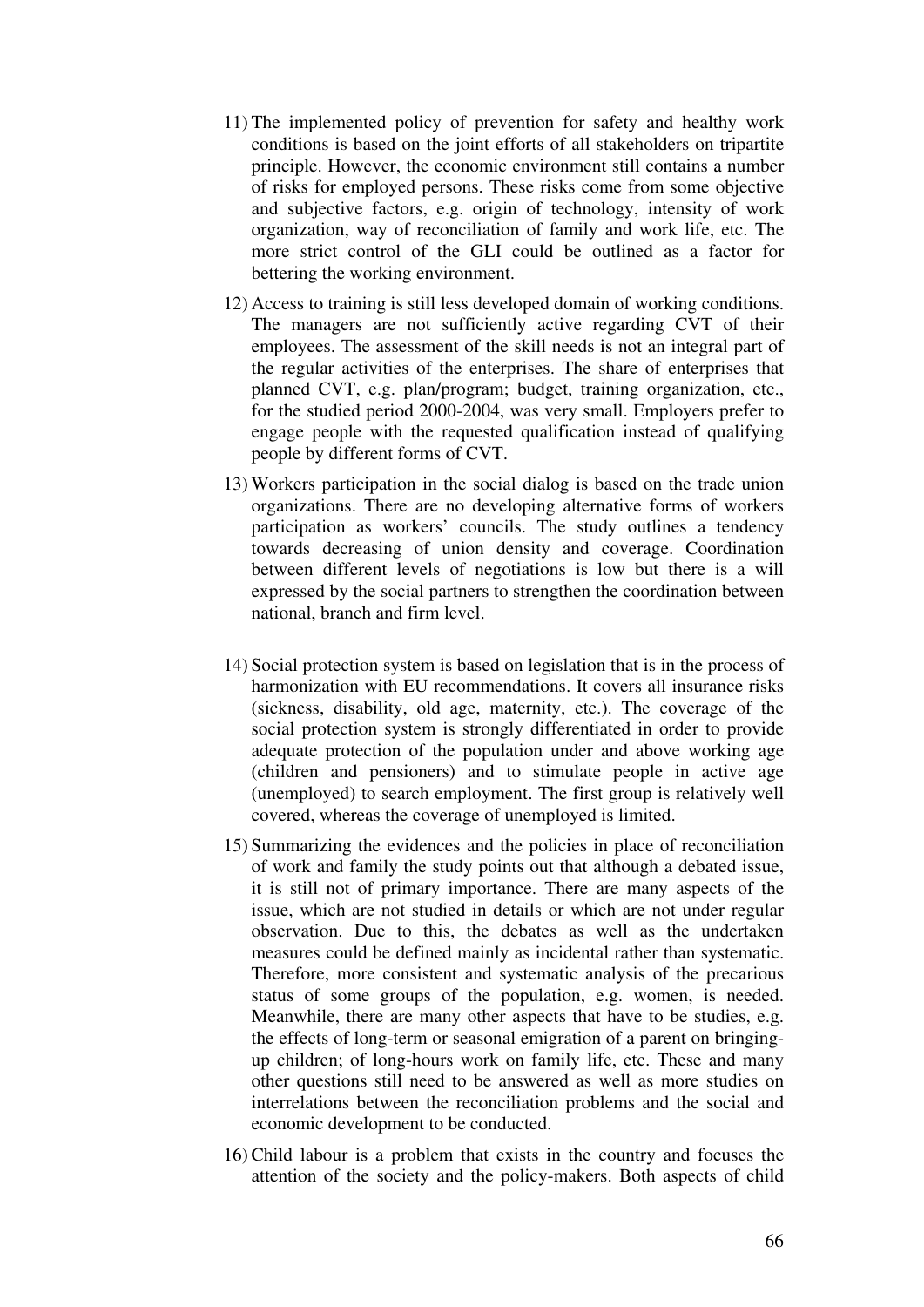labour – its legal forms and the so-called "worst forms of child labour" are subject to different policies and measures, and many institutions are in charge of policy implementation. The dimensions and the forms of child labour, as well as the factors behind it, have been subject to special studies and analyses, unfortunately, not on a regular basis. Due to this the trends in the child labour development could not be outlined.

- 17) The implemented policies in the country could be distinguished depending on the nature of child labour: on the one hand, a policy for legalizing and making more clear the procedure of permitted under the law forms of CL. On the other hand, a policy of strict control on WFCL e.g. trafficking of children; working children in the streets, etc.
- 18) Although the legal and institutional framework has been updated and harmonized with the EU standards, some forms of child employment (illegal) and especially WFCL, in particular, trouble the society. In this respect it should be also concluded that there is a need for regular monitoring of child labour so as to have clear idea about the trends and the efficiency of the applied policies. As described above, there are many policies, considering child labour. However, there are no evaluations of the effects of these policies on decreasing illegal child employment or WFCL. Consequently, there is a need for such evaluations that could be of help for policy-makers to reshape or restructure the existing programs and measures.
- 19) Multi-dimensional analysis of the linkages and interactions among the elements of the working conditions outlines some important relationships. The relatively low wage level influences negatively the work and family balance, health status, employment flexibility (parttime contracts are not attractive) and labour supply. The social dialog interacts with wages and safety and healthy conditions in a negative way (the weak positions of trade unions at company level has low impact on protection of wages and working conditions). Social protection interacts with the main labour market parameters (employment, unemployment, economic activity) in a positive way. In this aspect, social assistance stimulates the economic activity and the employment. Quite strong is the impact of the active labour market policies on the employment and unemployment. Social protection of unemployed, realized through ALMP, correlates closely with the access to training.

With regard to policy recommendations we should underline once again that by present there is relatively complete legal and institutional framework that provide favourable conditions for decent work development. However, further efforts are needed to put in practice the rules and their observation. In this respect we have:

- $\Box$  to enlarge the developed system for monitoring of working conditions to include regular quality studies;
- $\Box$  to develop a system of indicators for assessment of working conditions in line with technological and economic development.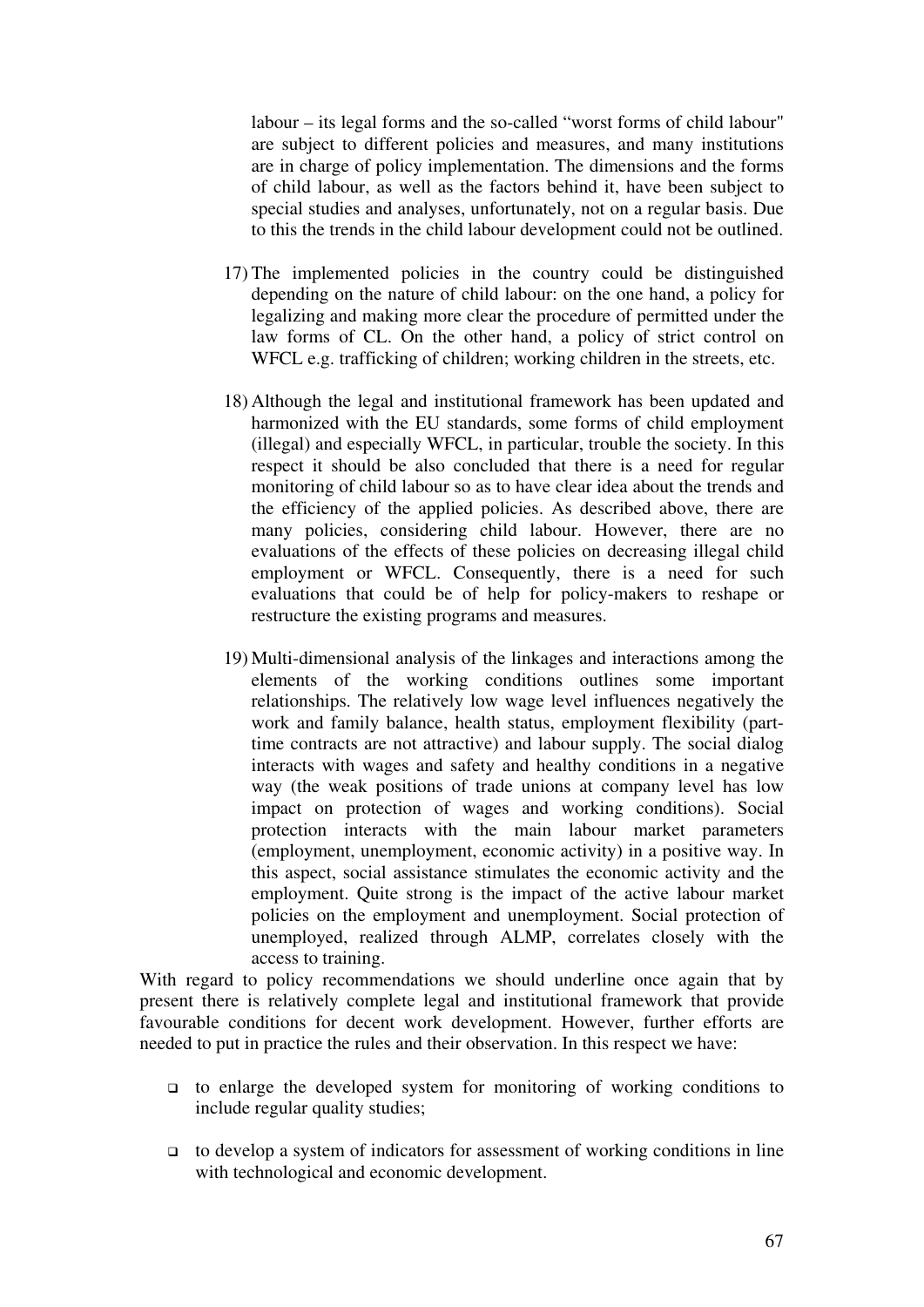- $\Box$  to improve the existing system for regular assessment and reporting of the state and the trends in the development of decent work conditions and increase its publicity.
- $\Box$  to build up a practice for regular discussion of decent work problems in the society by involving in the discussion not only the interested stakeholders but rather wider social audience.

Improving decent work conditions is not only a matter of policy in sense of laws, acts, institutions, observations, etc. It is a matter of culture and mentality. This means a style of responsible management of firms and a style of workers behaving like people, who care about themselves at working places and who insist on their rights for decent work conditions. In this sense, the further steps as policy measures should be:

- Development of a system through which employers and employees to be regularly educated on decent work rules and responsibilities.
- Development of a system through which both sides employers and employees to be motivated to follow the rules of decent work. In this case the role of trade unions and employers' organizations should be more active.
- Development of mechanisms through which the society and its nongovernmental structures could react effectively when decent work rules are violated. This means to increase the efficiency and the effectiveness of linkages between the institutions in charge and the social structures.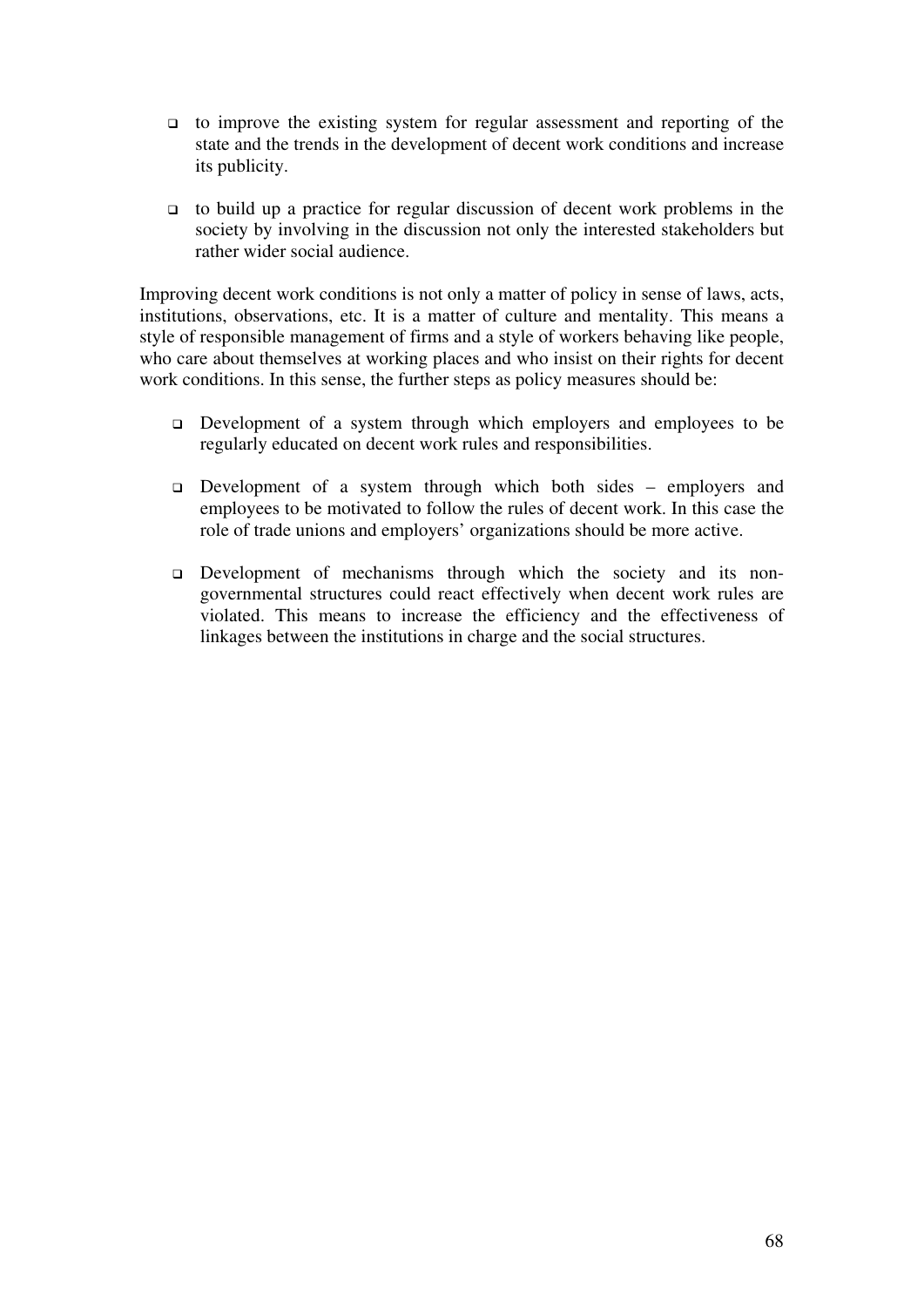#### **References:**

- 1. Annual Report of the General Labour Inspectorate, 2006, http://git.mlsp.government.bg/
- 2. Annual Report of the National Employment Agency, MLSP, 2006
- 3. Beleva, I. Tzanov, V. Towards a better balanced world of work in "The evolving world of work in the enlarged EU, Progress and vulnerability" edited by Francois Eyraud and Daniel Vaughan-Whitehead, ILO, Geneva, 2007.
- 4. Beleva, I., Tzanov, V. "Labour market flexibility and employment security, Bulgaria, Employment paper, 2001/30, ILO, Geneva
- 5. Beleva, I. Tzanov, V.Flexibility and Security in the Labour Market; Bulgaria's Experience, ILO, Flexicurity paper 2004/03
- 6. Bulgaria: The Challenges of Poverty, NSI, 2006, pp. 117-150
- 7. Centre for Study of the Democracy, Hidden economy in Bulgaria, 2005, Vitosha Research and Coalition 2000; http://www.csd.bg/bg/econ/
- 8. Child Labour Problems in Condition of Transformations in Bulgaria, ILO, IPEC, Sofia, 2001
- 9. Child Law, Minister of Councils, Sofia, Repealed SG, N 48/13.06.2000
- 10. Changes in the Working Conditions and the Demographic Behaviour in Bulgaria. – In: Working Time and Labour Conditions, University of National and World Economy, Sofia, 2005
- 11. Demographic development of Republic of Bulgaria, Bulgarian Academy of Science, National Statistical Institute, UN Population Fund, Sofia, 2005,pp.113-117
- 12. European Foundation for the Improvement of Living and Working Conditions, Working Condition Survey, Bulgaria, 2005
- 13. Information Bulletin, National Employment Agency, MLSP, 2005
- 14. Labour Code, Repealed SG, N 48 /13.06.2000
- 15. Health and Safety Labour Law, Repealed SG, N124 /23.12.1997
- 16. Labour Force Survey (LFS), National Statistical Institute, Sofia
- 17. LFS, Module Life-long Learning, 2003, National Statistical Institute
- 18. Mihova, G. Raising of Children up to the Age of 6 by Employed Individuals in Bulgaria: Preferences and Practices (in Bulgarian). – In: Population Journal, 1- 2, 2006,
- 19. National Demographic Strategy of the Republic of Bulgaria 2006-2020, http://www.mlsp.government.bg/bg/docs/demography/Dem
- 20. National Strategic Reference Framework Republic of Bulgaria, For the Programming period 2007-2013, Council of Ministers, 2007, p, 29; http://www: government.bg.
- 21. Report for the Health of the Nation in the Beginning of  $21<sup>st</sup>$  Century, Ministry of Health, August 2004.
- 22. Statistical Reference Book for respective years, NSI, Sofia
- 23. Statistical yearbook, 1995-2005, National Statistical Institute, Sofia
- 24. Tzacheva, N., Dinkova, K., Yancheva, M. Occupational environment and workforce health – harmonization with European legislation, Arhives, Balcan medical union, vol. 42, 2007, 4, 197 - 203
- 25. Time budget, National Statistical Institute Survey, 2004
- 26. Tomev, L.2000, Rabotnoto vreme na targivskite obekti ikonomicheski, sojialni I trudovi-pravni aspekti, Sofia, KNSB,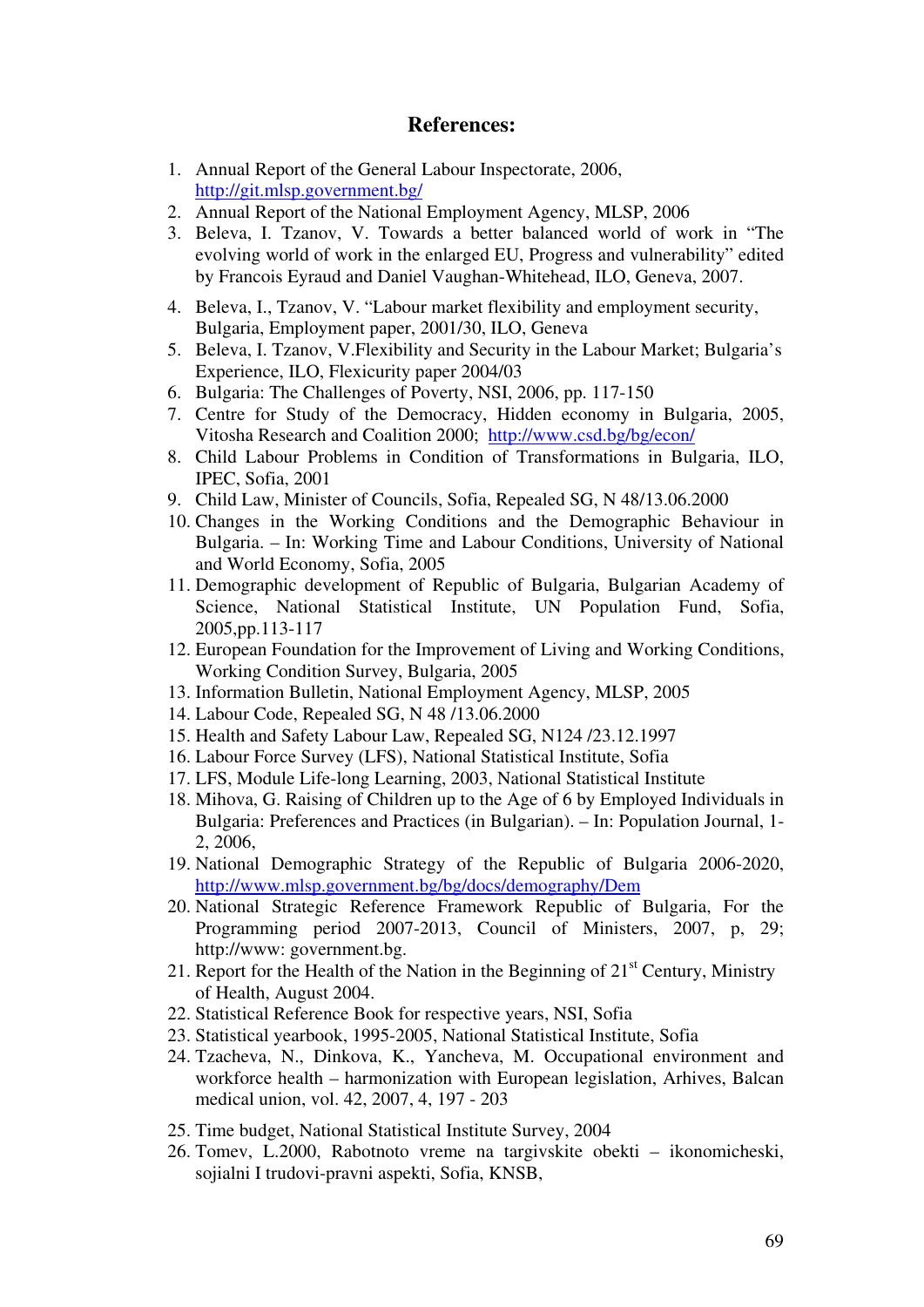27. Working Time, Labour Conditions and Demographic Behaviour, In: Working Time and Labour Conditions, University of National and World Economy, Sofia, 2005

# **List of Tables**

- 1. Main economic indicators in Bulgaria 1995-2006 (growth rate)
- 2. Full-time, part-time employment in Bulgaria (numbers)
- 3. Real minimum wage dynamics and proportion to the average wage (1995- 2006)
- 4. Relative structure of wages among the economic activities with lowest remuneration, 2000-2006 (percentage to the average country wage)
- 5. Wage structure by economic sectors in 2004 (%)
- 6. Average actual working hours per week in 2006
- 7. Distribution of employed people by usual worked hours structure
- 8. Relationship between the minimum wage, unemployment benefits and guaranteed minimum income (GMI) and the average wage, 1992-2005 (%)
- 9. Kindergartens and children, enrolled in Bulgaria 1997-2005
- 10. Time budget for childcare and bringing up child in 2001-2002 (minutes per 24 hours)

#### **List of Figures**

- 1. Labour force participation -total and by gender
- 2. Some demographic trends in Bulgaria
- 3. Population trends by age groups in Bulgaria
- 4. Employment by type of labour contract in Bulgaria
- 5. Permanent and temporary jobs in Bulgaria
- 6. Real wage dynamics, 1995-2006, Index 1995=100
- 7. Productivity and Real Wages, 1995-2006
- 8. Share of employees compensations in the GDP and GDP rates (1997-2006)
- 9. Structure of employees, working on shifts, 2004
- 10. Unfavourable factors of working environment in Bulgaria 2002-2003
- 11. Total number of work accidents, and work accidents that caused death or disability, professional illnesses
- 12. Professional illness numbers and per 100 000 employed people
- 13. Share of participants in CVT or ITV by size of enterprises
- 14. Social insurance coverage, 2001-2006
- 15. Coverage of unemployment benefits, 1995-2006